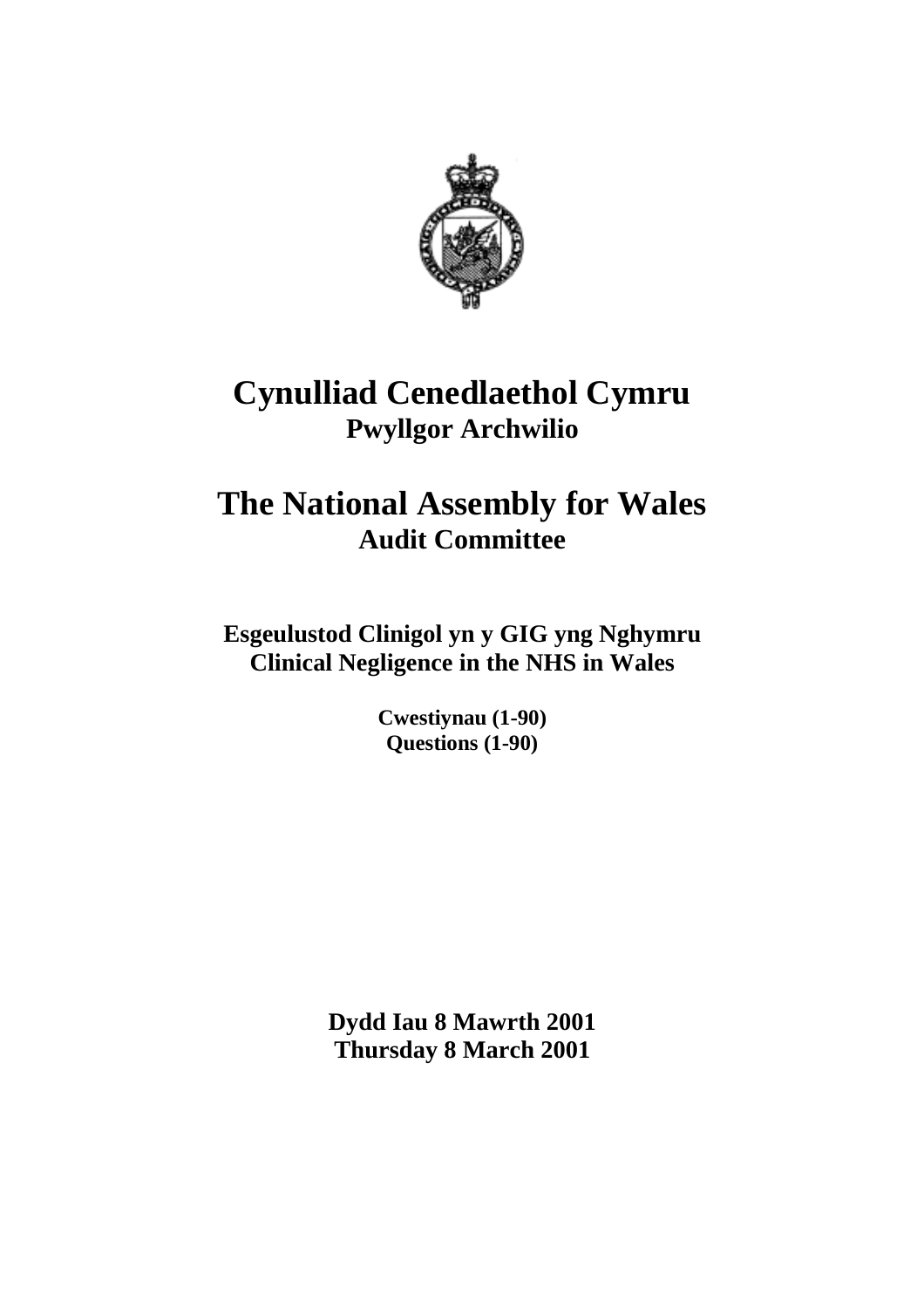*Aelodau o'r Cynulliad yn bresennol: Janet Davies (Cadeirydd), Jocelyn Davies, Alison Halford, Lynne Neagle, Karen Sinclair, Dafydd Wigley.*

*Swyddogion yn bresennol: Syr John Bourn, Archwilydd Cyffredinol Cymru; Gillian Body, Swyddfa Archwilio Genedlaethol Cymru; Dave Powell, Swyddog Cydymffurfio Cynulliad Cenedlaethol Cymru.*

*Tystion: Sarah Beaver, Pennaeth Is-adran Cyllid yr NHS, Cynulliad Cenedlaethol Cymru; Ian Biggs, Rheolwr Cronfa Risg Cymru; Gren Kershaw, Prif Weithredwr Ymddiriedolaeth NHS Conwy a Sir Ddinbych; Ann Lloyd, Cyfarwyddwr NHS Cymru; Alison Walcot, Gwasanaethau Cyfreithiol Iechyd Cymru.*

*Assembly Members present: Janet Davies (Chair), Jocelyn Davies, Alison Halford, Lynne Neagle, Karen Sinclair, Dafydd Wigley.*

*Officials present: Sir John Bourn, Auditor General for Wales; Gillian Body, National Audit Office Wales; Dave Powell, Compliance Officer of the National Assembly for Wales.*

*Witnesses: Sarah Beaver, Head of NHS Finance Division, National Assembly for Wales; Ian Biggs, Manager of the Welsh Risk Pool; Gren Kershaw, Chief Executive of Conwy and Denbighshire NHS Trust; Ann Lloyd, Director of NHS Wales; Alison Walcot, Welsh Health Legal Services.*

> *Dechreuodd y cyfarfod am 2 p.m. The meeting began at 2 p.m.*

welcome witnesses and members of the public to this evidence-taking session of the Audit Committee. The purpose of the meeting is to take evidence in connection with the National Audit Office report for the Auditor General of Wales, 'Clinigal Negligence in the NHS in Wales'. As Anne-Louise Ferguson of Welsh Health Legal Services is unable to attend, Alison Walcot is here instead. Will the witnesses introduce themselves?

**Mrs Lloyd:** I am Ann Lloyd, the new director of the national health service in Wales.

**Mrs Beaver:** I am Sarah Beaver, the head of the NHS Finance Division in the Assembly.

**Mr Kershaw:** I am Gren Kershaw, chief executive of the Conwy and Denbighshire NHS Trust and member of the Welsh Risk Pool management group.

**Ms Walcot:** I am Alison Walcot, of Welsh **Ms Walcot:** Alison Walcot wyf fi, o Health Legal Services.

[1] **Janet Davies:** Good afternoon. I [1] **Janet Davies:** Prynhawn da. Croesawaf y tystion ac aelodau o'r cyhoedd i'r sesiwn derbyn tystiolaeth hwn o'r Pwyllgor Archwilio. Pwrpas y cyfarfod yw derbyn tystiolaeth mewn cysylltiad ag adroddiad y Swyddfa Archwilio Genedlaethol i Archwilydd Cyffredinol Cymru, 'Esgeulustod Clinigol yn y GIG yng Nghymru'. Gan na all Anne-Louise Ferguson o Wasanaethau Cyfreithiol Iechyd Cymru fod yn bresennol, mae Alison Walcot yma yn ei lle. A wnaiff y tystion eu cyflwyno eu hunain?

> **Mrs Lloyd:** Ann Lloyd wyf fi, cyfarwyddwr newydd y gwasanaeth iechyd gwladol yng Nghymru.

> **Mrs Beaver:** Sarah Beaver wyf fi, pennaeth Is-adran Cyllid yr NHS yn y Cynulliad.

> **Mr Kershaw:** Gren Kershaw wyf fi, prif weithredwr Ymddiriedolaeth NHS Conwy a Sir Ddinbych ac aelod o grŵp rheoli Cronfa Risg Cymru.

Wasanaethau Cyfreithiol Iechyd Cymru.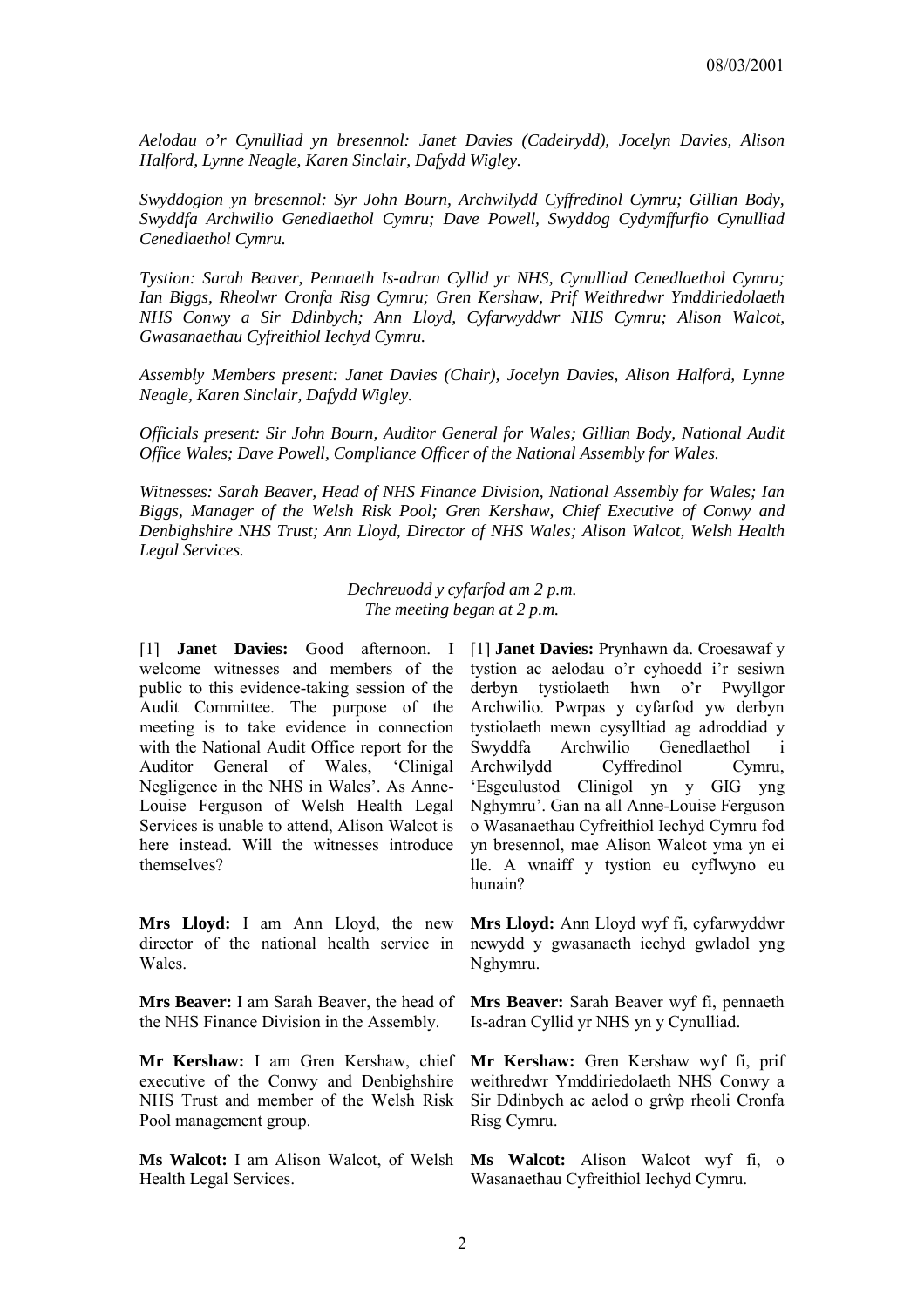**Mr Biggs:** I am Ian Biggs, the manager of **Mr Biggs:** Ian Biggs wyf fi, rheolwr Cronfa the Welsh Risk Pool.

[2] **Janet Davies:** I give a special welcome to Ann Lloyd as the new director of the NHS Directorate in the Assembly. I also welcome Barry Edgar and Terry Woodhouse from the Northern Ireland Audit Office, who are visiting us today. I hope that they will feel able to take something back to Northern Ireland from us today. I remind you all that you may speak in Welsh or English. Translation equipment is available for those who do not understand Welsh.

This is an important session and one for which we have all been waiting for a long time. I do not want to waste any time as it is important that we get down to business straight away. I will begin by asking Ann Lloyd a question. I am pleased that the Committee now has the chance to consider this issue and its impact on the NHS in some detail. We understand that the potential bill facing the NHS for claims open at March 2000 was over £100 million. That would be enough to run all the health trusts in Wales for over three weeks. I hope that the Auditor General's report marks a significant step in terms of the NHS addressing this problem. It is a matter of concern to all of us, since money spent on settling claims is money that could have been used for patient care. How do you intend to give a higher priority than you have in the past to dealing with what seems to be the intractable problem of clinical negligence?

**Mrs Lloyd:** This is a really important report by the Auditor General. It gives the NHS a number of key levers for improving its performance, not only in reducing risk but in managing the risk with which it is faced. 'Putting Patients First', published in 1998, placed a great deal of importance upon the governance of the clinical practice within Wales. That has been followed up by a strong statement in the new plan for the NHS in Wales. This, together with the new performance management programme which I am to institute as part of the implementation of the new plan, will give us all a better

Risg Cymru.

[2] **Janet Davies:** Rhoddaf groeso arbennig i Ann Lloyd fel cyfarwyddwr newydd Cyfarwyddiaeth yr NHS yn y Cynulliad. Croesawaf hefyd Barry Edgar a Terry Woodhouse o Swyddfa Archwilio Gogledd Iwerddon, sydd yn ymweld â ni heddiw. Gobeithiaf y byddant yn teimlo eu bod yn gallu mynd â rhywbeth yn ôl i Ogledd Iwerddon oddi wrthym ni heddiw. Fe'ch atgoffaf y cewch siarad yn y Gymraeg neu'r Saesneg. Mae offer cyfieithu ar gael i'r rhai nad ydynt yn deall y Gymraeg.

Mae hwn yn sesiwn pwysig ac yn un yr ydym oll wedi bod yn ei ddisgwyl ers amser hir. Ni ddymunaf wastraffu amser o gwbl gan ei bod yn bwysig inni fwrw iddi ar unwaith. Dechreuaf drwy ofyn cwestiwn i Ann Lloyd. Yr wyf yn falch bod gan y Pwyllgor gyfle'n awr i ystyried y mater hwn a'i effaith ar yr NHS yn eithaf manwl. Deallwn fod y bil a allai wynebu'r NHS am hawliadau a oedd yn agored ym Mawrth 2000 yn fwy na £100 miliwn. Byddai hynny'n ddigon i redeg yr holl ymddiriedolaethau iechyd yng Nghymru am dros dair wythnos. Gobeithiaf fod adroddiad yr Archwilydd Cyffredinol yn arwydd o gam pwysig o ran rhoi sylw i'r broblem hon gan yr NHS. Mae'n fater sydd yn peri pryder i bawb ohonom, gan fod arian a werir ar setlo hawliadau yn arian y gallesid bod wedi'i ddefnyddio ar gyfer gofal cleifion. Sut y bwriadwch roi blaenoriaeth uwch nag a wnaethoch yn y gorffennol i ymdrin â'r hyn a ymddengys yn broblem anhydrin o esgeulustod clinigol?

**Mrs Lloyd:** Mae hwn yn adroddiad gwirioneddol bwysig gan yr Archwilydd Cyffredinol. Mae'n rhoi nifer o liferi allweddol i'r NHS i wella ei berfformiad, nid yn unig wrth leihau risg ond wrth reoli'r risg sydd yn ei wynebu. Yr oedd 'Rhoi Cleifion yn Gyntaf', a gyhoeddwyd yn 1998, yn rhoi pwys mawr ar lywodraethu arfer clinigol oddi mewn i Gymru. Dilynwyd hynny â datganiad cadarn yn y cynllun newydd ar gyfer yr NHS yng Nghymru. Bydd hyn, ynghyd â'r rhaglen rheoli perfformiad newydd y byddaf yn ei sefydlu fel rhan o weithrediad y cynllun newydd, yn dangos yn well i bawb ohonom y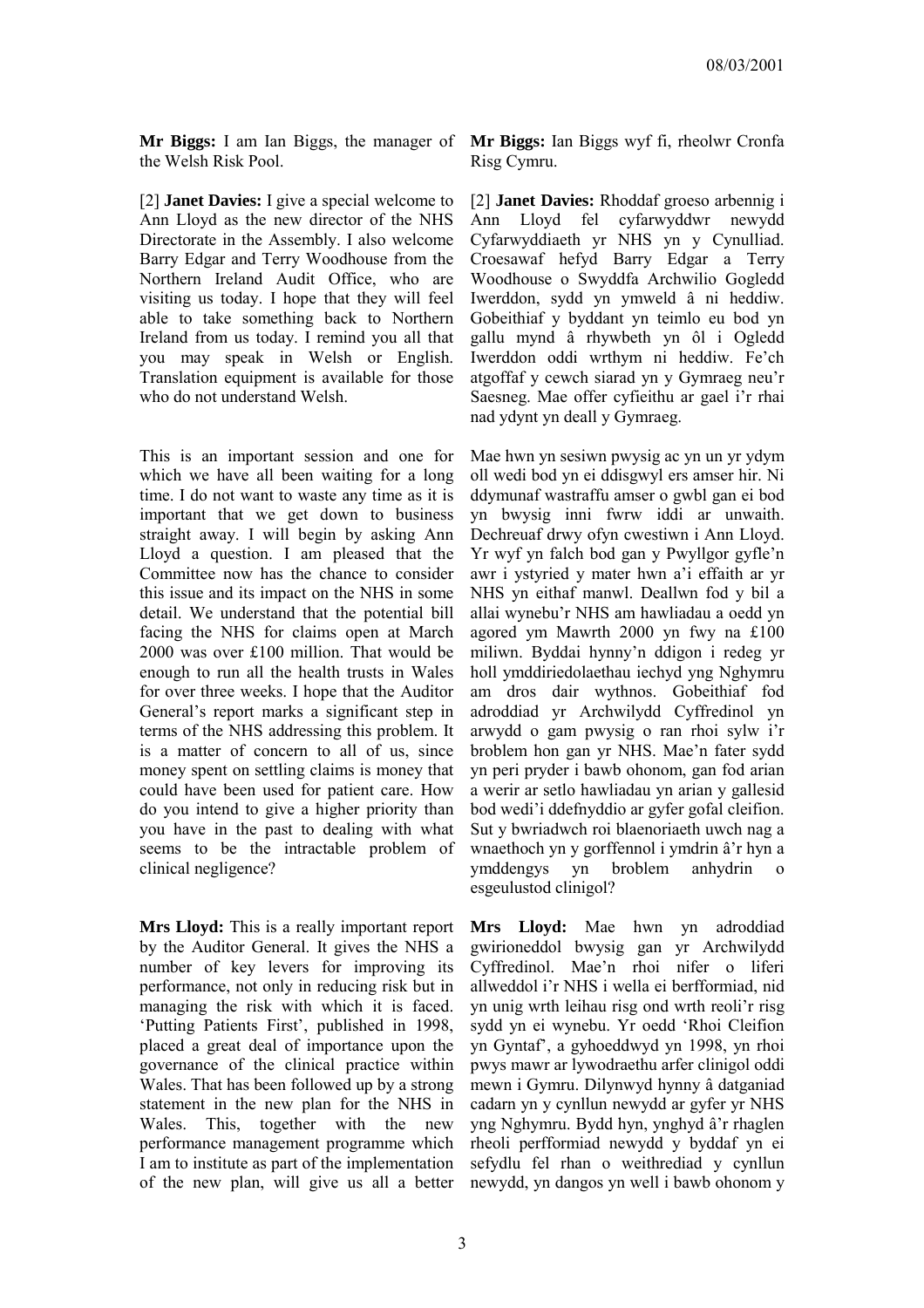indication of the way in which the NHS is managing risk within its clinical services, how it is dealing with those risks and what it is doing to manage complaints from patients and their relatives much better. At the moment, a clinical governance review of all trusts and health authorities in Wales is drawing to a conclusion. It will report to me on the state of the management of risk and on clinical quality in Wales. From that I will draw up an action plan to talk through and debate with the individual trusts and health authorities to ensure that we get very good performance management standards and good monitoring mechanisms, so that we can assess progress towards a reduction in clinical risk.

The second point that I would like to make is that running through this report is a real concern about an absence of information by which one can share practice and know what is happening, both in your own organisation and throughout Wales. That is of prime importance. The Auditor General has, very helpfully, pointed out ways in which the NHS could manage its information better and share it with others.

The third theme is very much about the openness that is now a really important part of the way that we manage patients. We must be open and honest. We must clearly explain any risk that patients are likely to face when they come within our services, so that proper judgments can be made and so that we can provide better supervision of junior medical staff and other clinical staff and improve the information available both to them and our patients.

I think that there is a lot that we can do with the very helpful suggestions made in this report. Underpinning that must be a better performance management process than that we have had in the past.

[3] **Janet Davies:** We will explore some of those issues further, particularly the second and third themes, later this afternoon. Can you give me some idea of the level of priority that you would see this as having? Clearly, there are many priorities in the national health service. What sort of importance

modd y mae'r NHS yn rheoli risg oddi mewn i'w wasanaethau clinigol, sut y mae'n trafod y risgiau hynny a'r hyn y mae'n ei wneud i reoli cwynion oddi wrth gleifion a'u perthnasau'n well o lawer. Ar hyn o bryd, mae adolygiad llywodraethu clinigol o'r holl ymddiriedolaethau ac awdurdodau iechyd yng Nghymru yn tynnu at ei derfyn. Bydd yn adrodd i mi ar gyflwr rheoli risg ac ar ansawdd clinigol yng Nghymru. Ar sail hynny byddaf yn llunio cynllun gweithredu i'w drafod yn fanwl a dadlau yn ei gylch gyda'r ymddiriedolaethau a'r awdurdodau iechyd unigol i sicrhau y cawn safonau rheoli perfformiad da iawn a mecanweithiau monitro da, fel y gallwn asesu'r cynnydd tuag at leihau risg clinigol.

Yr ail bwynt yr hoffwn ei wneud yw bod pryder gwirioneddol yn rhedeg drwy'r adroddiad hwn ynghylch diffyg gwybodaeth y gellir rhannu arfer drwyddi a gwybod beth sydd yn digwydd, yn eich corff eich hun a ledled Cymru. Mae hynny o'r pwys mwyaf. Mae'r Archwilydd Cyffredinol, yn dra chymwynasgar, wedi nodi dulliau y gallai'r NHS reoli ei wybodaeth yn well drwyddynt a'i rhannu ag eraill.

Mae'r drydedd thema'n ymwneud yn agos iawn â'r gweithredu agored sydd bellach yn rhan wirioneddol bwysig o'n dull o drafod cleifion. Rhaid inni fod yn agored ac yn onest. Rhaid inni esbonio'n glir unrhyw risg y mae cleifion yn debygol o'i wynebu pan ddônt o fewn ein gwasanaethau, fel y gellir gwneud dyfarniadau priodol ac fel y gallwn ddarparu gwell goruchwyliaeth ar staff meddygol iau a staff clinigol eraill a gwella'r wybodaeth sydd ar gael iddynt hwy ac i'n cleifion.

Credaf fod llawer y gallwn ei wneud gyda'r awgrymiadau defnyddiol iawn a roddir yn yr adroddiad hwn. Yn sylfaen i hynny rhaid cael gwell proses rheoli perfformiad na'r hyn a fu gennym yn y gorffennol.

[3] **Janet Davies:** Byddwn yn archwilio rhai o'r materion hynny ymhellach, yn enwedig yr ail a'r drydedd thema, yn ddiweddarach y prynhawn yma. A allwch roi rhyw syniad imi o'r lefel o flaenoriaeth a roddech i hyn? Mae'n amlwg bod llawer o flaenoriaethau yn y gwasanaeth iechyd gwladol. Pa fath o bwys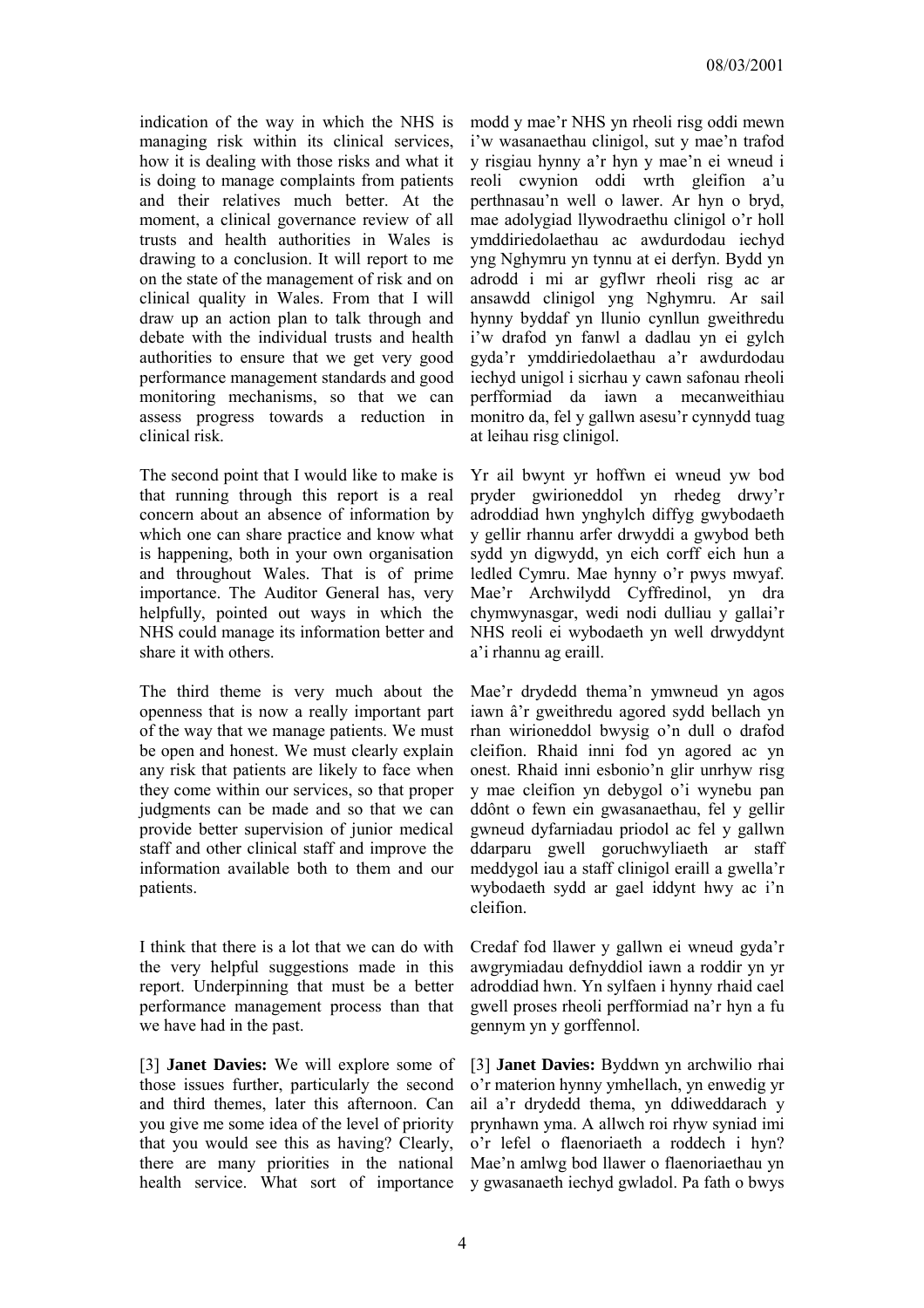**Mrs Lloyd:** The NHS has a duty to care for the people it treats. It is of primary importance and an extremely high priority. Therefore, in determining the performance management standards on which I will be working with the service during the next year, I would place this in a very prominent position.

[4] **Janet Davies:** Thank you. Dafydd Wigley will ask the next questions.

[5] **Dafydd Wigley:** Yr wyf am droi at gost gynyddol esgeulustod clinigol. Mae crynodeb y cyfrifon yn dangos bod taliadau potensial iawndal am esgeulustod clinigol ym Mawrth 2000 yn £111 miliwn. Nid yw'r ffigur hwnnw ond yn adlewyrchu'r achosion hynny yr oedd y NHS yn ymwybodol ohonynt. Beth am y digwyddiadau hynny lle nad oedd cais am iawndal wedi dod i law pan wnaethpwyd y cyfrifon? A allwch roi sicrwydd inni nad oes costau sylweddol ychwanegol yn cuddio o dan yr wyneb?

[6] **Karen Sinclair:** Chair, the translation is not working.

[8] **Janet Davies:** My headset was working alright.

[9] **Dafydd Wigley:** Gofynnaf y cwestiwn eto. Yr wyf am ofyn am y digwyddiadau lle nad oedd cais am iawndal wedi dod i law pan wnaethpwyd y cyfrifon. A allwch roi sicrwydd inni nad oes costau sylweddol ychwanegol yn cuddio o dan yr wyneb a allai achosi goblygiadau cyllidol o bwys i'r NHS yn y dyfodol?

**Mrs Lloyd:** As you have seen from the report, the claims that take longest to settle are usually the most complex ones. That means that assessment of damage cannot be gauged until a considerable period of time has passed. However, the majority of claims are known about within the three-year period. I think that we have become much better, throughout the country, in assessing what

would this particular issue have? a roddid ar y mater arbennig hwn?

**Mrs Lloyd:** Mae dyletswydd ar yr NHS i ofalu am y bobl y mae'n eu trin. Mae o'r pwys mwyaf ac yn flaenoriaeth uchel iawn. Felly, wrth bennu'r safonau rheoli perfformiad y byddaf yn gweithio arnynt gyda'r gwasanaeth yn ystod y flwyddyn nesaf, rhoddwn le amlwg iawn i hyn.

[4] **Janet Davies:** Diolch i chi. Dafydd Wigley fydd yn gofyn y cwestiynau nesaf.

[5] **Dafydd Wigley:** I want to turn to the increasing cost of clinical negligence. The summary of accounts shows that the potential compensation payments for clinical negligence stand at £111 million in March 2000. That figure only reflects those cases of which the NHS was aware. What about the incidents for which a claim for compensation had not been received when the accounts were drawn up? Can you give us an assurance that additional substantial costs are not lurking under the surface?

[6] **Karen Sinclair:** Gadeirydd, nid yw'r cyfieithu'n gweithio.

[7] **Dafydd Wigley:** Shall I start again? [7] **Dafydd Wigley:** A ddymunwch imi ddechrau eto?

> [8] **Janet Davies:** Yr oedd fy nghlustffon i yn gweithio'n iawn.

> [9] **Dafydd Wigley:** I will ask the question again. I want to ask about the incidents for which compensation claims had not been received when the accounts were drawn up. Can you give us an assurance that there are no substantial additional costs lurking under the surface that could have important budgetary implications for the NHS in the future?

> **Mrs Lloyd:** Fel y gwelsoch o'r adroddiad, yr hawliadau y cymerir yr amser hwyaf i'w setlo yw'r rhai mwyaf cymhleth fel rheol. Golyga hynny na ellir mesur yr asesiad o niwed hyd nes y bydd cryn amser wedi mynd heibio. Fodd bynnag, gwyddys am y rhan fwyaf o'r hawliadau oddi mewn i'r cyfnod tair blynedd. Credaf inni ddod yn llawer gwell, ledled y wlad, wrth asesu pa faint o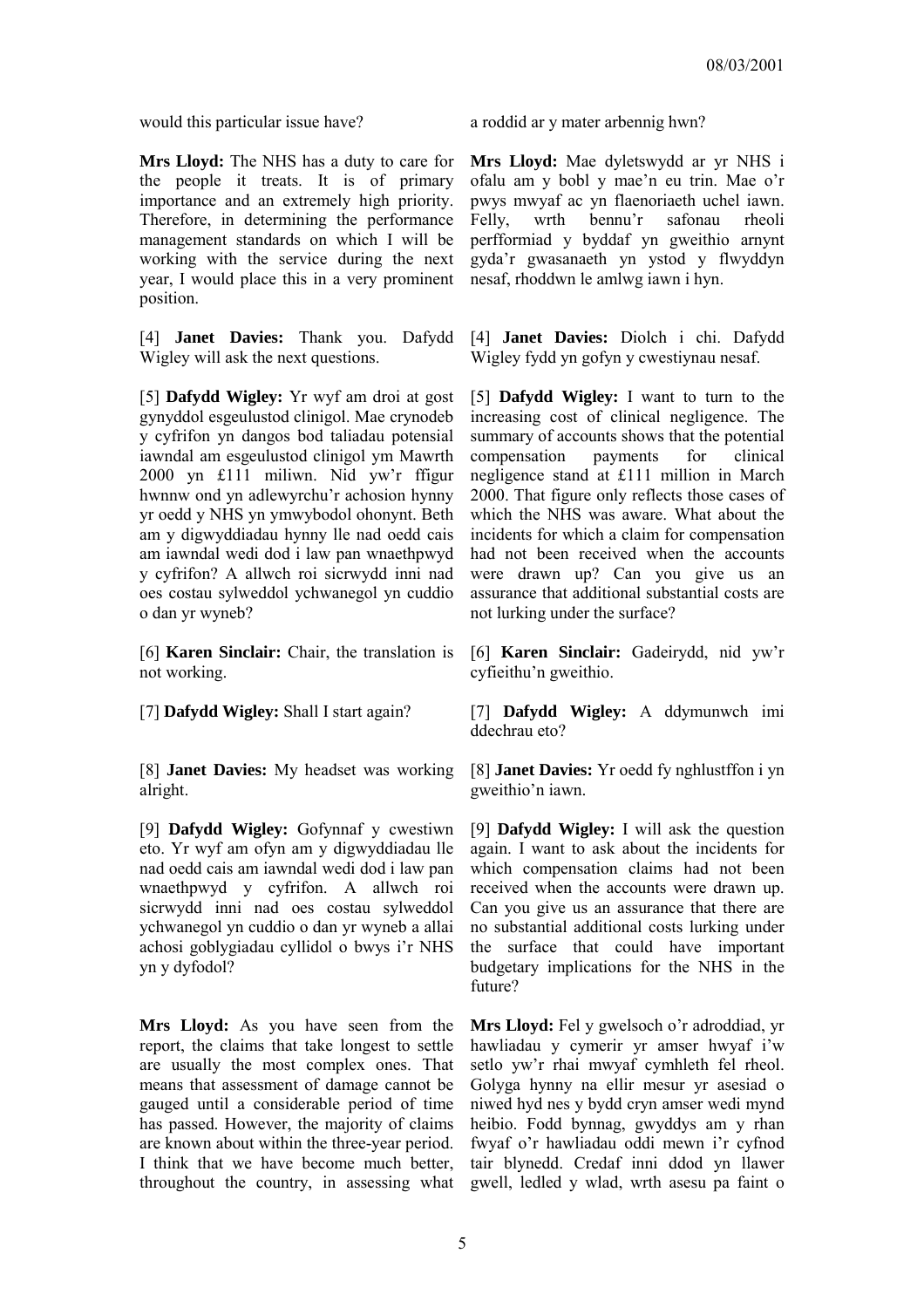compensation is likely to be paid and what the likelihood of settlement is. From the Auditor General's report I gained an indication that he was satisfied with the process that we are going through.

Given that clinical risk management was not in an advanced state 10 to 15 years ago, one cannot ever be 100 per cent sure that there is nothing lurking and ready to spring out that might make our assessments inadequate. However, many of the unfortunate cases are already in our system, being managed and cared for. We know which cases those are and we can make an assessment, even if a claim has not yet been made. However, the vast majority would appear within the first five to 10 years because a claim—for the majority—must be made before the child is 18.

Therefore, I feel confident that we have accurately predicted the amounts that are outstanding, but we cannot be 100 per cent sure until our new risk management system and claims assessment system has run for the next three to four years.

[10] **Dafydd Wigley:** Byddaf am ddod yn ôl at hynny ychydig yn nes ymlaen, efallai. Fodd bynnag, cyn dod at y cwestiwn nesaf yr oeddwn am ei ofyn ichi—os caf bwyso arnoch—dim ond yr achosion lle mae cais wedi dod i law sydd wedi'u cynnwys yn y ffigur £111 miliwn? Nid oes unrhyw ychwanegiad o gwbl ar gyfer yr achosion y credwch y bydd cais yn dod i law, ond lle nad oes un wedi dod i law hyd yn hyn?

**Mrs Lloyd:** That is true. There is not a contingency for that yet.

[11] **Dafydd Wigley:** Felly, uwchben y £111 miliwn, o reidrwydd fe fydd swm ychwanegol ar gyfer y cyfran o hawliadau sydd yn debyg o ddod i law, ond sydd heb ddod hyd yma?

[12] **Dafydd Wigley:** Yn eich barn chi, pam mae cymaint o gynnydd yng nghost esgeulustod clinigol dros y blynyddoedd diwethaf?

iawndal sydd yn debygol o gael ei dalu a'r tebygolrwydd o setlo. O adroddiad yr Archwilydd Cyffredinol, cefais arwydd ei fod yn fodlon ar y broses yr ydym yn mynd drwyddi.

O ystyried nad oedd rheoli risg clinigol yn ddatblygedig 10 i 15 mlynedd yn ôl, ni ellir byth fod yn gwbl sicr nad oes dim yn cuddio ac yn barod i neidio allan a allai beri i'n hasesiadau fod yn annigonol. Fodd bynnag, mae llawer o'r achosion anffodus yn ein system eisoes, yn cael eu rheoli ac yn derbyn gofal. Gwyddom ba rai yw'r achosion hynny a gallwn wneud asesiad, hyd yn oed os na chyflwynwyd hawliad eisoes. Fodd bynnag, deuai'r rhan helaethaf ohonynt i'r golwg o fewn y pump i 10 mlynedd cyntaf oherwydd rhaid cyflwyno hawliad—yn achos y mwyafrif—cyn i'r plentyn gyrraedd 18 oed.

Felly, teimlaf yn ffyddiog ein bod wedi rhagfynegi'r symiau sydd heb eu talu'n gywir, ond ni allwn fod yn gwbl sicr hyd nes y bydd ein system rheoli risg a'n system asesu hawliadau newydd wedi rhedeg am y tair i bedair blynedd nesaf.

[10] **Dafydd Wigley:** I will want to return to that a little later on, perhaps. However, before coming on to the next question that I wanted to ask you—if I may press you—it is only those cases where a claim has been received that are included in the figure of £111 million? There is no additionality for those cases where you think a claim will be made but where one had not yet been made?

**Mrs Lloyd:** Mae hynny'n wir. Nid oes darpariaeth ar gyfer hynny eto.

[11] **Dafydd Wigley:** Therefore, on top of the £111 million, of necessity there will be an additional sum for the proportion of claims that are likely to be received, but which have not yet been recieved?

**Mrs Lloyd:** Yes. **Mrs Lloyd:** Bydd.

[12] **Dafydd Wigley:** In your opinion, why is there so great an increase in the cost of clinical negligence over recent years?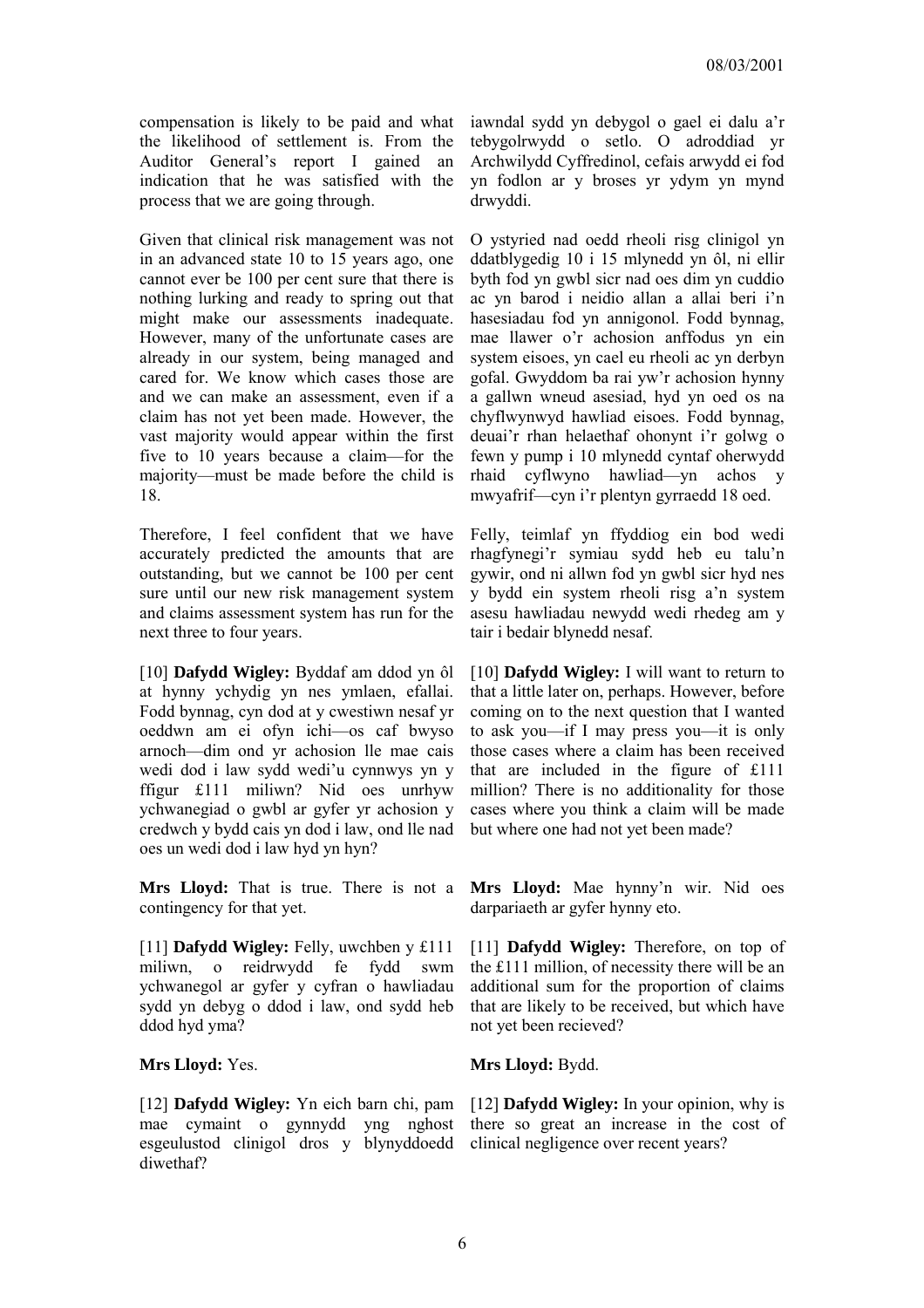**Mrs Lloyd:** I think that case law has increased lawyers' knowledge of the charges that can be vested against clinical incidents in the NHS. I think that people are much more aware of their rights, and therefore they will make claims. We also treat very many more patients than we did in the past. The type of cases that can now be treated in the NHS is much more extensive and complex than it was in the past. That is why risk assessment is so critical to us all. That is why there has been an increase. However, we have to try to obviate those claims that could be eliminated by changing our practice.

[13] **Dafydd Wigley:** Os ydych yn cymryd camau i weithredu mewn modd sydd yn dileu'r rheswm sylfaenol dros unrhyw gais am esgeulustod, mae hynny i'w groesawu oherwydd ei fod yn well i'r claf. Fodd bynnag, a ydych hefyd yn ceisio lleihau'r hawl sydd gan y claf i wneud cais am iawndal? A yw hynny'n rhan o'r strategaeth?

**Mrs Lloyd:** No**,** we have a duty of care to our patients. They have a right to compensation if we have done anything, or if they have suffered any mistreatment or injury in our care.

[14] **Dafydd Wigley:** Mae'r ffigur sydd yn adroddiad yr Archwilydd Cyffredinol yn dangos cynnydd o 400 y cant dros y pedair blynedd ddiwethaf. A ydych yn rhagweld y patrwm hwn o gynnydd yn parhau?

**Mrs Lloyd:** No, I do not. In the past two years a large number of very longstanding cases have been settled. With our better ways and methodologies of assessing risks, we should be very able to assess what the burden on the NHS purse will be in the future. The number of cases is not rising. So there is not an increasing trend in the number of cases. However, I have settled a very large number of very expensive cases, occurring at least 10 years ago, in the past year.

[15] **Dafydd Wigley:** O edrych arni felly, a'ch bod yn ymwybodol bod rhai o'r achosion drutaf wedi cael eu datrys yn ddiweddar, a ydych yn proffwydo y bydd lleihad yn y gost, os nad yn y nifer o

**Mrs Lloyd:** Credaf fod cyfraith achosion wedi cynyddu gwybodaeth cyfreithwyr am y cyhuddiadau y gellir eu dwyn mewn perthynas â digwyddiadau clinigol yn yr NHS. Credaf fod pobl yn llawer mwy ymwybodol o'u hawliau, ac felly byddant yn cyflwyno hawliadau. Yr ydym hefyd yn trin mwy o lawer o gleifion nag a buom yn y gorffennol. Mae'r math o achosion y gellir eu trin yn awr yn yr NHS yn llawer mwy eang a chymhleth nag yr oedd yn y gorffennol. Dyna pam y mae asesu risg mor allweddol i bawb ohonom. Dyna pam y bu cynnydd. Fodd bynnag, rhaid inni geisio osgoi'r hawliadau hynny y gellid eu dileu drwy newid ein harfer.

[13] **Dafydd Wigley:** If you are taking steps to act in a way that abolishes the basic reason for any application for clinical negligence, that is to be welcomed because it is better for the patient. However, are you also trying to curtail the right of the patient to make an application for compensation? Is that part of the strategy?

**Mrs Lloyd:** Nac ydyw, mae arnom ddyletswydd gofal at ein cleifion. Mae ganddynt hawl i dderbyn iawndal os gwnaethom rywbeth, neu os cawsant unrhyw gamdriniaeth neu anaf o dan ein gofal.

[14] **Dafydd Wigley:** The figure in the Auditor General's report shows an increase of 400 per cent over the past four years. Do you foresee that pattern of increase continuing?

**Mrs Lloyd:** Nac ydwyf. Yn y ddwy flynedd diwethaf setlwyd nifer mawr o achosion hen iawn. Gyda'r dulliau a'r methodolegau gwell sydd gennym, dylem fod yn gymwys iawn i asesu'r baich a fydd ar bwrs yr NHS yn y dyfodol. Nid yw nifer yr achosion yn codi. Felly nid oes tuedd cynyddol yn nifer yr achosion. Fodd bynnag, setlais nifer mawr iawn o achosion drud iawn, a ddigwyddodd o leiaf 10 mlynedd yn ôl, yn y flwyddyn a aeth heibio.

[15] **Dafydd Wigley:** Looking at it from that angle therefore, and as you are aware that some of the most expensive cases have been solved recently, do you predict that there will be a reduction in cost, if not in the number of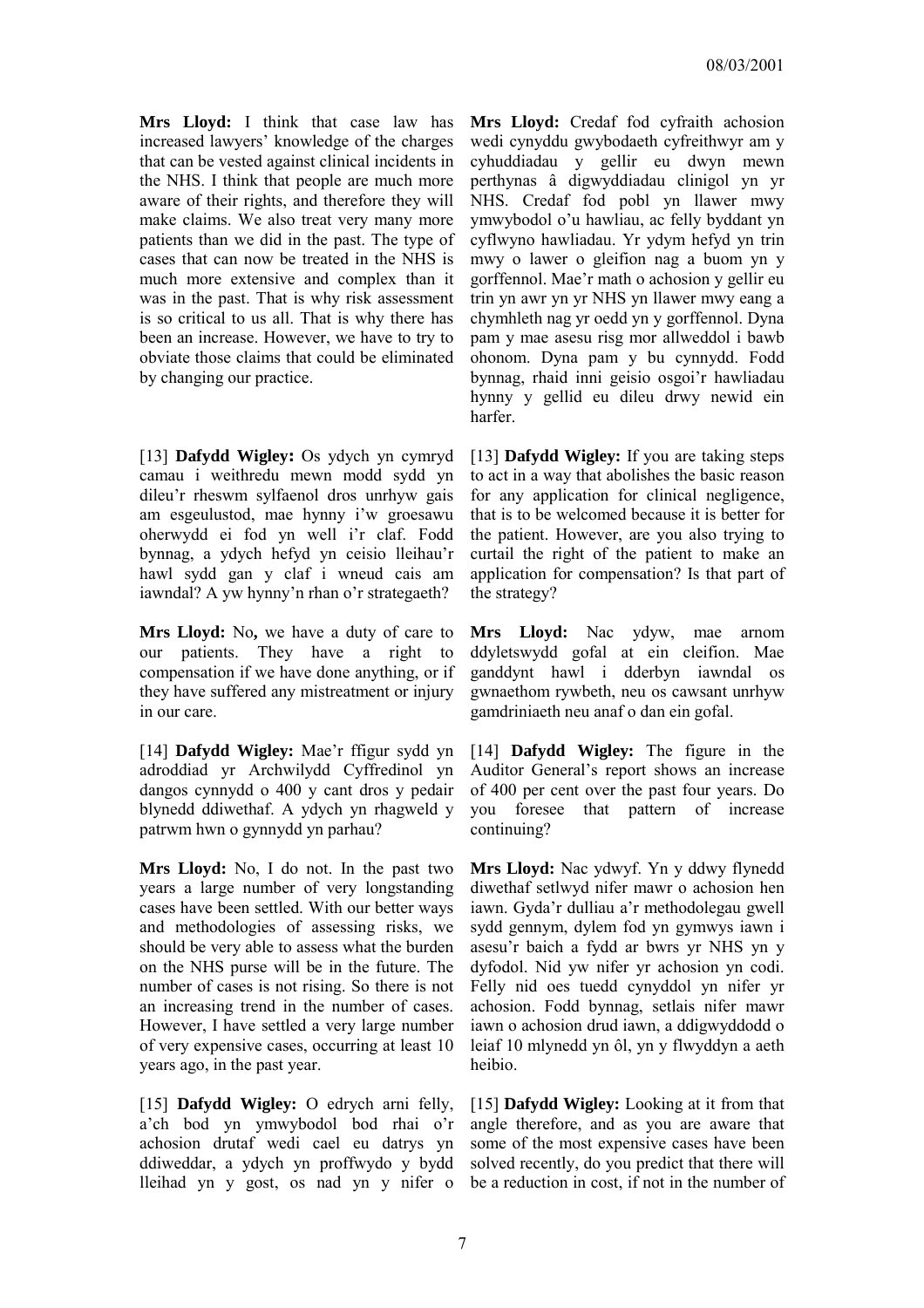achosion, dros y flwyddyn neu ddwy nesaf? cases, over the next year or two?

**Mrs Lloyd:** I think it would be prudent to go with the Auditor General's judgment on this, in terms of his assessment of what we have put in our books to meet the estimated cost of clinical negligence. I would go with his judgment.

[16] **Janet Davies:** Lynne, would you continue on this line?

[17] **Lynne Neagle:** The Auditor General's report states that the Woolf reforms, in the recent court of appeal ruling, will increase the total cost of claims in the short term. Have you discerned whether this has been the case so far?

**Mrs Lloyd:** Not so far; we have no evidence to show that. However, if we are going for a much faster resolution of claims and alternative methods of looking at how to manage claims, it is likely that there will be a bulge in the settlement before it recedes again.

[18] **Lynne Neagle:** Could I ask Alison Walcot what impact the court of appeal ruling to increase damages by up to 30 per cent will have on clinical negligence costs?

**Mrs Walcot:** It will have some impact on general damages, but it will have little impact on small claims. The 30 per cent increase in general damages applies to larger claims. It is a tapered percentage and so it will have little impact on smaller claims.

[19] **Lynne Neagle:** When the health authorities are abolished in April 2003, who will take over the responsibility for managing the claims that are outstanding against them?

**Mrs Lloyd:** That question has not yet been addressed but I will be able to provide you with an answer in the next three months, when the structural task and finish group that I chair will report. However, the last time there was any change in legislation to the bodies governing the NHS, liability tended to stay with those that had incurred the liability or their successor. That is one of the matters that we will be considering. I am sorry that I

**Mrs Lloyd:** Credaf mai doeth fyddai cydfynd â barn yr Archwilydd Cyffredinol ar hyn, o ran ei asesiad o'r hyn a roesom yn ein llyfrau i dalu cost amcangyfrifedig esgeulustod clinigol. Byddwn yn cyd-fynd â'i farn ef

[16] **Janet Davies:** Lynne, a wnewch chi barhau ar y trywydd hwn?

[17] **Lynne Neagle:** Mae adroddiad yr Archwilydd Cyffredinol yn datgan y bydd diwygiadau Woolf, yn y dyfarniad yn y llys apêl yn ddiweddar, yn cynyddu cyfanswm cost hawliadau yn y tymor byr. A welsoch a fu felly hyd yn hyn?

**Mrs Lloyd:** Nid hyd yn hyn; nid oes gennym dystiolaeth i ddangos hynny. Fodd bynnag, os ydym am geisio penderfynu hawliadau'n llawer cynt a chael dulliau eraill o ystyried sut i reoli hawliadau, mae'n debygol y bydd ymchwydd yn y setliad cyn iddo gilio eto.

[18] **Lynne Neagle:** A gaf ofyn i Alison Walcot am yr effaith a gaiff dyfarniad y llys apêl i gynyddu iawndal o hyd at 30 y cant ar gostau esgeulustod clinigol?

**Mrs Walcot:** Caiff rywfaint o effaith ar iawndal cyffredinol, ond ychydig o effaith a gaiff ar hawliadau bach. Mae'r 30 y cant o gynnydd mewn iawndal cyffredinol yn ymwneud â hawliadau mwy. Mae'n ganran daprog ac felly ni chaiff lawer o effaith ar hawliadau llai.

[19] **Lynne Neagle:** Pan ddiddymir yr awdurdodau iechyd yn Ebrill 2003, pwy fydd yn ymgymryd â chyfrifoldeb dros reoli'r hawliadau sydd ar ôl yn eu herbyn?

**Mrs Lloyd:** Ni wynebwyd y cwestiwn hwnnw eto ond byddaf yn gallu rhoi ateb i chi yn y tri mis nesaf, pan fydd y grŵp gorchwyl a gorffen strwythurol yr wyf yn gadeirydd arno yn adrodd. Fodd bynnag, y tro diwethaf y bu unrhyw newid mewn deddfwriaeth i'r cyrff sydd yn rheoli'r NHS, yr oedd tuedd i'r atebolrwydd aros gyda'r rhai a oedd wedi cael yr atebolrwydd neu eu holynydd. Dyna un o'r materion y byddwn yn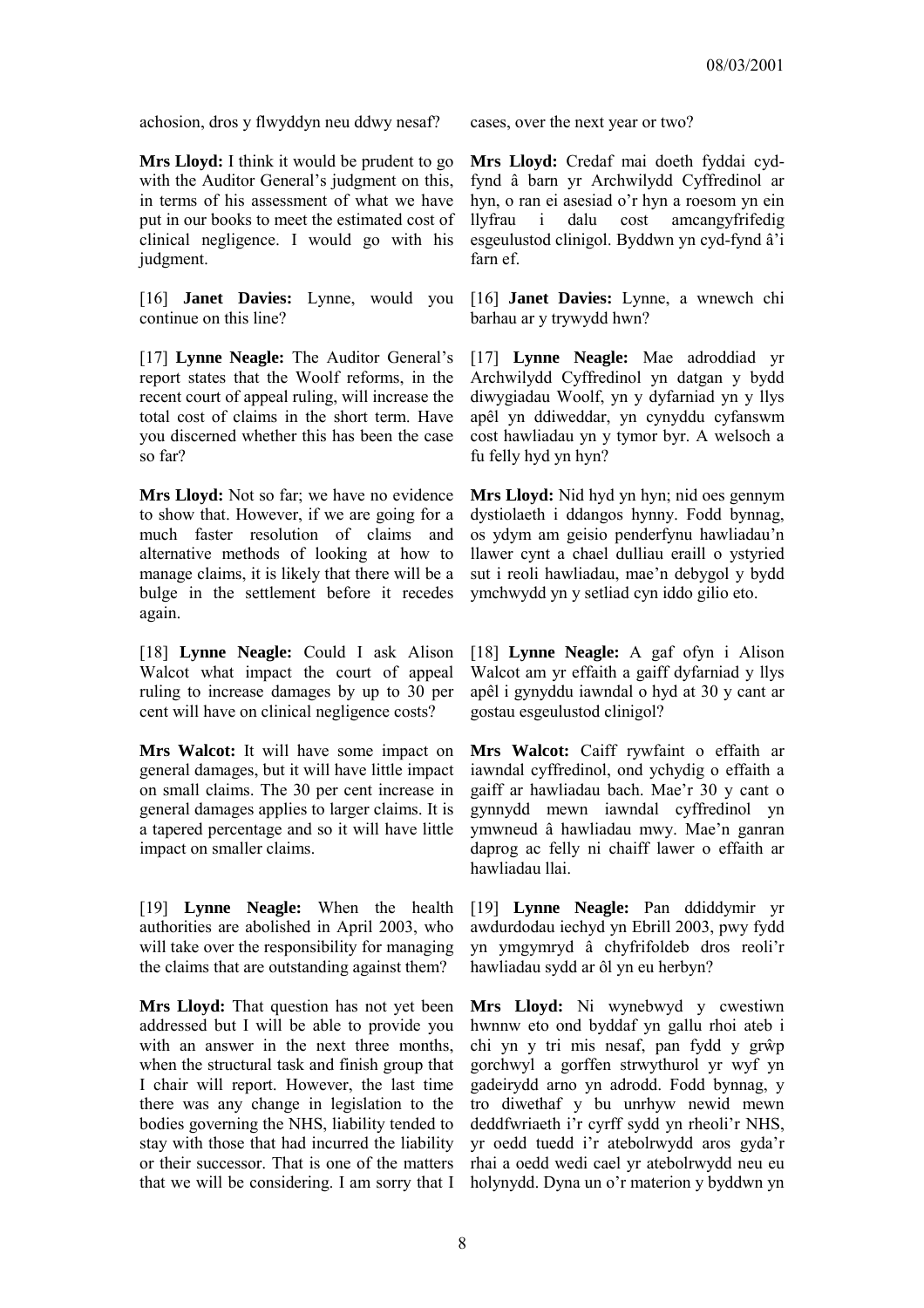[20] **Janet Davies:** We now move on to the second section, on how claims are managed. I address my questions to you, Mrs Lloyd. The Auditor General found that a third of clinical negligence claims involved errors that were not related to clinical judgment or skill, and that such errors cost the NHS £4.2 million in 1999-2000. Before this report came out, to what extent was it recognised that poor records and communication were such a contributory factor?

**Mrs Lloyd:** I think that throughout the NHS in general there has been rising concern about the number of complaints and claims received that have arisen from poor record keeping and poor communication. In my discussions next week with the chief executives of the health authorities and trusts in conjunction with the Welsh Risk Pool standards, I shall draw their attention to the necessity of ensuring that the breaking of bad news improves and ensuring good communication between patients and their clinical providers. That is absolutely essential and we would wish to see an improvement in it. In addition, we wish to take forward the standard of record keeping to ensure that medical records do not get lost or are inadequately completed.

Much of that is being addressed in terms of junior medical and nursing training with changes in the year five curriculum to ensure that the very junior doctors understand the importance of communicating with patients and to ensure that they have a number of methods through which they can impart information and have a true discussion with patients. We should really avoid those problems. That is one of the key challenges that the NHS will face in the next couple of years. Patients have a right to expect that we can communicate with them well and manage their medical records competently.

[21] **Janet Davies:** You mentioned the issue of reporting claims. In the *British Medical* Journal last week it was pointed out that this Journal yr wythnos diwethaf nodwyd bod

cannot give you detail on that today. eu hystyried. Mae'n ddrwg gennyf na allaf roi manylion i chi ar hynny heddiw.

> [20] **Janet Davies:** Awn ymlaen yn awr at yr ail adran, ynghylch y dull o reoli hawliadau. Cyfeiriaf fy nghwestiynau atoch chi, Mrs Lloyd. Canfu'r Archwilydd Cyffredinol fod un rhan o dair o hawliadau esgeulustod clinigol yn ymwneud â chamgymeriadau nad oeddent yn ymwneud â barn neu fedr clinigol, a bod camgymeriadau o'r fath wedi costio £4.2 miliwn i'r NHS yn 1999-2000. Cyn i'r adroddiad hwn ddod i law, i ba raddau y gwelwyd bod cofnodion a chyfathrebu gwael yn ffactor a oedd yn cyfrannu cymaint?

> **Mrs Lloyd:** Credaf fod pryder cynyddol wedi bod drwy'r NHS yn gyffredinol ynghylch nifer y cwynion a'r hawliadau a dderbyniwyd sydd yn ganlyniad i gadw cofnodion gwael a chyfathrebu gwael. Yn fy nhrafodaethau'r wythnos nesaf gyda phrif weithredwyr yr awdurdodau iechyd a'r ymddiriedolaethau, mewn cysylltiad â safonau Cronfa Risg Cymru, byddaf yn tynnu eu sylw at yr angen i sicrhau gwelliant wrth dorri newyddion drwg a sicrhau cyfathrebu da rhwng cleifion a'u darparwyr clinigol. Mae hynny'n gwbl hanfodol a dymunwn weld gwelliant yn hynny. At hynny, dymunwn yrru ymlaen â safon cadw cofnodion er mwyn sicrhau na fydd cofnodion meddygol yn cael eu colli neu eu cwblhau'n annigonol.

> Ymdrinnir â llawer o hynny yn nhermau hyfforddiant staff meddygol iau a nyrsio gyda newidiadau yng nghwricwlwm blwyddyn pump i sicrhau bod y meddygon ifanc iawn yn deall mor bwysig yw cyfathrebu â chleifion a sicrhau bod ganddynt nifer o ddulliau y gallant eu defnyddio i gyflwyno gwybodaeth a chael trafodaeth wirioneddol â chleifion. Dylem osgoi'r problemau hynny mewn gwirionedd. Dyna un o'r heriau allweddol y bydd yr NHS yn eu hwynebu yn ystod y blynyddoedd nesaf. Mae gan gleifion hawl i ddisgwyl y gallwn gyfathrebu â hwy'n dda a thrafod eu cofnodion meddygol yn fedrus.

> [21] **Janet Davies:** Soniasoch am fater adrodd am hawliadau. Yn y *British Medical*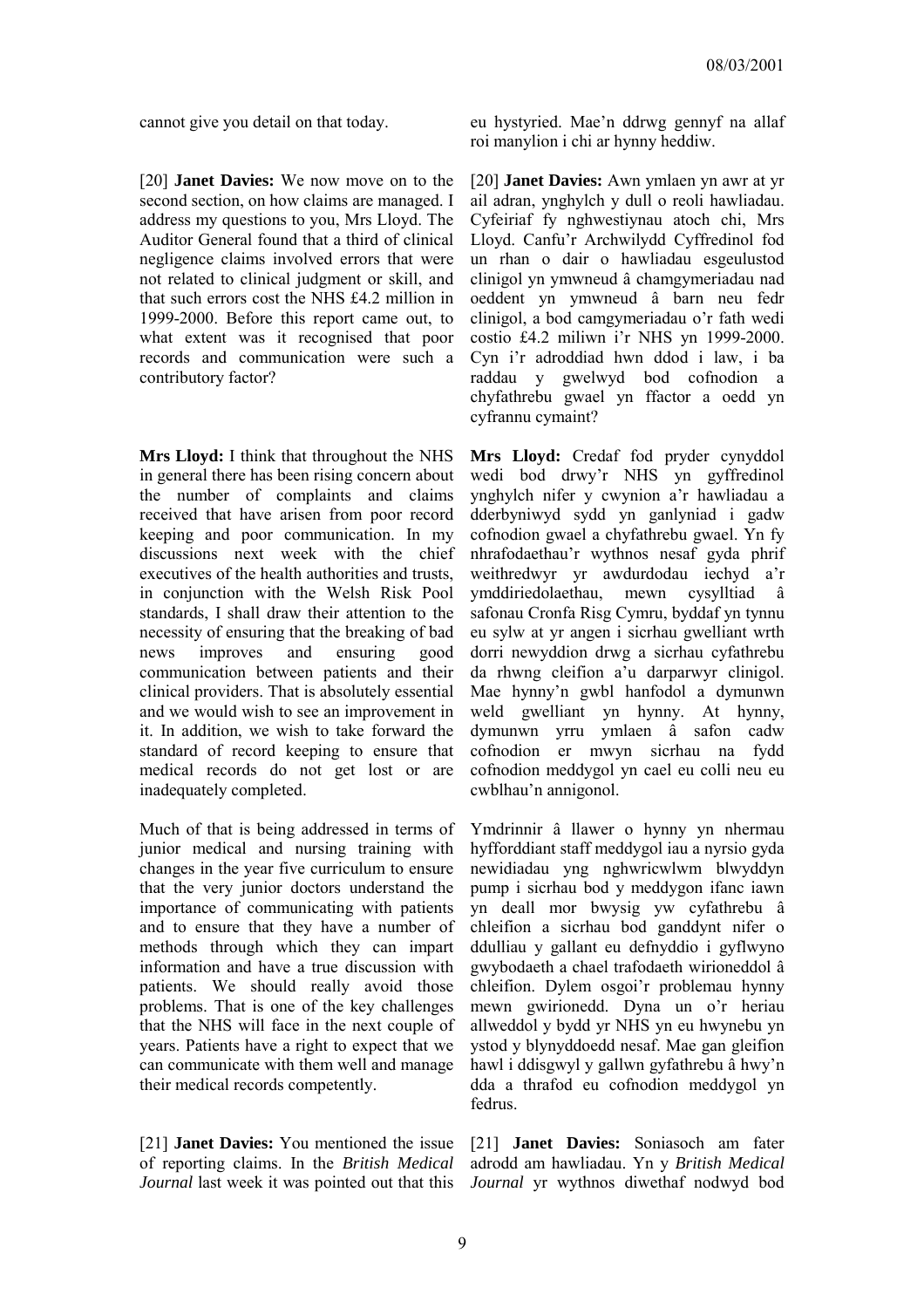was very important and that it was difficult to persuade staff to report claims. One trust was mentioned where the threat of disciplinary measures had been raised. Clearly that would not be the best of ways to address it. Have you any ideas about how you would propose to address that particular issue?

**Mrs Lloyd:** In my experience it is a matter of culture. We have an ideal opportunity now with the reform of the complaints procedures within the NHS, to instil a culture of no blame and ensure that adverse clinical incidents are properly recorded and managed and dealt with so that we learn from them and do not just blame people so that they therefore start to cover up, which is human nature. I think that as part of the NHS complaints reform, we must give guidance to the service and training to its staff on how to institute a no-blame culture so that there is a rise in the reporting of incidents that occur during everyday life on wards and in the community. We can then act on them properly. If you do not know what is happening you cannot possibly train people to avoid it reoccurring in the future.

[22] **Janet Davies:** The Auditor General refers to reducing the incidence of what he calls 'non-clinical errors' by a third. Do you think that is a reasonable level of reduction to aim for and when do you think you might manage to achieve it, bearing in mind that people suffer from errors?

**Mrs Lloyd:** I think that it is reasonable as a start. Obviously, if we are going to place a very high priority on this important area it will probably take, if most claims come in within two years, two years to see the benefits of it. Nevertheless, in the meantime, I will be carefully monitoring the chief executives' actions within their trusts and the health authorities to ensure that better communication is part of the training programme and that they pay real attention to it. In addition, they must improve, with the Welsh Risk Pool assessors, the standard of record keeping. Therefore, I think that it is a

hyn yn bwysig iawn a'i bod yn anodd darbwyllo staff i adrodd am hawliadau. Crybwyllwyd un ymddiriedolaeth lle y codwyd y bygythiad o gamau disgyblu. Mae'n amlwg nad hynny fyddai'r dull gorau o ymdrin â hyn. A oes gennych unrhyw syniadau ynghylch y modd y bwriadwch ymdrin â'r mater arbennig hwnnw?

**Mrs Lloyd:** O'm profiad i mae'n fater o ddiwylliant. Mae gennym gyfle delfrydol yn awr gyda diwygio'r gweithdrefnau cwynion oddi mewn i'r NHS, i feithrin diwylliant o beidio â bwrw bai a sicrhau y caiff digwyddiadau clinigol adfydus eu cofnodi a'u rheoli a'u trafod yn briodol fel ein bod yn dysgu oddi wrthynt ac nid yn bwrw'r bai ar bobl yn unig fel eu bod felly'n dechrau cuddio bai, sydd yn rhan o'r natur ddynol. Fel rhan o'r diwygiad ynghylch cwynion yn yr NHS, credaf fod yn rhaid inni roi arweiniad i'r gwasanaeth a hyfforddiant i'w staff ynghylch y modd i sefydlu diwylliant o beidio â bwrw bai fel bod cynnydd yn yr adrodd am ddigwyddiadau sydd yn digwydd yn ystod bywyd bob dydd yn y wardiau ac yn y gymuned. Wedyn gallwn gymryd camau priodol yn eu cylch. Os na wyddoch beth sydd yn digwydd, nid oes modd o gwbl ichi hyfforddi pobl i'w atal rhag digwydd eto yn y dyfodol.

[22] **Janet Davies:** Mae'r Archwilydd Cyffredinol yn cyfeirio at leihau mynychder yr hyn a eilw'n 'gamgymeriadau anghlinigol' o un rhan o dair. A gredwch fod hynny'n lefel resymol o ostyngiad i anelu ati a pha bryd y credwch y gallech lwyddo i'w chyrraedd, o gofio bod pobl yn dioddef oherwydd camgymeriadau?

**Mrs Lloyd:** Credaf ei fod yn rhesymol fel man cychwyn. Wrth gwrs, os byddwn yn rhoi blaenoriaeth uchel iawn i'r maes pwysig hwn bydd yn cymryd dwy flynedd yn ôl pob tebyg, os daw'r rhan fwyaf o hawliadau i mewn o fewn dwy flynedd, i weld yr enillion oddi wrth hynny. Er hynny, yn y cyfamser, byddaf yn monitro'n ofalus y camau y mae'r prif weithredwyr yn eu cymryd oddi mewn i'w hymddiriedolaethau a'r awdurdodau iechyd i sicrhau bod gwell cyfathrebu'n rhan o'r rhaglen hyfforddi a'u bod yn rhoi sylw gwirioneddol iddo. Ar ben hynny, rhaid iddynt wella safon cadw cofnodion, gydag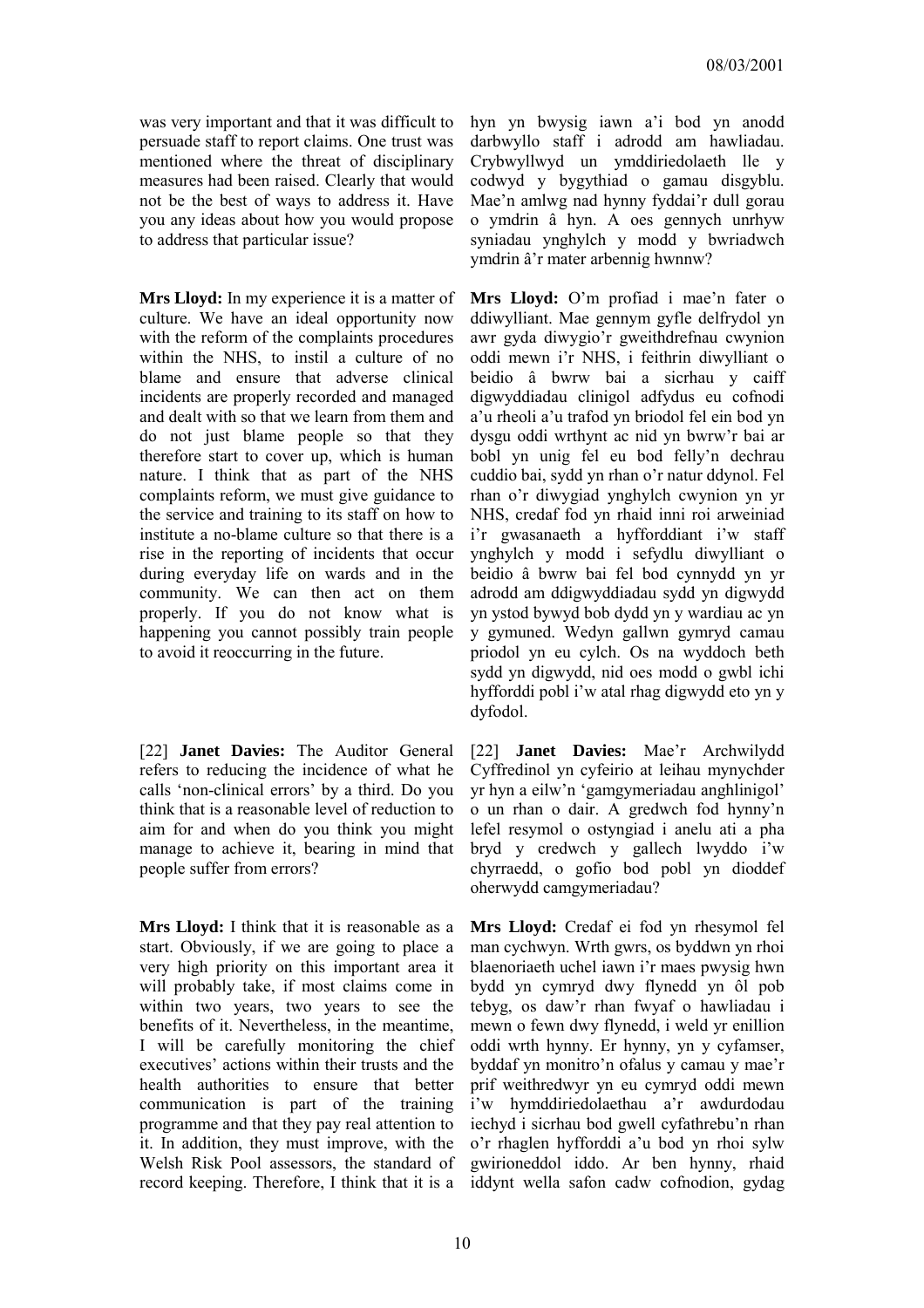good start and I would hope to better it in the future.

[23] **Karen Sinclair:** I would like to follow up on your observations about record keeping and communications, and how imperative it is that these are done properly in order to get a historical view of what has gone on. You mentioned how imperative it is that that is a part of nursing and medical training. What will you do to address the training needs of existing staff, such as nurses who are now on the wards, who will need that training? Will it also be a part of some sort of induction course for nurse returners?

**Mrs Lloyd:** That is an extremely good suggestion. I would expect that all staff have a responsibility to keep up-to-date, and that the employer has a responsibility to give them the time and encouragement to do so. The importance of good communications and good record keeping is now part of the professional responsibility. Many good things have been done, within and without Wales, to train existing staff to communicate well and to keep their records well. However, to ensure that that improvement is being effected, we need to continuously audit whether or not the message has sunk in and whether there is real change.

[24] **Alison Halford:** Hello, Mrs Lloyd. I am sure that this Committee wishes you well in the difficult job that you have in front of you. I will pick up on Karen's theme of communication. It is fine to train junior staff, but from previous experience, I know that you can train the youngsters and then put them into the canteen culture of those who do not believe in training. How will you handle the perceived arrogance of the senior clinicians?

**Mrs Lloyd:** I think that, in my experience, I have found that what senior clinicians, and all clinicians, find most difficult is breaking bad news and giving bad messages. Many trusts throughout the country are now having mandatory training programmes for their clinicians, once they are no longer juniors, on breaking bad news and communicating with patients. I think that that is very important. I

aseswyr Cronfa Risg Cymru. Felly, credaf fod hyn yn ddechrau da a gobeithiwn ragori arno yn y dyfodol.

[23] **Karen Sinclair:** Hoffwn ddilyn trywydd eich sylwadau am gadw cofnodion a chyfathrebu, ac mor hanfodol ydyw gwneud y rhain yn iawn er mwyn cael golwg hanesyddol ar yr hyn a ddigwyddodd. Soniasoch mor hanfodol ydyw i hyn fod yn rhan o hyfforddiant nyrsio a meddygol. Beth a wnewch i roi sylw i anghenion hyfforddi'r staff presennol fel nyrsys sydd yn y wardiau ar hyn o bryd, y bydd arnynt angen yr hyfforddiant hwnnw? A fydd hefyd yn rhan o ryw fath o gwrs cyflwyno i rai sydd yn dychwelyd i nyrsio?

**Mrs Lloyd:** Mae hynny'n awgrym da iawn. Disgwyliwn fod cyfrifoldeb gan yr holl staff i fod yn ymwybodol o'r arfer diweddaraf, a bod gan y cyflogwr gyfrifoldeb i roi'r amser a'r anogaeth iddynt wneud hynny. Mae pwysigrwydd cyfathrebu da a chadw cofnodion da yn rhan o'r cyfrifoldeb proffesiynol bellach. Gwnaethpwyd llawer o bethau da, yng Nghymru a thu hwnt i Gymru, i hyfforddi'r staff presennol i gyfathrebu'n dda a chadw eu cofnodion yn dda. Fodd bynnag, er mwyn sicrhau bod gwelliant yn digwydd, mae angen inni archwilio o hyd i ganfod a yw'r neges wedi gwneud argraff neu beidio ac a oes newid gwirioneddol.

[24] **Alison Halford:** Helô, Mrs Lloyd. Yr wyf yn sicr bod y Pwyllgor hwn yn dymuno'n dda i chi yn y gwaith anodd sydd gennych o'ch blaen. Dilynaf thema Karen ar gyfathrebu. Mae'n ddigon teg hyfforddi staff iau, ond o'm profiad blaenorol, gwn y gallwch hyfforddi'r rhai ifanc a'u rhoi wedyn yn niwylliant ffreutur y rhai nad ydynt yn credu mewn hyfforddiant. Sut y byddwch yn trin trahauster canfyddedig y clinigwyr hŷn?

**Mrs Lloyd:** O'm profiad i, credaf imi ddarganfod mai'r hyn y mae clinigwyr hŷn, a'r holl glinigwyr, yn ei chael yn fwyaf anodd yw torri newyddion drwg a rhoi negeseuon drwg. Mae llawer o ymddiriedolaethau ledled y wlad bellach yn cynnal rhaglenni hyfforddi gorfodol i'w clinigwyr, wedi iddynt beidio â bod yn glinigwyr iau, ar dorri newyddion drwg a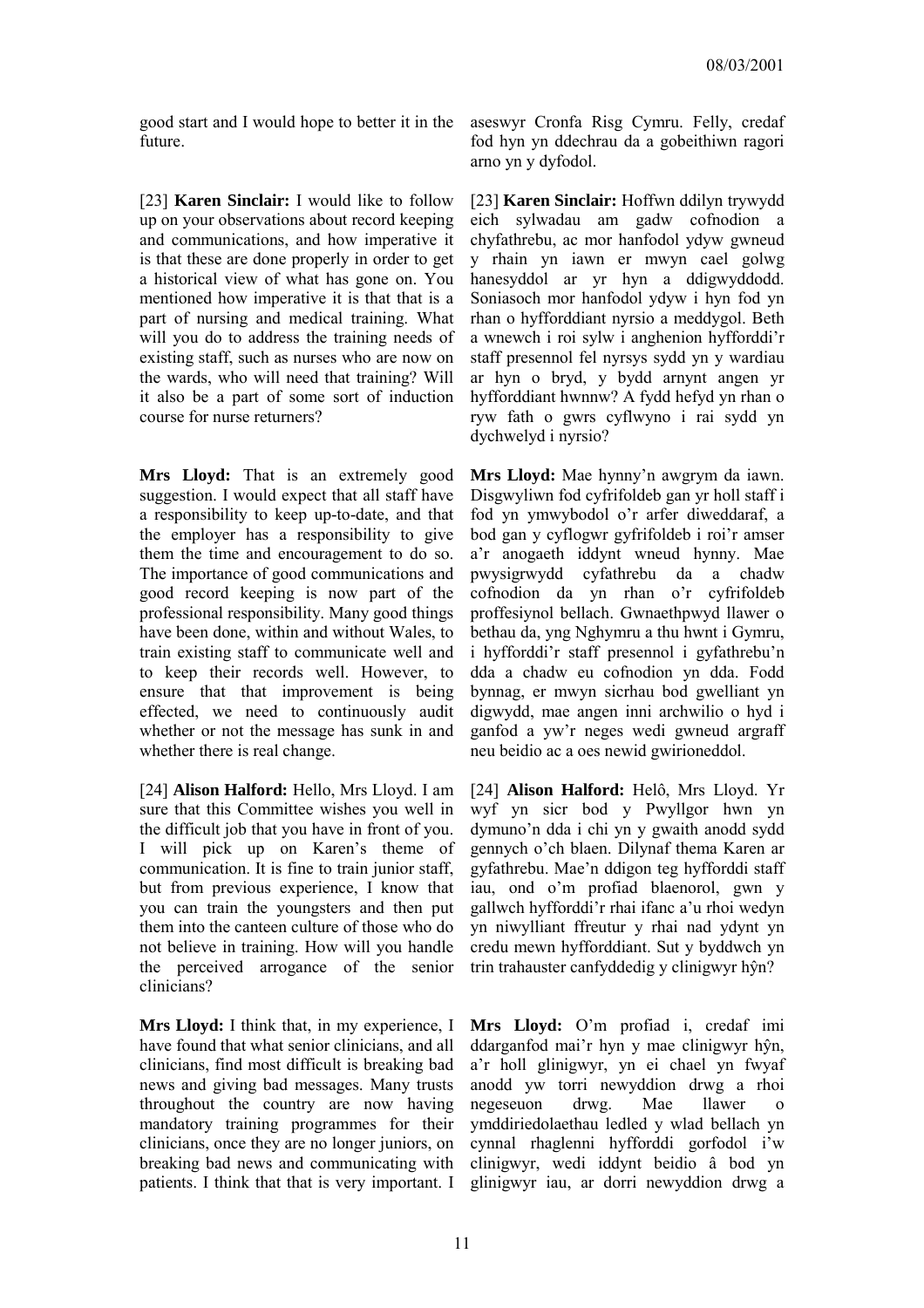have found that most clinicians are very receptive to it. It is clear from the General Medical Council that communicating well with patients and what should be done about that is now part of the professional responsibility. That has been an important message from the General Medical Council. Therefore, I would expect to be seeing from the trusts what arrangements they are making to ensure that their clinical colleagues can match the GMC's expectation.

[25] **Janet Davies:** I will pick up on one thing that Alison said. There is clearly a difference between communicating with patients and communicating well with patients. There was a time when, perhaps, patients were told very little, and sometimes, perhaps, they are told things rather too briskly and openly. Will you take that on board as well?

**Mrs Lloyd:** Yes. That is vital. You are quite right to make that distinction. As clinicians are now required to work in teams much more than previously, I would expect the whole team to address the issue of communication with patients, because it is no longer a question of one doctor sitting in front of one patient. It is a question of the whole team understanding what care it can provide to that patient and listening to the patient's needs as well.

[26] **Lynne Neagle:** The number of claims in Wales is rising, yet claims managers in trusts have had relatively little formal training. What are you doing to ensure that trusts, and in particular, claims managers, are properly equipped to handle a growing workload?

**Mrs Lloyd:** They are a vitally important resource. As you can see from the Auditor General's report, the workload is growing. Many are part time, and few have had training. I am grateful to the Welsh Risk Pool for addressing that problem vigorously by establishing its Risk Managers Network and by putting on good quality training courses for them. I think that the network will be

chyfathrebu â chleifion. Credaf fod hynny'n bwysig iawn. Cefais fod y rhan fwyaf o glinigwyr yn barod iawn i'w dderbyn. Mae'r Cyngor Meddygol Cyffredinol wedi rhoi ar ddeall bod cyfathrebu'n dda â chleifion a'r hyn y dylid ei wneud ynghylch hynny yn rhan o'r cyfrifoldeb proffesiynol bellach. Yr oedd hynny'n neges bwysig oddi wrth y Cyngor Meddygol Cyffredinol. Felly, disgwyliwn i'r ymddiriedolaethau ddangos y trefniadau y maent yn eu gwneud i sicrhau y gall eu cydweithwyr clinigol gyflawni disgwyliad y Cyngor Meddygol Cyffredinol.

[25] **Janet Davies:** Dilynaf un o'r pethau a ddywedodd Alison. Mae'n amlwg bod gwahaniaeth rhwng cyfathrebu â chleifion a chyfathrebu'n dda â chleifion. Yr oedd adeg pan ddywedid ychydig iawn wrth gleifion, efallai, ac weithiau, efallai, dywedir pethau wrthynt braidd yn rhy swta ac agored. A ydych yn derbyn hynny hefyd?

**Mrs Lloyd:** Ydwyf. Mae hynny'n holl bwysig. Yr ydych yn llygad eich lle yn gwahaniaethu felly. Gan ei bod yn ofynnol yn awr i glinigwyr weithio mewn timau i raddau llawer mwy nag o'r blaen, disgwyliwn i'r tîm cyfan roi sylw i fater cyfathrebu â chleifion, oherwydd nid yw'n fater o un meddyg yn eistedd o flaen un claf bellach. Mae'n fater o'r tîm cyfan yn deall pa ofal y gall ei roi i'r claf hwnnw a gwrando ar anghenion y claf yn ogystal.

[26] **Lynne Neagle:** Mae nifer yr hawliadau yng Nghymru ar gynnydd, ac eto cymharol ychydig o hyfforddiant ffurfiol a gafodd rheolwyr hawliadau mewn ymddiriedolaethau. Beth yr ydych yn ei wneud i sicrhau bod ymddiriedolaethau, ac yn enwedig rheolwyr hawliadau, yn gymwys fel y dylent fod i drafod baich gwaith cynyddol?

**Mrs Lloyd:** Maent yn adnodd holl bwysig. Fel y gallwch weld o adroddiad yr Archwilydd Cyffredinol, mae'r baich gwaith yn cynyddu. Mae llawer yn rhan amser, ac ychydig ohonynt sydd wedi'u hyfforddi. Yr wyf yn ddiolchgar i Gronfa Risg Cymru am ymdrin yn egnïol â'r broblem honno drwy sefydlu ei Rhwydwaith Rheolwyr Risg a drwy gynnal cyrsiau hyfforddi o ansawdd da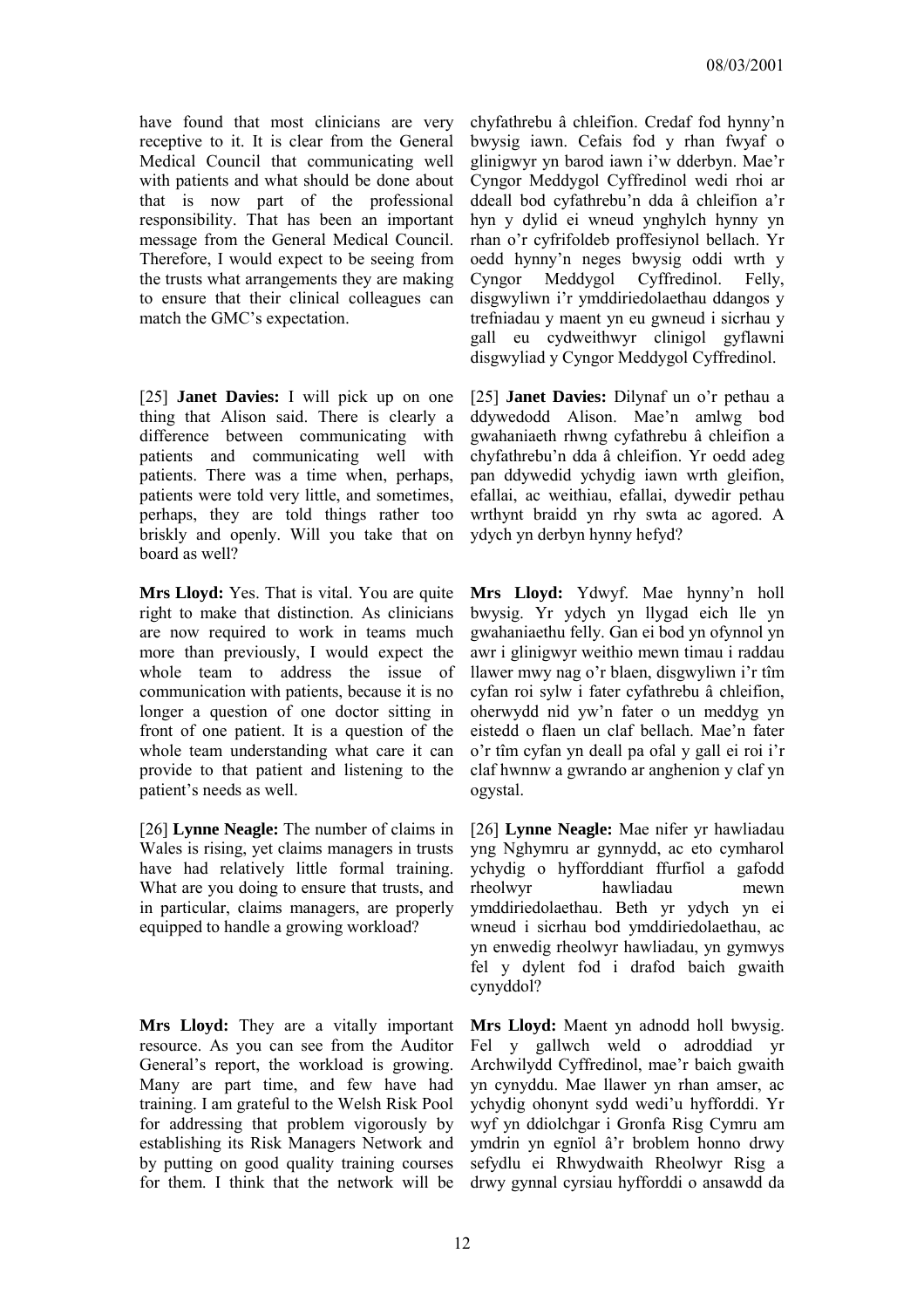important in terms of sharing experience and enabling them to provide support to each other. I would expect, as claims become more complex, and as we move towards suggestions about arbitration and nonlitigious ways of managing claims in the future, that we will need to have more claims management experience in each organisation.

[27] **Lynne Neagle:** Welsh Health Legal Services effectively has a monopoly on providing legal advice to trusts and since the Assembly has now decided to fund Welsh Health Legal Services directly, it falls to us to ensure that it provides good value for money. The report states that Welsh Health Legal Services is currently seeking a system of selfassessment or accreditation. Could you tell us what that involves and when the system will be in place?

**Mrs Lloyd:** I will ask Mr Kershaw to answer that because he could provide you with more details, if that is acceptable, Chair?

**Mr Kershaw:** We are concerned that we get good value for money and quality from Welsh Health Legal Services. I think that the report points out that, in 1994, we undertook a pilot scheme using a private set of lawyers to look after claims from a particular part of Wales, which happened to be Mid Glamorgan. The outcome of that work suggested that, for approximately twice the cost, there was no discernible difference in the outcome of the cases that were handled, albeit that it is particularly difficult to be clear about the quality of outcomes. We have considered whether the service should be put out to tender, but at the moment we are going down the road of accrediting Welsh Health Legal Services. We recently put out to tender for organisations to examine the service, and I am pleased to say that that contract has been awarded and will start very shortly. The details are that this organisation will come in to look at the practices within Welsh Health Legal Services to ensure that they are up-todate and conform to what are called 'lexcel

ar eu cyfer. Credaf y bydd y rhwydwaith yn bwysig o ran rhannu profiad a'u galluogi i gynorthwyo'i gilydd. Byddwn yn disgwyl, wrth i'r hawliadau fynd yn fwy cymhleth, ac wrth inni symud tuag at awgrymiadau am gyflafareddu a dulliau anghyfreithgar o reoli hawliadau yn y dyfodol, y bydd angen inni gael rhagor o brofiad o reoli hawliadau ym mhob corff.

[27] **Lynne Neagle:** Mae gan Wasanaethau Cyfreithiol Iechyd Cymru fonopoli i bob pwrpas ar roi cyngor cyfreithiol i ymddiriedolaethau a chan fod y Cynulliad bellach wedi penderfynu ariannu Gwasanaethau Cyfreithiol Iechyd Cymru'n uniongyrchol, ein lle ni yw sicrhau ei fod yn rhoi gwerth da am arian. Dywed yr adroddiad fod Gwasanaethau Cyfreithiol Iechyd Cymru yn chwilio ar hyn o bryd am system hunanasesu neu achredu. A allech ddweud wrthym beth y mae hynny'n ei olygu a pha bryd y bydd y system ar waith?

**Mrs Lloyd:** Gofynnaf i Mr Kershaw ateb hynny oherwydd gallai roi mwy o fanylion i chi, os yw hynny'n dderbyniol, Gadeirydd?

[28] **Janet Davies:** Yes, that is fine. [28] **Janet Davies:** Ydyw, mae hynny'n iawn.

> **Mr Kershaw:** Mae'n bwysig i ni ein bod yn cael gwerth da am arian ac ansawdd gan Wasanaethau Cyfreithiol Iechyd Cymru. Credaf fod yr adroddiad yn nodi ein bod, yn 1994, wedi ymgymryd â chynllun peilot gan ddefnyddio set breifat o gyfreithwyr i ofalu am hawliadau o ran arbennig o Gymru, sef Morgannwg Ganol fel yr oedd yn digwydd. Yr oedd canlyniad y gwaith hwnnw'n awgrymu, am tua dwywaith y gost, nad oedd unrhyw wahaniaeth canfyddadwy, yng nghanlyniad yr achosion a drafodwyd, er ei bod yn arbennig o anodd bod yn bendant ynghylch ansawdd canlyniadau. Yr ydym wedi ystyried a ddylid gosod y gwasanaeth ar dendr, ond ar hyn o bryd yr ydym yn dilyn llwybr achredu Gwasanaethau Cyfreithiol Iechyd Cymru. Yn ddiweddar gosodasom dendr i gyrff i archwilio'r gwasanaeth, ac yr wyf yn falch o ddweud bod y contract hwnnw wedi'i ddyfarnu ac y bydd yn dechrau'n fuan iawn. Y manylion yw y bydd y corff hwn yn dod i mewn i edrych ar yr arferion oddi mewn i Wasanaethau Cyfreithiol Iechyd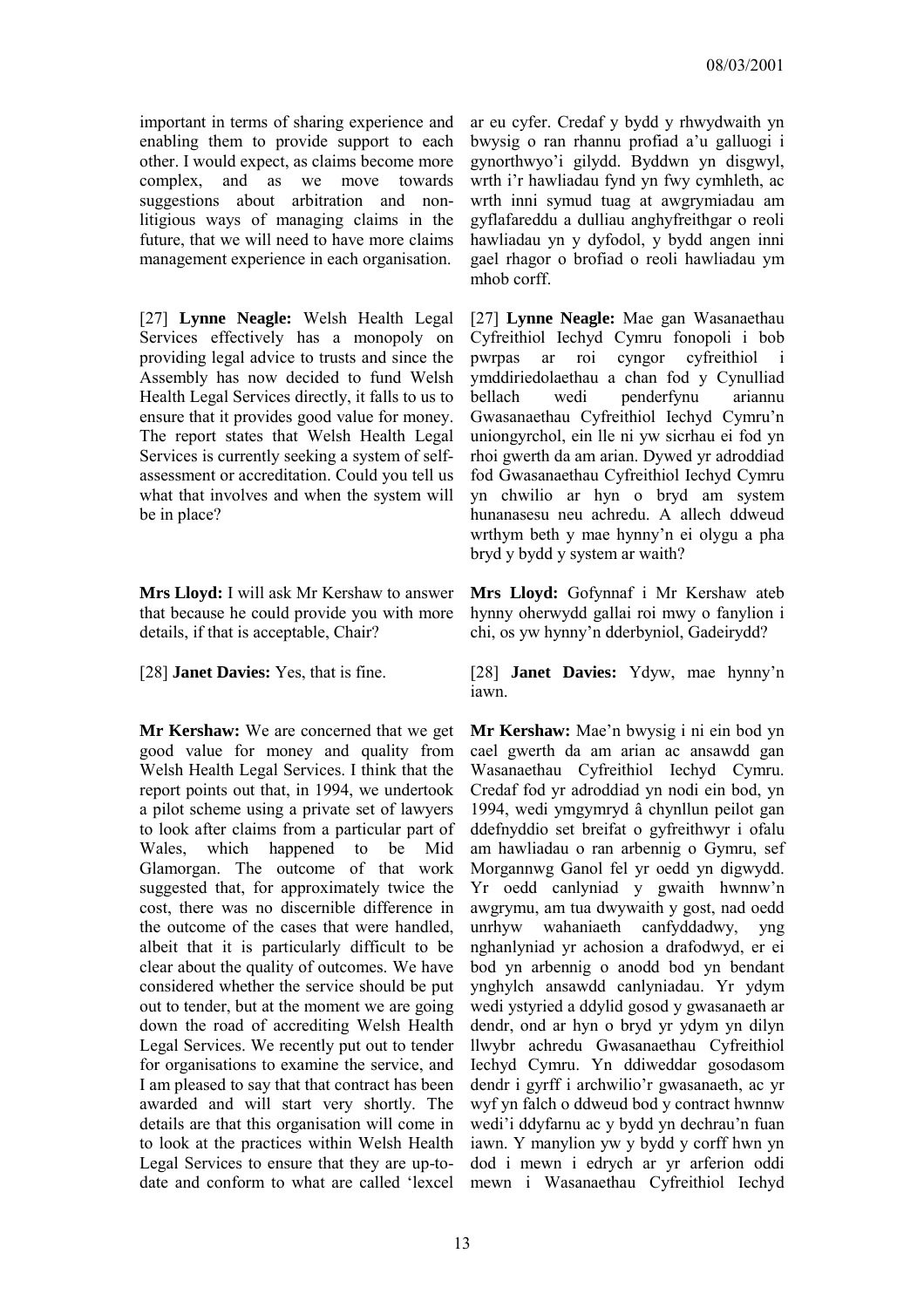standards', which are promoted by the Law Society.

In addition to that, part of the review of the claims that we are undertaking in Wales will involve looking at 20 cases from their origin, including the risk management, through to the claims coming through, how they were handled, and what the outcomes were. Part of that review will be to consider the legal advice that we got half way through the process. We are going to set up a peer group review to look at how we manage those claims, so we are being intrusive in the approach that Welsh Health Legal Services is taking.

[29] **Lynne Neagle:** I would like to ask Alison Walcot how confident she is that Welsh Health Legal Services' systems are working well and provide value for money.

**Ms Walcot:** I think that the answer to that would be that we are very confident at the moment.

[30] **Karen Sinclair:** The Auditor General reports that claims are taking, on average, four and a half years from the date of the incident to settlement. That is quite a long time is it not? The Woolf reforms now impose a faster procedure for dealing with claims. What steps have you taken to ensure that the NHS will be able to meet these timetables and that claimants will receive their compensation more promptly?

**Mrs Lloyd:** As you know from the Auditor General's report, claimants will take up to two years before making a claim, so that is two years gone. I am not yet sure how I can reduce those two years, but certainly through our patients' forum, we will explore how people might make their claims or concerns known earlier. In terms of the rest of the time that it takes, that is very much vested in a much slicker handling of the risk and claims management systems. That is where the training and development that we give the

Cymru i sicrhau eu bod yn gyfoes ac yn cydymffurfio â'r hyn a elwir yn 'safonau *lexcel*', a hyrwyddir gan Gymdeithas y Gyfraith.

Yn ogystal â hynny, bydd rhan o'r adolygiad o'r hawliadau yr ydym yn ymgymryd ag ef yng Nghymru yn golygu edrych ar 20 o achosion o'u dechreuad, gan gynnwys y rheolaeth risg, hyd at yr adeg pan fydd yr hawliadau'n dod drwodd, sut y trafodwyd hwy, a beth oedd y canlyniadau. Rhan o'r adolygiad hwnnw fydd ystyried y cyngor cyfreithiol a gawsom hanner ffordd drwy'r broses. Byddwn yn sefydlu adolygiad grŵp cymheiriaid i edrych ar y modd yr ydym yn rheoli'r hawliadau hynny, felly yr ydym yn ymwthiol o ran y dull gweithredu y mae Gwasanaethau Cyfreithiol Iechyd Cymru yn ei ddilyn.

[29] **Lynne Neagle:** Hoffwn ofyn i Alison Walcot pa mor ffyddiog ydyw hi fod systemau Gwasanaethau Cyfreithiol Iechyd Cymru'n gweithio'n dda ac yn rhoi gwerth am arian.

**Ms Walcot:** Credaf mai'r ateb i hynny fyddai ein bod yn ffyddiog iawn ar hyn o bryd.

[30] **Karen Sinclair:** Mae'r Archwilydd Cyffredinol yn adrodd bod hawliadau, ar gyfartaledd, yn cymryd pedair blynedd a hanner o ddyddiad y digwyddiad hyd at eu setlo. Mae hynny'n gyfnod eithaf hir, onid yw? Mae diwygiadau Woolf bellach yn gorfodi gweithdrefn gyflymach ar gyfer trafod hawliadau. Pa gamau a gymerasoch i sicrhau y bydd yr NHS yn gallu cwrdd â'r amserlenni hyn ac y bydd hawlwyr yn derbyn eu hiawndal yn fwy prydlon?

**Mrs Lloyd:** Fel y gwyddoch o adroddiad yr Archwilydd Cyffredinol, gall hawlwyr gymryd hyd at ddwy flynedd cyn cyflwyno hawliad, felly dyna ddwy flynedd wedi mynd. Nid wyf yn sicr eto sut y gallaf gwtogi ar y ddwy flynedd hynny ond, yn sicr, drwy ein fforwm cleifion byddwn yn ystyried sut y gallai pobl roi gwybod am eu hawliadau neu eu pryderon yn gynt. O ran gweddill yr amser y mae'n ei gymryd, mae hynny'n dibynnu'n fawr ar drafod y systemau rheoli risg a hawliadau'n fwy deheuig. Dyna lle y bydd yr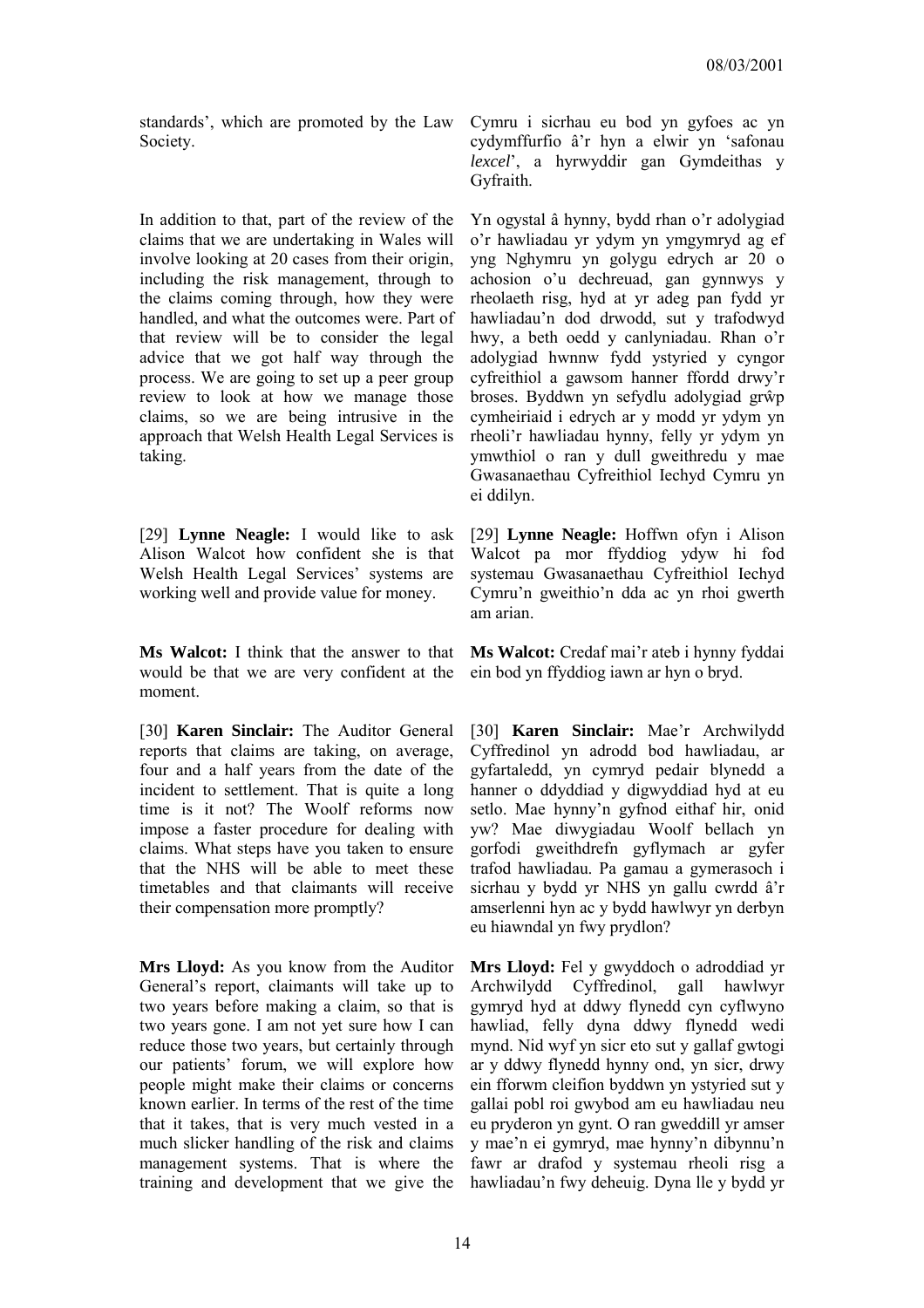risk managers and other staff in the trust comes in. The training should explain their role clearly and ensure that we are not bogged down in bureaucratic processes. It should also ensure that when an incident has been reported, all the clinical information that we will need in order to assess whether or not a claim has any justification can be gathered at a much earlier stage so that people can receive recompense at an earlier stage, if it is proven that they are entitled to it.

As I said previously, the cases that take the longest on many occasions depend on assessments that can only be undertaken, as you understand, a very long way down the track. I do not see a way of settling those very much earlier. However, we could consider what sort of recompense is appropriate in the meantime and how to manage the patients and their relatives more appropriately. I would like time to think about that particular difficult problem.

[31] **Karen Sinclair:** Thank you. What about deadlines imposed for handling claims? Has the NHS paid any financial penalties so far?

**Mrs Lloyd:** Not to my knowledge, but I could submit a note on that. Nobody has reported that to me yet.

[32] **Karen Sinclair:** Alison, if I may call you Alison, what assistance can you offer trusts to speed up the progress of cases and minimise the risk of incurred penalties?

**Ms Walcot:** The management of the claims and the recent civil procedure reforms that have come through the court are helping to impact, and are having an impact on timing. We will not know the true benefit of those until the end of this year perhaps. However, they are helping to prevent any delays and to ensure that other methods are used in part of the management of the claims. The court is taking a very active role in the management of the claims and that may well help to speed up the process.

[33] **Karen Sinclair:** Figure 3.10 on page 24 of the Auditor General's report highlights that the two measures that trusts consider hyfforddi a datblygu a rown i'r rheolwyr risg a'r staff eraill yn yr ymddiriedolaeth yn cyfrannu. Dylai'r hyfforddiant egluro eu rôl yn fanwl a sicrhau nad ydym yn cael ein llethu gan brosesau biwrocrataidd. Dylai sicrhau hefyd, pan roddwyd gwybod am ddigwyddiad, fod modd casglu'r holl wybodaeth glinigol y bydd arnom ei hangen er mwyn asesu a oes cyfiawnhad dros hawliad neu beidio yn gynt o lawer fel y gall pobl dderbyn iawndal yn gynt, os profir bod ganddynt hawl i'w dderbyn.

Fel y dywedais eisoes, mae'r achosion sydd yn cymryd yr amser hwyaf yn dibynnu lawer gwaith ar asesiadau na ellir ond ymgymryd â hwy, fel y deallwch, yn hwyr iawn yn y broses. Ni welaf fodd i setlo'r rheini'n llawer cynt. Fodd bynnag, gallem ystyried pa fath o iawndal sydd yn briodol yn y cyfamser a sut i drafod y cleifion a'u perthnasau'n fwy priodol. Hoffwn gael amser i fyfyrio ynghylch y broblem anodd arbennig honno.

[31] **Karen Sinclair:** Diolch. Beth am derfynau amser ar gyfer trafod hawliadau? A yw'r NHS wedi talu unrhyw gosbau ariannol hyd yn hyn?

**Mrs Lloyd:** Nid hyd y gwn i, ond gallwn gyflwyno nodyn ar hynny. Nid oes neb wedi adrodd hynny imi eto.

[32] **Karen Sinclair:** Alison, os caf eich galw'n Alison, pa gymorth y gallwch ei gynnig i ymddiriedolaethau i gyflymu hynt achosion a lleihau'r risg o gosbau a osodir?

**Ms Walcot:** Mae'r dull o reoli'r hawliadau a'r diwygiadau diweddar yn yr weithdrefn sifil a ddaeth drwy'r llys yn helpu i gael effaith, ac maent yn effeithio ar amseru. Ni fyddwn yn gwybod gwir fantais y rheini tan ddiwedd y flwyddyn yma efallai. Fodd bynnag, maent yn helpu i atal unrhyw oedi a sicrhau defnyddio dulliau eraill mewn rhan o'r dull o reoli'r hawliadau. Mae'r llys yn cymryd rôl weithredol iawn wrth reoli'r hawliadau ac mae'n bosibl iawn y bydd hynny o gymorth i gyflymu'r broses.

[33] **Karen Sinclair:** Mae ffigur 3.10 ar dudalen 24 o adroddiad yr Archwilydd Cyffredinol yn pwysleisio mai'r ddau fesur y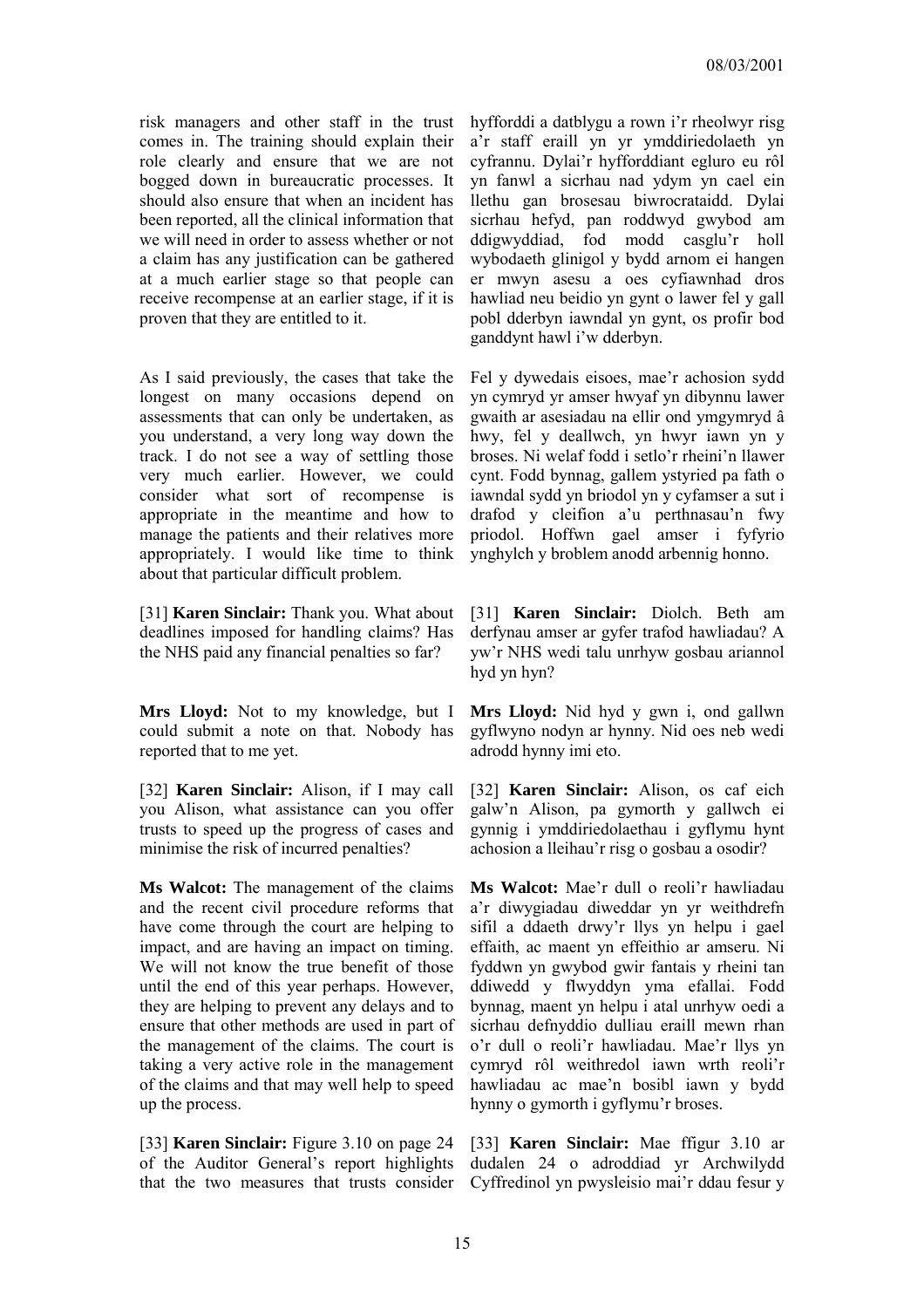most likely to reduce the time taken to resolve claims are proactive investigation of incidents and better co-operation from clinicians. How do you intend to improve these aspects of claims management?

**Mrs Lloyd:** I intend to ask the chief executives, when I meet with them next Tuesday, what their views are on how the better involvement of clinicians, more cooperation—if that is how it is judged—and the proactive investigation of complaints might be improved this year. Again, that might involve training and education programmes and a much better relationship between claims management and the clinical people with whom they need to work. I will take that up with the chief executives and expect a report back from them within the next three months.

[34] **Janet Davies:** Do you want to ask anything else, Karen?

[35] **Karen Sinclair:** Not at the moment. [35] **Karen Sinclair:** Nid ar hyn o bryd.

[36] **Janet Davies:** I turn to the issue of the availability of information, which seems to be a very serious problem. We know that clinical negligence is costing the NHS substantial sums each year and that the costs appear to be rising. There is a lack of basic information at trust and Assembly level to inform the handling of claims. How can you tackle clinical negligence effectively without that information?

**Mrs Lloyd:** The Welsh risk management standards and the detailed information that we receive from that will be extremely useful to us in the next two years to ensure that the clinical governance requirements placed on trusts and health authorities might be effected. I will also have better information when the clinical governance review has completed its work and reported to me. I agree that, without the basic tools in place, it is extraordinarily difficult to manage oneself out of a situation where one does not really know what is going on. We are co-operating with England on the adverse clinical incident

mae'r ymddiriedolaethau'n credu eu bod yn fwyaf tebygol o leihau'r amser a gymerir i benderfynu ar hawliadau yw archwilio digwyddiadau'n rhagweithiol a gwell cydweithrediad gan glinigwyr. Sut y bwriadwch wella'r agweddau hyn ar y dull o reoli hawliadau?

**Mrs Lloyd:** Bwriadaf ofyn i'r prif weithredwyr, pan gyfarfyddaf â hwy ddydd Mawrth nesaf, am eu barn ar y modd i gael gwelliant eleni yn y rhan a gymerir gan glinigwyr, mewn cydweithrediad cynyddol os mai felly y'i bernir—ac mewn archwilio cwynion yn rhagweithiol. Unwaith eto, gallai hynny gynnwys rhaglenni hyfforddiant ac addysg a gwell perthynas o lawer rhwng rheolwyr hawliadau a'r gweithwyr clinigol y mae angen iddynt weithio â hwy. Codaf hynny gyda'r prif weithredwyr a disgwyliaf dderbyn adroddiad yn ôl ganddynt o fewn y tri mis nesaf.

[34] **Janet Davies:** A ddymunwch ofyn unrhywbeth arall, Karen?

[36] **Janet Davies:** Trof at fater argaeledd gwybodaeth, yr ymddengys ei fod yn broblem ddifrifol iawn. Gwyddom fod esgeulustod clinigol yn costio symiau sylweddol i'r NHS bob blwyddyn a'i bod yn ymddangos bod y costau'n cynyddu. Mae diffyg gwybodaeth sylfaenol ar lefel yr ymddiriedolaethau a'r Cynulliad i oleuo'r dull o drafod hawliadau. Sut y gallwch fynd i'r afael ag esgeulustod clinigol yn effeithiol heb yr wybodaeth honno?

reporting mechanisms because it is really Lloegr ar y mecanweithiau adrodd**Mrs Lloyd:** Bydd safonau rheoli risg Cymru a'r wybodaeth fanwl a dderbyniwn o hynny yn ddefnyddiol dros ben i ni yn y ddwy flynedd nesaf er mwyn sicrhau y gellir cyflawni'r gofynion llywodraethu clinigol a roddir ar ymddiriedolaethau ac awdurdodau iechyd. Bydd gennyf well gwybodaeth hefyd pan fydd yr adolygiad llywodraethu clinigol wedi cwblhau ei waith ac wedi adrodd i mi. Cytunaf, os na fydd yr arfau sylfaenol yn eu lle, ei bod yn eithriadol o anodd llwyddo i ddod allan o sefyllfa lle nad yw rhywun yn gwybod beth sydd yn mynd ymlaen mewn gwirionedd. Yr ydym yn cydweithredu â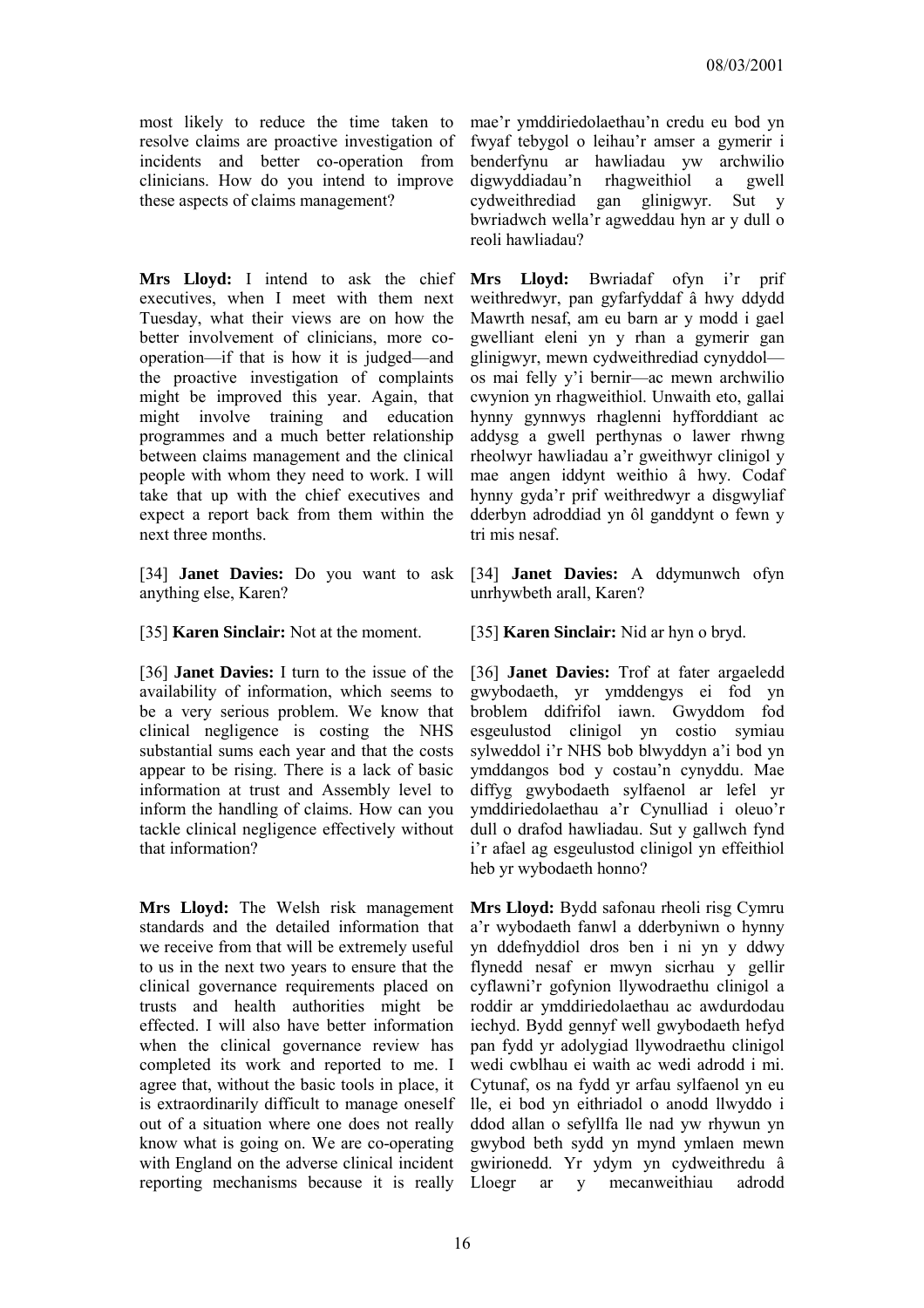important to have an overview of trends across the whole of the United Kingdom. We really need to reach a situation that ensures that we have proper benchmarking. The key to our success in gathering and using information more effectively will be the widespread publication of the outcome of the Welsh Risk Pool accreditation and management standards. We will be able to compare them in part with the controls assurance standards in England, which have also just been published for the first time.

[37] **Janet Davies:** Hindsight is a wonderful thing.

[38] **Janet Davies:** How long has it been since people realised that the information was lacking? In Tuesday's Plenary debate on the NHS human resources strategy, I noticed that there was a problem with lack of information on a much broader level than on clinical negligence, though that is the issue we are addressing at the moment.

**Mrs Lloyd:** That is difficult for me to answer, but the problem is not unique to Wales. I think that the problems have been highlighted very much since the publication in 1998 of 'Putting Patients First'. Since then, there has been an increasing emphasis on the requirement for us to benchmark our services against best practice. In doing that, we have discovered where the holes in the information were. Some of those have been put right, but we have some way to go. I hope that my performance management framework will institute a much better gathering, use and publication of information throughout the country.

[39] **Janet Davies:** You are saying, therefore, that although you are taking some steps, there are still some gaps in information. Have you any particular ideas on how to try to fill those gaps?

**Mrs Lloyd:** In terms of medical negligence, our key must come from the outcome of the Welsh Risk Pool standards accreditation. You can see on the helpful chart provided in this paper where many trusts have a lower score, such as 43 per cent in medical records, digwyddiadau clinigol adfydus am ei bod yn wirioneddol bwysig cael arolwg ar dueddiadau ledled y Deyrnas Unedig. Mae gwir angen inni gyrraedd sefyllfa sydd yn sicrhau bod gennym feincnodi priodol. Yr allwedd i'n llwyddiant wrth gasglu a defnyddio gwybodaeth yn fwy effeithiol fydd cyhoeddi canlyniad safonau achredu a rheoli Cronfa Risg Cymru'n eang. Byddwn yn gallu eu cymharu'n rhannol â'r safonau sicrwydd rheolaethau yn Lloegr, sydd newydd eu cyhoeddi am y tro cyntaf hefyd.

[37] **Janet Davies:** Mae ôl-ddoethineb yn beth rhyfeddol.

### **Mrs Lloyd:** It is. **Mrs Lloyd:** Ydyw.

[38] **Janet Davies:** Ers pa bryd y mae pobl yn sylweddoli bod yr wybodaeth yn brin? Yn y ddadl yn y Cyfarfod Llawn ddydd Mawrth ar strategaeth adnoddau dynol yr NHS, sylwais fod problem ynghylch diffyg gwybodaeth ar lefel ehangach o lawer nag ar esgeulustod clinigol, er mai hynny yw'r mater yr ydym yn ymdrin ag ef ar y funud.

**Mrs Lloyd:** Mae'n anodd imi ateb hynny, ond nid yw'r broblem yn unigryw i Gymru. Credaf fod y problemau wedi derbyn llawer o sylw ers cyhoeddi 'Rhoi Cleifion yn Gyntaf' yn 1998. Ers hynny, bu pwyslais cynyddol ar y gofyniad inni feincnodi ein gwasanaethau yn ôl yr arfer gorau. Drwy wneud hynny, darganfuasom ym mhle'r oedd y bylchau yn yr wybodaeth. Cywirwyd rhai o'r rheini, ond mae peth gwaith i'w wneud o hyd. Gobeithiaf y bydd fy fframwaith rheoli perfformiad yn rhoi cychwyn i lawer gwell casglu, defnyddio a chyhoeddi gwybodaeth ledled y wlad.

[39] **Janet Davies:** Yr ydych yn dweud, felly, er eich bod yn cymryd rhai camau, fod rhai bylchau yn yr wybodaeth o hyd. A oes gennych unrhyw syniadau penodol am y modd i geisio llenwi'r bylchau hynny?

**Mrs Lloyd:** O ran esgeulustod meddygol, rhaid i'n hallwedd ddod o ganlyniad achrediad safonau Cronfa Risg Cymru. Gallwch weld yn y siart ddefnyddiol a ddarperir yn y papur hwn lle y mae gan lawer o ymddiriedolaethau sgôr is, fel 43 y cant ar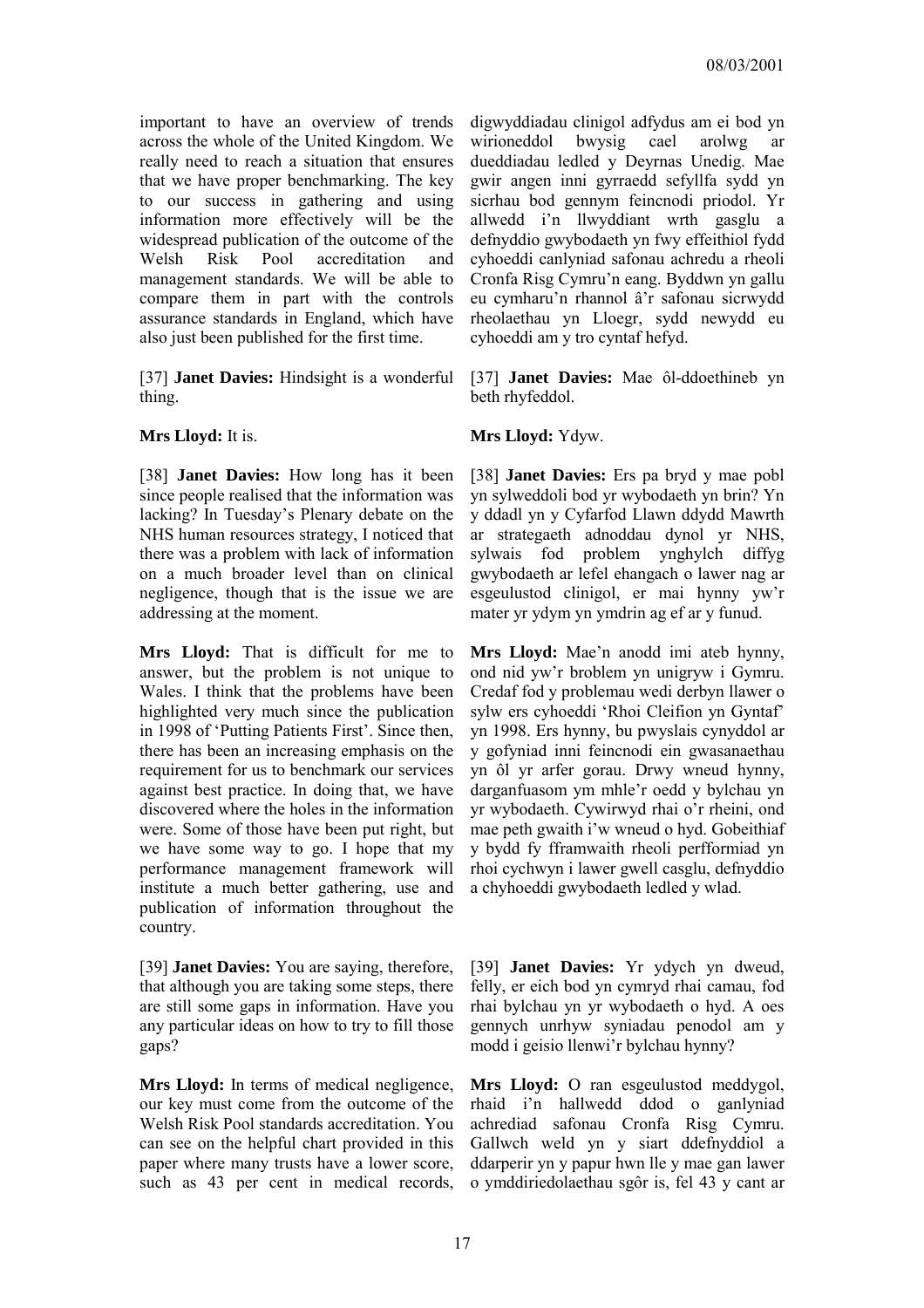whereas compliance with the complaints procedure is about 80 to 90 per cent. It is in those areas that we need to start working with the trusts, through the Welsh Risk Pool and its assessors and trainers, to improve our information systems. I think that the losses and special payments register will help. That will be a useful tool for us all to gather centrally information against which trusts can benchmark their own performance. There have been problems in terms of confidentiality of clinical information, but we believe that we have ways in which those problems and rightful concerns can be overcome. I will be asking the Welsh Risk Pool to advise me on the methodologies that it would wish to use with trusts to improve the information where it has seen serious gaps.

[40] **Dafydd Wigley:** Yr oeddech yn cyfeirio eiliad yn ôl at LaSPaR, sef, os yr wyf yn cofio'n iawn, *the losses and special payments register—*nid wyf yn siŵr a wyf yn defnyddio'r terminoleg iawn. Pryd yr ydych yn meddwl y bydd y gronfa ddata hon yn llwyr weithredol?

**Mrs Lloyd:** As you know, we started our pilot scheme in January 2000 and I think we were slightly ambitious in terms of getting it fully up to date. It is scheduled to be fully implemented this year, but we must ensure that trusts are willing and able to use that system and persuade them to do so. Sarah Beaver and her team are currently assessing the availability of the information database and the trusts' ability to use that database. We should have a result from LaSPaR at the end of this financial year.

[41] **Dafydd Wigley:** Dywedwch y byddai'r ymddiriedolaethau yn fodlon defnyddio'r system. Credaf mai '*willing*' oedd y gair a ddefnyddioch. A oes arwyddion, felly, fod anfodlonrwydd i ddefnyddio'r wybodaeth hon?

**Mrs Lloyd:** Certain trusts have been very **Mrs Lloyd:** Bu rhai ymddiriedolaethau'n concerned about patient confidentiality. We brydrus iawn ynghylch cyfrinachedd cleifion. are now in a position to reassure them about Yr ydym bellach mewn sefyllfa i roi

gyfer cofnodion meddygol, fod y cydymffurfiad â'r weithdrefn cwynion, er hynny, tua 80 i 90 y cant. Y meysydd hynny yw'r rhai y mae angen inni ddechrau gweithio ynddynt gyda'r ymddiriedolaethau, drwy Gronfa Risg Cymru a'i haseswyr a'i hyfforddwyr, i wella ein systemau gwybodaeth. Credaf y bydd y gofrestr colledion a thaliadau arbennig o gymorth. Bydd honno'n arf defnyddiol i bawb ohonom i gasglu gwybodaeth yn ganolog y gall yr ymddiriedolaethau feincnodi eu perfformiad eu hunain yn ei herbyn. Bu problemau o ran cyfrinachedd gwybodaeth glinigol, ond credwn ein bod yn meddu ar y dulliau i oresgyn y problemau a'r pryderon priodol hynny. Byddaf yn gofyn i Gronfa Risg Cymru roi gwybod i mi am y methodolegau y dymunai eu defnyddio gyda'r ymddiriedolaethau i wella'r wybodaeth lle y canfu fylchau difrifol.

[40] **Dafydd Wigley:** You referred a moment ago to LaSPaR, namely, if I remember correctly, the losses and special payments register—I am not sure if I have the right terminology. When do you think this database will be fully operational?

**Mrs Lloyd:** Fel y gwyddoch, cychwynasom ein cynllun peilot yn Ionawr 2000 a chredaf inni fod braidd yn uchelgeisiol o ran ei gael yn gwbl gyfoes. Fe'i hamserlennwyd i'w roi ar waith yn llawn eleni, ond rhaid inni sicrhau bod yr ymddiriedolaethau'n barod ac yn gallu defnyddio'r system honno a'u darbwyllo i wneud hynny. Ar hyn o bryd mae Sarah Beaver a'i thîm yn asesu argaeledd y gronfa ddata o wybodaeth a gallu'r ymddiriedolaethau i ddefnyddio'r gronfa ddata honno. Dylem gael canlyniad o'r gofrestr colledion a thaliadau arbennig ddiwedd y flwyddyn ariannol hon.

[41] **Dafydd Wigley:** You say that the trusts would be willing to use the system. I think that 'willing' was the word you used. Are there signs, therefore, that there is an unwillingness to use this information?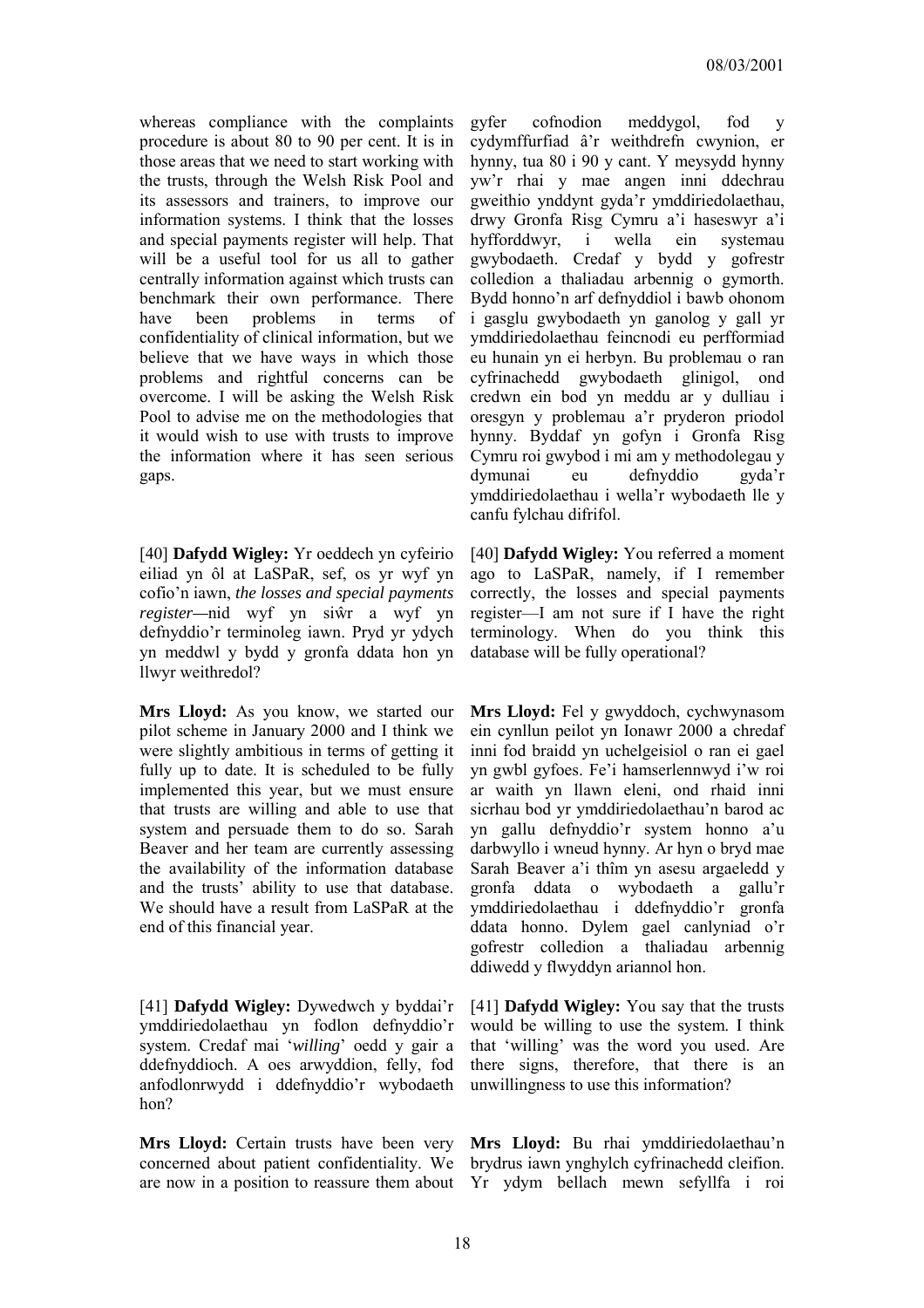that. That is the major concern that they have been expressing. All trusts like to know how they are performing against others. This will be a really good tool to enable them to assess themselves against others, along with the outcomes of the risk pool standards.

[43] **Dafydd Wigley:** Trof yn awr at Mr Kershaw. Sylwaf fod Cronfa Risg Cymru yn bwriadu dadansoddi hawliadau yn fanylach. Fodd bynnag, noda'r adroddiad nad yw 20 hawliad y flwyddyn ond yn gyfran fechan o'r achosion sydd eisoes yn y system. A yw sampl mor fach â hyn yn ddigonol fel sail i ddadansoddiad ystadegol?

**Mr Kershaw:** The sample of 20 claims starts this year. It is the first time that an attempt has been made in Wales to look at how we manage claims right from the origin—the risk management, if you like—when the claim was registered, how it was managed in the trust, what legal advice was given and what was the actual out-turn of that, in other words, what compensation was paid. The Welsh Risk Pool has never been funded previously to be able to do that. I am pleased to say that, this year, we have taken on an additional member of staff with the primary function of looking at the analysis of 20 cases. I think it would be fair to say that we need to evaluate how successful that is over the next year. If it looks like we should examine a higher number of cases, I think that we should do that next year. We are picking the 20 cases so that there is at least one from each trust, and cases from orthopaedics, obstetrics or whatever, so that we get a quite rounded look at it. We will learn from what we do this year and move it on next year if necessary.

[44] **Dafydd Wigley:** Sut y byddwch yn defnyddio canlyniadau Cronfa Risg Cymru, yn arbennig o ran ymddiriedolaethau'r NHS?

sicrwydd iddynt ynghylch hynny. Dyna'r prif bryder a fynegasant. Mae'r holl ymddiriedolaethau'n hoffi gwybod sut y maent yn perfformio ochr yn ochr ag eraill. Bydd hwn yn arf gwirioneddol dda i'w galluogi i'w hasesu eu hunain mewn perthynas ag eraill, ynghyd â chanlyniadau'r safonau cronfa risg.

[42] **Dafydd Wigley:** More league tables. [42] **Dafydd Wigley:** Rhagor o dablau cynghrair.

**Mrs Lloyd:** It is not a league table. **Mrs Lloyd:** Nid tabl cynghrair ydyw.

[43] **Dafydd Wigley:** I now turn to Mr Kershaw. I notice that the Welsh Risk Pool intends to analyse claims in greater detail. However, the report notes that 20 claims a year is only a small proportion of the cases already in the system. Is such a small sample a sufficient basis for statistical analysis?

**Mr Kershaw:** Mae'r sampl o 20 o hawliadau'n dechrau eleni. Dyma'r tro cyntaf y gwnaethpwyd ymgais yng Nghymru i edrych ar y modd yr ydym yn rheoli hawliadau o'u dechreuad—y rheolaeth risg, os y mynnwch—pan gofrestrwyd yr hawliad, sut y'i rheolwyd yn yr ymddiriedolaeth, pa gyngor cyfreithiol a roddwyd a beth oedd gwir alldro hynny, mewn geiriau eraill, pa iawndal a dalwyd. Nid yw Cronfa Risg Cymru erioed wedi'i hariannu o'r blaen fel y gallai wneud hynny. Yr wyf yn falch o ddweud ein bod wedi cyflogi aelod o staff ychwanegol eleni sydd â'r brif swyddogaeth o edrych ar y dadansoddiad o 20 o achosion. Credaf y byddai'n deg dweud bod angen inni werthuso pa mor llwyddiannus y bydd hynny dros y flwyddyn nesaf. Os ymddengys y dylem archwilio nifer uwch o achosion, credaf y dylem wneud hynny y flwyddyn nesaf. Yr ydym yn dethol yr 20 o achosion fel bod un o leiaf o bob ymddiriedolaeth, ac achosion o orthopedeg, obstetreg neu beth bynnag, fel y gallwn gymryd golwg gweddol gynhwysfawr. Byddwn yn dysgu o'r hyn a wnawn eleni ac yn ei symud ymlaen y flwyddyn nesaf os bydd angen.

[44] **Dafydd Wigley:** How will you use the Welsh Risk Pool results, specifically in terms of the NHS trusts?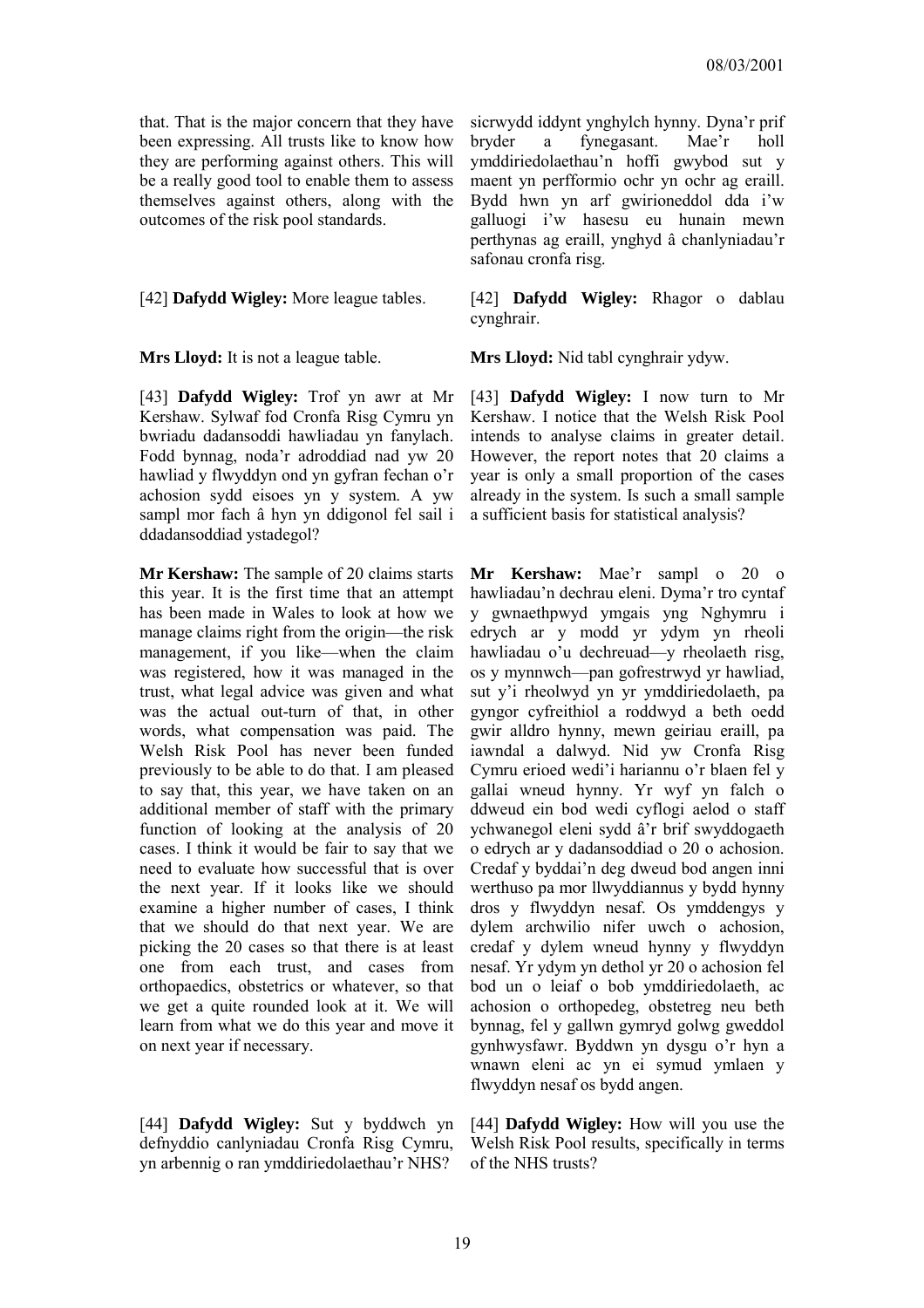**Mr Kershaw:** If the question is about how we would use the results from the 20 cases, one of the important things that we have to do is to learn from the things that we do not get right. It has already been mentioned that there is a Risk Managers Network, and I think that it is quite clear that it should manage those cases and pass the information on to others. We have also set up a website for Welsh Health Legal Services, and we are increasingly going to use that to advise trusts about particular changes in law or particular incidents that they should know about. We will get better information from the analysis of those 20 cases to educate and inform other trusts.

[45] **Dafydd Wigley:** Mae'r ymddiriedolaethau, hyd y gwyddoch, yn fodlon ac yn awyddus i gydweithio â chi yn y defnydd hwn o'r wybodaeth?

**Mr Kershaw:** Absolutely. There is no doubt, certainly in my conversations with all trusts, that risk management and reducing claims for clinical negligence is extremely high on their agenda. I do not have any doubt that people wish to learn lessons from things going wrong. I absolutely believe that there is a change in culture within the clinical fraternity as well to do that. There is a sea change in understanding that we must improve by learning from what does not quite go right. I am quite confident that we will be able to do so.

[46] **Dafydd Wigley:** Deallaf, o'r ateb hwnnw, y byddwch yn edrych hefyd ar ba wersi a ddaw o'r 20 achos hyn, o ran sut y mae Cronfa Risg Cymru ei hun yn gweithio.

**Mr Kershaw:** Absolutely. There is never an assumption that we do everything perfectly in terms of how the claim is managed by the pool. We are, actually, only a reimbursement organisation. The two functions of the pool are to reimburse and to advise on risk management. The decision about whether a claim is justified or not rests with the individual trust. However, I feel quite confident that the pool will become more influential on how claims are managed in their totality. I think that it has an important

**Mr Kershaw:** Os yw'r cwestiwn yn ymwneud â sut y defnyddiem y canlyniadau o'r 20 achos, un o'r pethau pwysig y mae'n rhaid inni ei wneud yw dysgu o'r pethau nad ydym yn eu cael yn iawn. Soniwyd eisoes fod Rhwydwaith Rheolwyr Risg, a chredaf ei bod yn eithaf amlwg y dylai reoli'r achosion hynny a throsglwyddo'r wybodaeth i eraill. Yr ydym hefyd wedi sefydlu gwefan ar gyfer Gwasanaethau Cyfreithiol Iechyd Cymru, a byddwn yn defnyddio honno fwyfwy i roi gwybod i'r ymddiriedolaethau am newidiadau penodol yn y gyfraith neu ddigwyddiadau penodol y dylent wybod amdanynt. Cawn well gwybodaeth drwy ddadansoddi'r 20 achos hynny er mwyn addysgu a goleuo ymddiriedolaethau eraill.

[45] **Dafydd Wigley:** The trusts, as far as you know, are willing and keen to co-operate with you in this use of the information?

**Mr Kershaw:** Ydynt, yn ddi-os. Nid oes amheuaeth, yn sicr yn fy sgyrsiau â'r holl ymddiriedolaethau, fod rheoli risg a lleihau nifer yr hawliadau am esgeulustod clinigol yn uchel dros ben ar eu hagenda. Nid wyf yn amau o gwbl bod pobl yn dymuno dysgu gwersi o'r pethau sydd yn mynd o'i le. Llwyr gredaf fod newid mewn diwylliant ymysg y frawdoliaeth glinigol hefyd i wneud hynny. Mae gweddnewidiad o ran deall bod rhaid inni wella drwy ddysgu o'r hyn nad yw'n llwyddo cystal. Yr wyf yn eithaf ffyddiog y byddwn yn gallu gwneud hynny.

[46] **Dafydd Wigley:** I take it, from that answer, that you will also look at what lessons can be learnt from these 20 cases, in terms of how the Welsh Risk Pool itself works.

**Mr Kershaw:** Byddwn, yn ddi-os. Nid oes byth ragdybiaeth ein bod yn gwneud popeth yn berffaith o ran y modd y rheolir yr hawliad gan y gronfa. Mewn gwirionedd, nid ydym yn fwy na chorff ad-dalu. Dwy swyddogaeth y gronfa yw ad-dalu a chynghori ar reoli risg. Lle'r ymddiriedolaeth unigol yw penderfynu a yw hawliad yn gyfiawn ai peidio. Fodd bynnag, teimlaf yn eithaf ffyddiog y daw'r gronfa'n fwy dylanwadol ynghylch y modd y rheolir hawliadau yn eu cyfanrwydd. Credaf fod iddi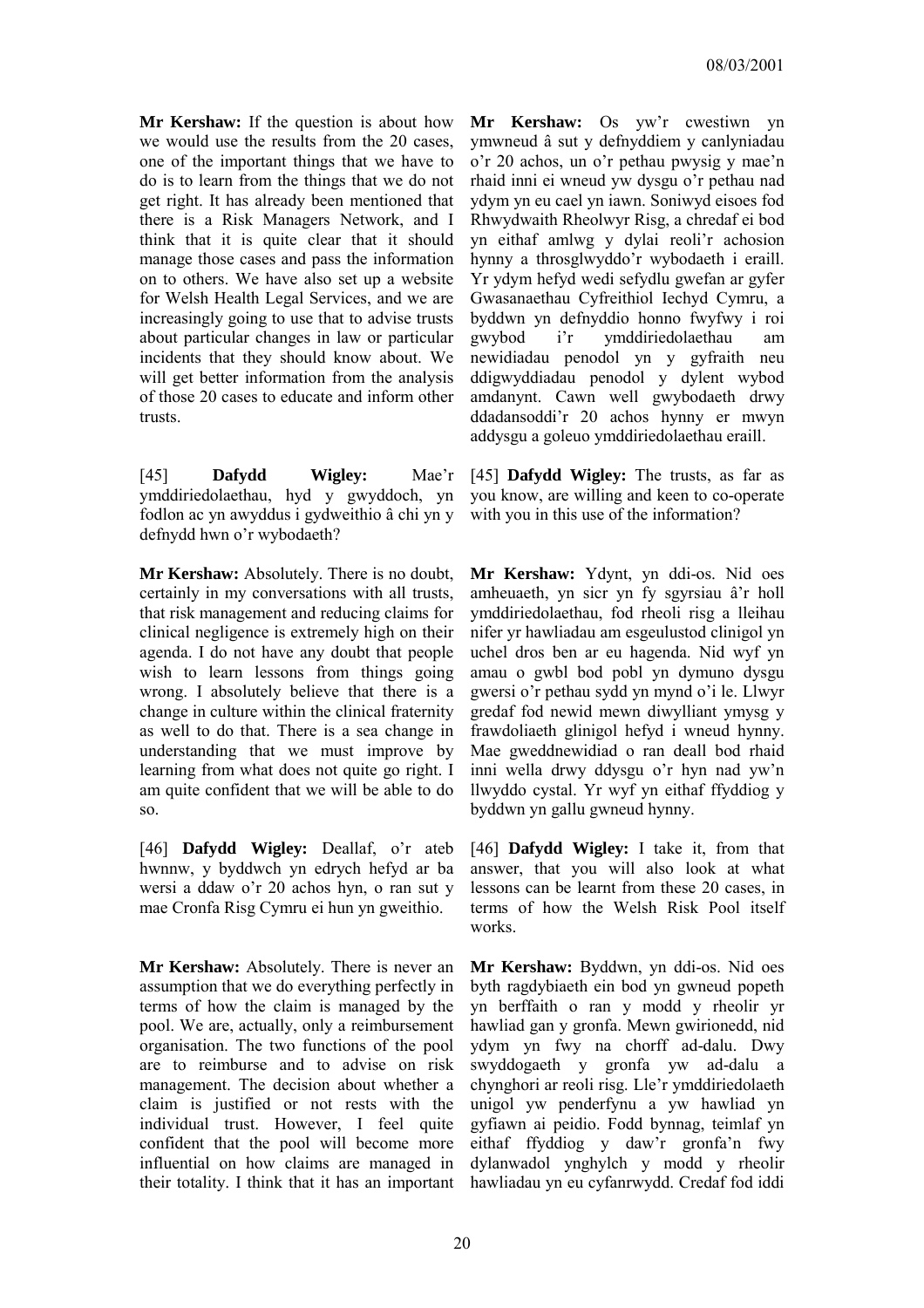[47] **Dafydd Wigley:** Yr wyf am drafod baich y gwaith. Mae'n amlwg ei fod yn cynyddu yn y maes hwn. Mae nifer yr achosion sydd yn dal ar agor yn cynyddu yn y rhan fwyaf o ymddiriedolaethau. Dim ond pedair o'r 15 sydd wedi llwyddo i leihau nifer yr achosion y maent wedi gorfod ymdrin â hwy yn 1999-2000. Pa gamau sydd yn cael eu cymryd yn yr 11 ymddiriedolaeth arall i glirio'r llwyth wrth gefn o achosion sydd yn dal ar agor?

**Mr Kershaw:** This is really about trusts being very proactive in clearing out some of those cases, which are not necessarily cases where damages are paid. It is about clearing out those cases where, how can I put it, the claim is really not justified. That is a discipline that we need to push on trusts to make sure that, where there is no further action on a claim, something is done to close it. Some of the Welsh trusts have been more aggressive in that approach than others.

[48] **Dafydd Wigley:** A fyddech yn dweud mai dyna pam mae pedair ohonynt â ffigurau mwy llwyddiannus na'r 11 arall: hynny yw, eu bod yn cau achosion na ddylent ddod ymlaen? Mae'n amlwg bod hynny o fantais i bawb: os ydych yn gwastraffu llai o amser ar yr achosion hynny, yr ydych yn gallu canolbwyntio ar yr achosion sydd yn haeddu amser. A deimlwch fod digon o waith yn cael ei wneud yn yr 11 ymddiriedolaeth arall i gau'r achosion hynny? Beth y gallwch ei wneud i symud hyn ymlaen?

**Mr Kershaw:** I am not sure. Obviously, trusts may have different approaches about how aggressively they close down cases, but your point is interesting. Perhaps, through the Welsh Risk Pool, we can pass the message on to trusts that we need to be a little more demanding in that area.

[50] **Janet Davies:** You are saying that you [50] **Janet Davies:** Yr ydych yn dweud eich

function in that. swyddogaeth bwysig yn hynny o beth.

[47] **Dafydd Wigley:** I want to discuss the workload. It is obviously increasing in this area. The number of cases that are still open are increasing in the majority of trusts. Only four of the 15 have succeeded in reducing the number of cases with which they have had to deal in 1999-2000. What measures are being taken in the 11 other trusts to clear the backlog of cases that are still open?

**Mr Kershaw:** Mae hyn yn ymwneud mewn gwirionedd â gweithredu rhagweithiol iawn gan ymddiriedolaethau wrth glirio rhai o'r achosion hynny, nad ydynt o reidrwydd yn achosion lle y telir iawndal. Mae'n ymwneud â chlirio'r achosion hynny, sut y gallaf ddweud, lle nad yw'r hawliad yn un cyfiawn mewn gwirionedd. Mae honno'n ddisgyblaeth y mae angen inni ei chymell ar ymddiriedolaethau i sicrhau, lle nad oes gweithredu pellach ar hawliad, y gwneir rhywbeth i'w gau. Bu rhai o ymddiriedolaethau Cymru'n fwy ymosodol yn y dull gweithredu hwnnw nag eraill.

[48] **Dafydd Wigley:** Would you say that that is why four of them have more successful figures than the other 11: that is, that they close cases that should not be continued? It is obvious that that is advantageous to everyone: if you waste less time on those cases, you can concentrate on the cases that deserve to have time spent on them. Do you feel that enough work is being done in the other 11 trusts to close down those cases? What can you do to take this forward?

**Mr Kershaw:** Nid wyf yn siŵr. Mae'n amlwg y gallai'r ymddiriedolaethau fod â gwahanol ddulliau gweithredu ynghylch pa mor ymosodol ydynt wrth gau achosion, ond mae'ch pwynt yn ddiddorol. Efallai, drwy Gronfa Risg Cymru, y gallwn gyfleu'r neges i'r ymddiriedolaethau bod angen inni fod ychydig yn fwy awdurdodol yn y maes hwnnw.

[49] **Dafydd Wigley:** Diolch yn fawr. [49] **Dafydd Wigley:** Thank you very much.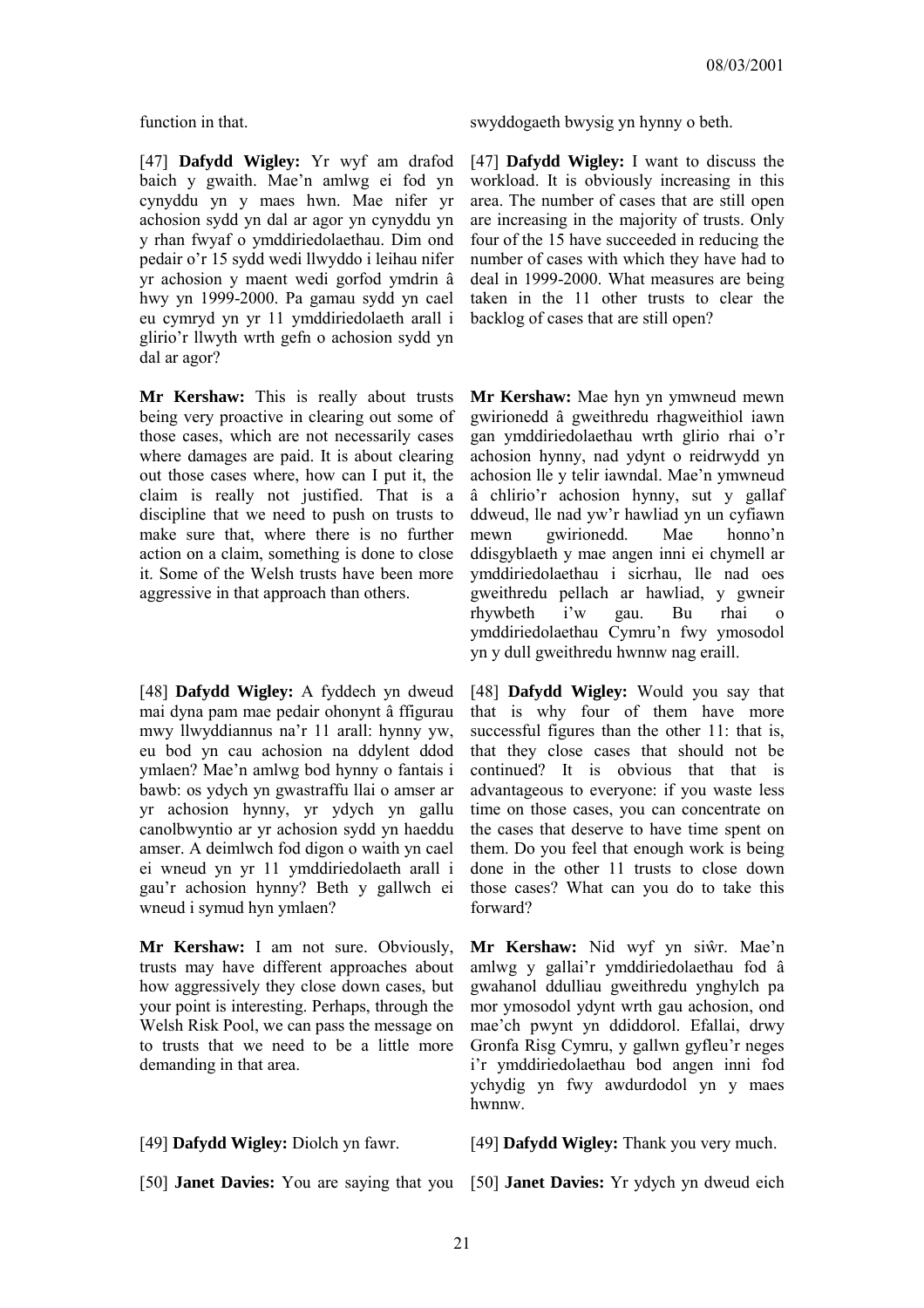are confident now that the trusts are moving towards better practice. It is certainly apparent that, at the centre—in the Assembly, at the Welsh Health Legal Services, and the Welsh Risk Pool level—there is an understanding of the issues and that you are trying to grapple with this problem. However, I know that any report that we get is always, to a certain extent, beginning to be out of date by the time that we consider it and that things may move forward quite rapidly on the ground. However, I am still concerned that the national health service trusts do not have the expertise or the systems at the moment to carry through these good intentions. Could you give us any further assurance on whether they have the will and the ability to do what is needed and a real understanding of the problem?

**Mrs Lloyd:** The best evidence that I will be able to give the Assembly is when the clinical governance review is completed and reports back to me. It has looked very seriously at the state of the management of clinical governance in each trust in Wales. It is about management of claims and complaints because the two are inextricably linked. As a consequence of the review undertaken by my quality division, I will discuss—as part of my reviews of the management of the NHS trusts and health authorities—the processes, numbers of staff and training that they will put into place to manage this very important interface with the public in a better way, given the lessons that we will have been able to provide to them.

[51] **Janet Davies:** I will ask one fairly technical question; I do not know who is best placed to answer it. I understand that IT systems are being introduced far more widely in the national health service at the moment but that there is some concern about software compatibility, and about how the new programmes will link into paper records. Obviously we do not want to see things dropping through the middle.

**Mrs Lloyd:** I would agree with that. There is a review going on of information technology and its management within the Assembly. I will have to submit a note on the date by bod yn ffyddiog yn awr fod yr ymddiriedolaethau'n symud tuag at arfer gwell. Mae'n sicr yn amlwg, yn y canol—yn y Cynulliad, yng Ngwasanaethau Cyfreithiol Iechyd Cymru, ac ar lefel Cronfa Risg Cymru—fod dealltwriaeth o'r materion a'ch bod yn ceisio mynd i'r afael â'r broblem hon. Fodd bynnag, gwn fod unrhyw adroddiad a dderbyniwn bob tro'n dechrau dyddio, i ryw raddau, erbyn yr adeg pan ydym yn ei ystyried ac y gallai pethau symud ymlaen yn eithaf cyflym ar lawr gwlad. Fodd bynnag, yr wyf yn bryderus o hyd nad yw ymddiriedolaethau'r gwasanaeth iechyd gwladol yn meddu ar yr arbenigedd na'r systemau ar hyn o bryd i gyflawni'r bwriadau da hyn. A allech roi unrhyw sicrwydd pellach i ni ynghylch a oes ganddynt yr ewyllys a'r gallu i wneud yr hyn sydd ei angen a dealltwriaeth wirioneddol o'r broblem?

**Mrs Lloyd:** Y dystiolaeth orau y byddaf yn gallu ei rhoi i'r Cynulliad yw honno a fydd gennyf ar ôl i'r adolygiad llywodraethu clinigol ddod i ben ac adrodd yn ôl i mi. Mae wedi edrych o ddifrif ar gyflwr rheolaeth llywodraethu clinigol ym mhob ymddiriedolaeth yng Nghymru. Mae'n ymwneud â rheoli hawliadau a chwynion oherwydd mae cyswllt anorfod rhwng y ddau. O ganlyniad i'r adolygiad yr ymgymerwyd ag ef gan fy adran ansawdd, byddaf yn trafod—fel rhan o'm hadolygiadau o reolaeth ymddiriedolaethau'r NHS a'r awdurdodau iechyd—y prosesau, y niferoedd staff a'r hyfforddiant y byddant yn eu sefydlu i reoli'n well y rhyngwyneb pwysig iawn hwn â'r cyhoedd, ar sail y gwersi y byddwn wedi gallu eu darparu iddynt.

[51] **Janet Davies:** Gofynnaf un cwestiwn eithaf technegol; ni wn pwy sydd yn y sefyllfa orau i'w ateb. Deallaf fod systemau TG yn cael eu cyflwyno'n llawer mwy eang yn y gwasanaeth iechyd gwladol ar y funud ond bod peth pryder ynghylch cydweddoldeb meddalwedd, ac ynghylch y modd y bydd y rhaglenni newydd yn cysylltu â chofnodion papur. Mae'n amlwg nad ydym yn dymuno gweld pethau'n disgyn drwy'r canol.

**Mrs Lloyd:** Byddwn yn cytuno â hynny. Mae adolygiad yn mynd ymlaen o dechnoleg gwybodaeth a'r dull o'i rheoli oddi mewn i'r Cynulliad. Bydd yn rhaid imi gyflwyno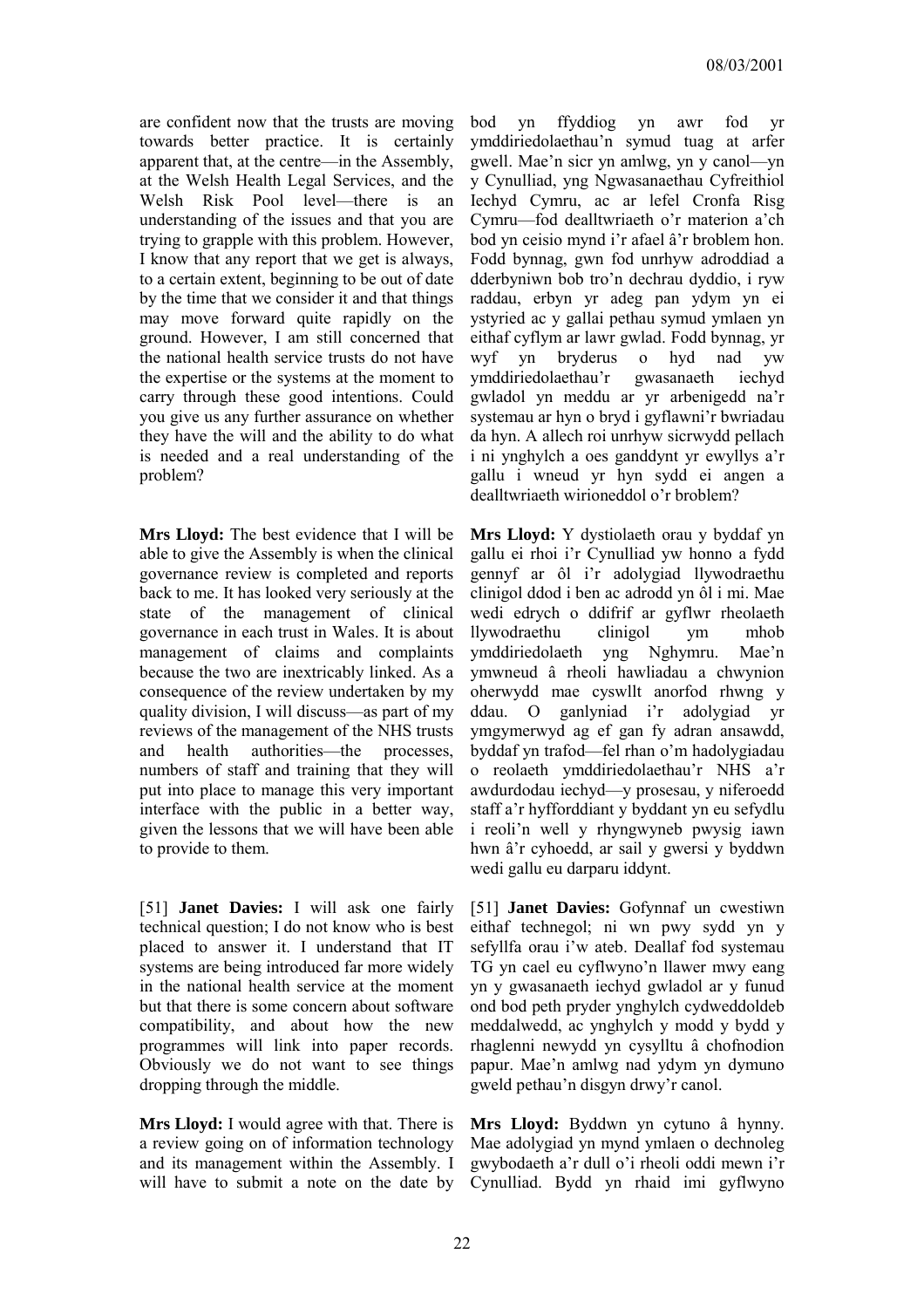which I expect that to be completed. However, you are absolutely right that there are many places now that are moving towards electronic patient records. We must ensure that those records can be appropriately shared throughout a community and that the information gathered does not conflict with any other information system that we use to gather either financial or management information. I would include this area in management information. Therefore, if I may provide you with a more detailed note on the intentions of the review and when we expect it to be completed, I hope that you would find that helpful.

[52] **Janet Davies:** I presume that you have a dedicated section concentrating on it?

**Mrs Lloyd:** Yes, I do. I have not met them yet.

[53] **Janet Davies:** You can foresee an absolute nightmare situation if things went wrong?

**Mrs Lloyd:** Absolutely. **Mrs Lloyd:** Yn sicr.

[54] **Janet Davies:** We will now move on to the last part of this evidence session, which is concerned with reducing the incidence of clinical negligence. I will again begin asking the questions.

There are substantial inroads being made to reduce the burden of clinical negligence. However, it is clear that the trusts need to reduce the likelihood of negligence incidents arising in the first place. It is better to stop them happening than learn how to handle them well: to be one step ahead. The Welsh risk management standards are an important plank in bringing this about. It seems disappointing that only five of the 15 trusts have achieved the benchmark of 75 per cent compliance with the standards last year. Have you any ideas on bringing the other 10 trusts up to the required standard?

**Mrs Lloyd:** These standards are not easy to meet. They would be no use at all if they were easy to meet because then we would get a false picture of the state of readiness and standards within the NHS. As a consequence nodyn ar y dyddiad pan ddisgwyliaf i hynny gael ei gwblhau. Fodd bynnag, yr ydych yn llygad eich lle wrth ddweud bod llawer o leoedd yn awr sydd yn symud tuag at gofnodion cleifion electronig. Rhaid inni sicrhau y gellir rhannu'r cofnodion hynny'n briodol drwy gymuned ac nad yw'r wybodaeth a gesglir yn mynd yn groes i unrhyw system wybodaeth arall a ddefnyddiwn i gasglu naill ai gwybodaeth ariannol neu wybodaeth rheoli. Byddwn yn cynnwys y maes hwn mewn gwybodaeth rheoli. Felly, os caf roi nodyn manylach i chi ar fwriadau'r adolygiad a pha bryd y disgwyliwn iddo gael ei gwblhau, gobeithiaf y byddech yn ei gael yn ddefnyddiol.

[52] **Janet Davies:** Cymeraf fod gennych isadran benodol sydd yn canolbwyntio arno?

**Mrs Lloyd:** Oes, mae gennyf. Nid wyf wedi'u cyfarfod eto.

[53] **Janet Davies:** Gallwch ragweld sefyllfa gwbl hunllefus os âi pethau o'i le?

[54] **Janet Davies:** Awn ymlaen yn awr at ran olaf y sesiwn tystiolaeth hwn, sydd yn ymwneud â lleihau mynychder esgeulustod clinigol. Dechreuaf fi ofyn y cwestiynau unwaith eto.

Gwneir cynnydd sylweddol wrth leihau baich esgeulustod clinigol. Fodd bynnag, mae'n amlwg bod angen i'r ymddiriedolaethau leihau'r tebygolrwydd i ddigwyddiadau o esgeulustod godi yn y lle cyntaf. Gwell eu hatal rhag digwydd na dysgu sut i'w trafod yn dda: bod un cam ar y blaen. Mae safonau rheoli risg Cymru'n elfen bwysig wrth wireddu hyn. Ymddengys yn siomedig mai dim ond pump o'r 15 o ymddiriedolaethau a gyrhaeddodd y feincnod o 75 y cant o gydymffurfiad â'r safonau y llynedd. A oes gennych unrhyw syniadau ynghylch codi'r 10 ymddiriedolaeth arall at y safon ofynnol?

**Mrs Lloyd:** Nid yw'r safonau hyn yn rhai hawdd eu cyrraedd. Ni fyddent o ddefnydd o gwbl pe byddent yn hawdd eu cyrraedd oherwydd wedyn caem ddarlun ffug o'r parodrwydd a'r safonau oddi mewn i'r NHS.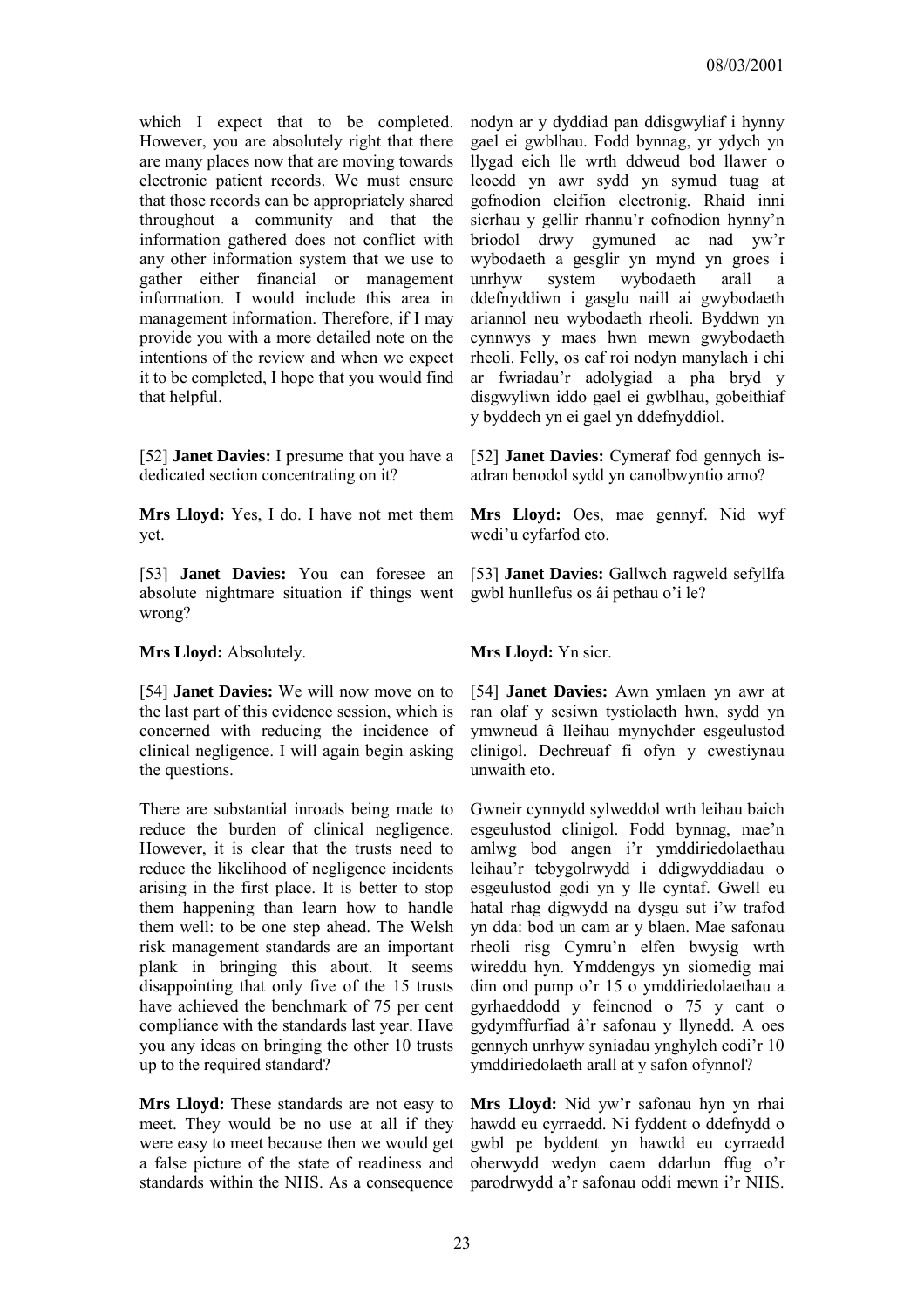of the risk assessment and as part of the performance management system, we will go through the action plans that trusts have to improve their compliance with the standards in time for the next round of assessment, which will take place in a year's time. We would expect to see an improvement.

[55] **Janet Davies:** Do you think that the standard of 75 per cent compliance is set high enough?

**Mrs Lloyd:** I think that that standard was set because we felt that it was achievable by some, not all. We wanted people to take this as a really serious exercise. Sometimes, if you set percentage standards too high, people almost give up before they start. We believe that this is a reasonable standard as a first step. We want all trusts in Wales to comply with this standard and we would expect those that have a good history of performance, which have not probably had quite as much disruption as others, to be able to exceed that standard. It is an ever-moving sliding scale. We expect the standards to become more purposeful and to improve how we collect the evidence to match the standards that must improve. We would expect a year-on-year improvement for individual trusts and for the corporate NHS throughout Wales and for the standards to increase and compliance with them to improve.

[56] **Janet Davies:** So, we are looking at another process not an event?

**Mrs Lloyd:** Yes, absolutely. The trouble with standards is that we must ensure that we never get into the habit of thinking 'this comes around once a year, what can we do to get all the evidence together, we have a month to do it' and 'thank goodness we have got that over for another year'. As part of the performance management programme and process that I will institute in the next financial year, there will be an ongoing dialogue with trusts about these really important issues for patients and for the staff themselves to ensure that there is a constant spotlight placed on the standard of care that we provide to patients and their relatives.

O ganlyniad i'r asesiad risg ac fel rhan o'r system rheoli perfformiad, byddwn yn mynd drwy'r cynlluniau gweithredu sydd gan yr ymddiriedolaethau er mwyn cydymffurfio'n well â'r safonau mewn pryd ar gyfer y cylch asesu nesaf, a fydd yn digwydd ymhen blwyddyn. Disgwyliem weld gwelliant.

[55] **Janet Davies:** A ydych o'r farn fod y safon o 75 y cant o gydymffurfiad wedi'i gosod yn ddigon uchel?

**Mrs Lloyd:** Credaf fod y safon wedi'i gosod am ein bod yn teimlo y gallai rhai ei chyrraedd, ac nid pawb. Yr oeddem yn dymuno i bobl dderbyn hwn fel ymarfer gwirioneddol o ddifrif. Weithiau, os gosodwch safonau canran yn rhy uchel, mae pobl bron â rhoi'r gorau iddi cyn iddynt ddechrau. Credwn fod hon yn safon resymol fel cam cyntaf. Dymunwn i'r holl ymddiriedolaethau yng Nghymru gydymffurfio â'r safon hon a byddem yn disgwyl i'r rhai sydd â hanes perfformiad da, nad amharwyd gymaint arnynt ag eraill yn ôl pob tebyg, allu rhagori ar y safon honno. Mae'n raddfa symudol sydd yn newid o hyd. Disgwyliwn i'r safonau ddod yn fwy bwriadol a gwella ein dull o gasglu'r dystiolaeth er mwyn cyfateb i'r safonau y mae'n rhaid iddynt wella. Disgwyliem welliant yn yr ymddiriedolaethau unigol a'r NHS corfforaethol ledled Cymru flwyddyn ar ôl blwyddyn, ac i'r safonau godi ac i'r cydymffurfiad â hwy wella.

[56] **Janet Davies:** Felly, yr ydym yn edrych ar broses arall ac nid digwyddiad?

**Mrs Lloyd:** Ydym, yn hollol. Y drafferth gyda safonau yw bod yn rhaid inni sicrhau na fyddwn byth yn mynd i'r arfer o feddwl 'daw hyn unwaith y flwyddyn, beth y gallwn ei wneud i gasglu'r holl dystiolaeth, mae gennym fis i wneud hynny' a 'diolch byth fod hynny drosodd am flwyddyn arall'. Fel rhan o'r rhaglen a phroses rheoli perfformiad a sefydlaf yn y flwyddyn ariannol nesaf, bydd deialog barhaus â'r ymddiriedolaethau am y materion gwirioneddol bwysig hyn i gleifion ac i'r staff eu hunain i sicrhau bod pwyslais cyson ar safon y gofal a roddwn i gleifion a'u perthnasau.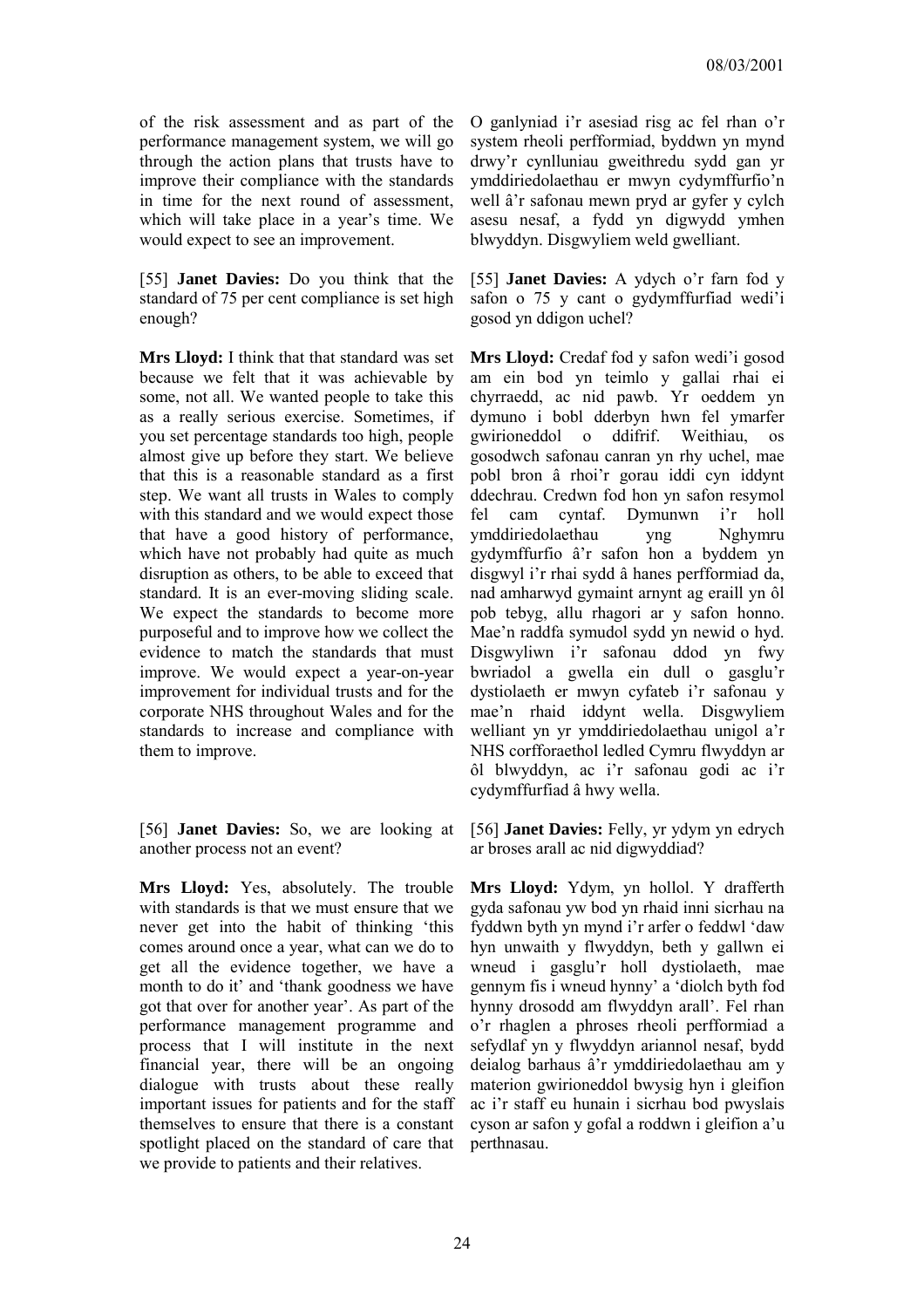[57] **Janet Davies:** I will refer to three risk management standards. The Auditor General mentions that where overall compliance across Wales with the risk management standards was lowest—on the supervision of junior staff, communications between doctor and patients, and patient records—these correspond to the non-clinical errors that were found to be the prime reason behind quite a large proportion of negligence claims. Do you agree that this should give the national health service added reason to tackle these issues as a matter of urgency?

**Mrs Lloyd:** Indeed I do. Although they are technically non-clinical standards, they are very much wrapped up in the way in which clinical teams operate. Clinical staff have a duty of supervision of junior medical staff. I think that it can be seen that much of the General Medical Council's guidance to its clinical teams now has a very heavy emphasis on supervision, particularly of junior medical staff. That is why the contracts for junior medical staff have changed. The contract that is signed with a postgraduate dean for the training of junior staff has also changed to ensure that supervision, teaching and training of junior staff is fundamental to why they are with us in the first place. That will also be the case with the training of nurses and staff in professions allied to medicine.

I have already mentioned that communication between patient and doctor is of critical importance. Some really good work to improve that is going on throughout Wales. However, we need to bring everyone up to the same standard. We must be able to communicate in a way that can be received and responded to by the patient.

Patients' records are kept in variable forms in variable places. The patient's record is not seamless. That is why there is a section in the new plan for the NHS in Wales about improving access to records, improving electronic records and coming up with one record per patient for the future, rather than having a variety of records relating to the same patient scattered around the country, both in primary and secondary care. We need a comprehensive system. We will be working through the new plan to ensure that the

[57] **Janet Davies:** Cyfeiriaf at dair safon rheoli risg. Dywed yr Archwilydd Cyffredinol, lle yr oedd y cydymffurfiad cyffredinol â'r safonau rheoli risg ar ei isaf ledled Cymru—ar oruchwylio staff iau, cyfathrebu rhwng y meddyg a'r cleifion, a chofnodion cleifion—eu bod yn cyfateb i'r camgymeriadau anghlinigol y cafwyd eu bod yn brif reswm y tu ôl i gyfran eithaf mawr o'r hawliadau esgeulustod. A gytunwch y dylai hynny roi rheswm ychwanegol gwasanaeth iechyd gwladol fynd i'r afael â'r materion hyn fel mater brys?

**Mrs Lloyd:** Cytunaf, yn wir. Er mai safonau anghlinigol ydynt yn dechnegol, maent ynghlwm i raddau helaeth wrth ddull y timau clinigol o weithredu. Mae dyletswydd ar staff clinigol i oruchwylio staff meddygol iau. Credaf y gellir gweld bod gan lawer o arweiniad y Cyngor Meddygol Cyffredinol i'w dimau clinigol bwyslais cryf iawn yn awr ar oruchwylio, yn enwedig mewn perthynas â staff meddygol iau. Dyna pam y mae'r contractau i staff meddygol iau wedi newid. Mae'r contract a arwyddir â deon ôlraddedigion ar gyfer hyfforddi staff iau wedi newid hefyd i sicrhau bod goruchwylio, dysgu a hyfforddi staff iau yn rhan sylfaenol o'r rheswm y maent gyda ni yn y lle cyntaf. Bydd hynny'n wir hefyd am hyfforddi nyrsys a staff mewn proffesiynau sydd yn gysylltiedig â meddygaeth.

Yr wyf wedi sôn eisoes fod cyfathrebu rhwng y claf a'r meddyg yn holl bwysig. Mae gwaith gwirioneddol dda i wella hynny'n mynd ymlaen ledled Cymru. Fodd bynnag, mae angen inni godi pawb i'r un safon. Rhaid inni allu cyfathrebu mewn modd y gall y claf ei dderbyn ac ymateb iddo.

Cedwir cofnodion cleifion ar wahanol ffurfiau mewn gwahanol leoedd. Nid yw cofnod y claf yn ddiasiad. Dyna pam y mae adran yn y cynllun newydd ar gyfer yr NHS yng Nghymru am wella mynediad at gofnodion, gwella cofnodion electronig a chreu un cofnod am bob claf ar gyfer y dyfodol, yn hytrach na chael amryw o gofnodion yn ymwneud â'r un claf ar wasgar o amgylch y wlad, mewn gofal sylfaenol a gofal eilaidd. Mae arnom angen system gynhwysfawr. Byddwn yn gweithio drwy'r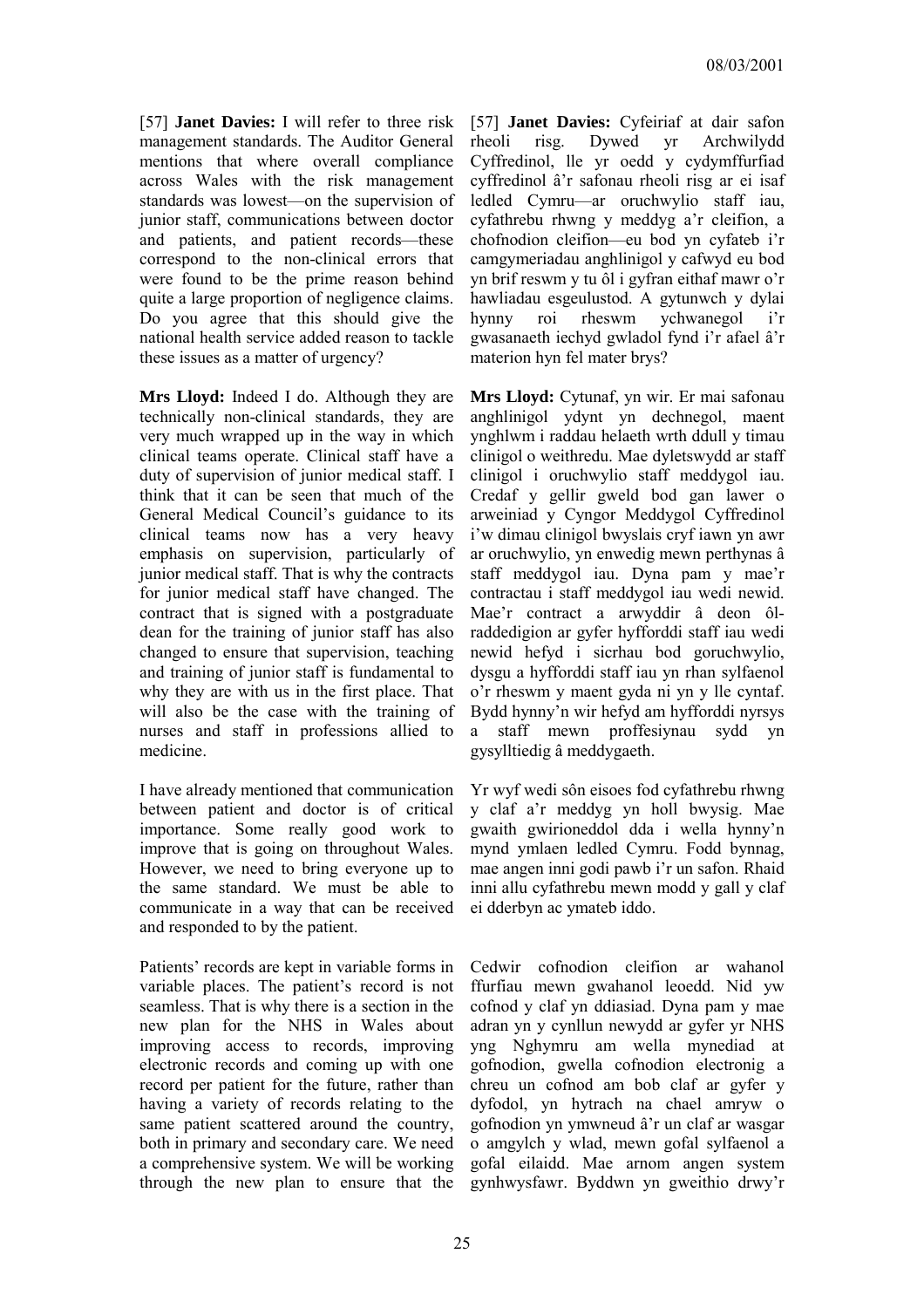standard of patient records is improved and that we have comprehensive patient records in the future. In the meantime, completing patients' records must be given priority.

[58] **Janet Davies:** Yes, there were some examples of where things had gone badly wrong in the report—I mean examples in the report, not the report itself going badly wrong. I would like to raise one point. It seems that we hear over and over again about how patients do not take in bad news when they are initially told about it. Is the need to give further opportunities and tell people the same thing several times perhaps being taken on board?

**Mrs Lloyd:** Yes, indeed. I think that the growth in the importance of the clinical team is allowing us to manage this particularly difficult aspect better. With the whole team involved in care, the whole team knows what the message will be. There are pilot schemes that have been most successful and have been rolled out throughout Wales in terms of how you ensure the patient is given a second opportunity to hear the message. The growth in the number of counsellors and specialist nurses has really improved the situation for patients. However, we must ensure that communication is consistent, and that everyone in Wales has access to a second chance to hear the message. I know that the trusts are working hard to ensure that they have back-up mechanisms. I think that all of us have had the experience, as patients as well as as staff, of not understanding the message because it is too complex and is something that you do not want to hear. In that case, you just grasp a bit of the message. We understand the problem. I know that an enormous amount of time and effort is being spent, particularly with the nursing staff, in ensuring that there is a back-up mechanism of which patients are aware and that 24-hour helplines and bereavement counsellors are in place to be able to deal with patients' inquiries.

[59] **Janet Davies:** Thank you. Karen, you wanted to ask a supplementary question on this.

cynllun newydd i sicrhau gwelliant yn safon cofnodion cleifion a bod gennym gofnodion cleifion cynhwysfawr yn y dyfodol. Yn y cyfamser, rhaid rhoi blaenoriaeth i gwblhau cofnodion cleifion.

[58] **Janet Davies:** Ie, yr oedd rhai enghreifftiau lle yr oedd pethau wedi mynd yn ddrwg o'i le yn yr adroddiad enghreifftiau yn yr adroddiad, yr wyf yn ei feddwl, nid yr adroddiad ei hun yn mynd yn ddrwg o'i le. Hoffwn godi un pwynt. Ymddengys ein bod yn clywed drosodd a thro am y modd nad yw cleifion yn amgyffred newyddion drwg pan ddywedir wrthynt yn y lle cyntaf. A ddeellir yr angen i roi cyfleoedd pellach a dweud yr un peth wrth bobl sawl gwaith efallai?

**Mrs Lloyd:** Deellir, yn wir. Credaf fod y cynnydd ym mhwysigrwydd y tîm clinigol yn caniatáu inni reoli'n well yr agwedd arbennig o anodd hon. A'r tîm cyfan yn gysylltiedig â gofal, mae'r tîm cyfan yn gwybod beth fydd y neges. Mae cynlluniau peilot a fu'n llwyddiannus dros ben ac a estynnwyd ledled Cymru o ran y modd yr ydych yn sicrhau y caiff y claf ail gyfle i glywed y neges. Mae'r cynnydd yn nifer y cynghorwyr a'r nyrsys arbenigol wedi gwella'r sefyllfa'n wirioneddol i gleifion. Fodd bynnag, rhaid inni sicrhau bod y cyfathrebu'n gyson, ac y caiff pawb yng Nghymru ail gyfle i glywed y neges. Gwn fod yr ymddiriedolaethau'n gweithio'n galed i sicrhau bod ganddynt fecanweithiau wrth gefn. Credaf fod pawb ohonom wedi cael y profiad, fel cleifion a hefyd fel staff, o beidio â deall y neges am ei bod yn rhy gymhleth ac yn rhywbeth na ddymunwch ei glywed. Yn yr achos hwnnw, nid ydych ond yn amgyffred rhan o'r neges. Deallwn y broblem. Gwn fod llawer iawn o amser ac ymdrech, yn enwedig gan y staff nyrsio, yn mynd at sicrhau bod mecanwaith wrth gefn y mae'r cleifion yn gwybod amdano a bod llinellau cymorth 24 awr a chynghorwyr galar ar waith i allu trafod ymholiadau'r cleifion.

[59] **Janet Davies:** Diolch. Karen, yr oeddech yn dymuno gofyn cwestiwn atodol ar hyn.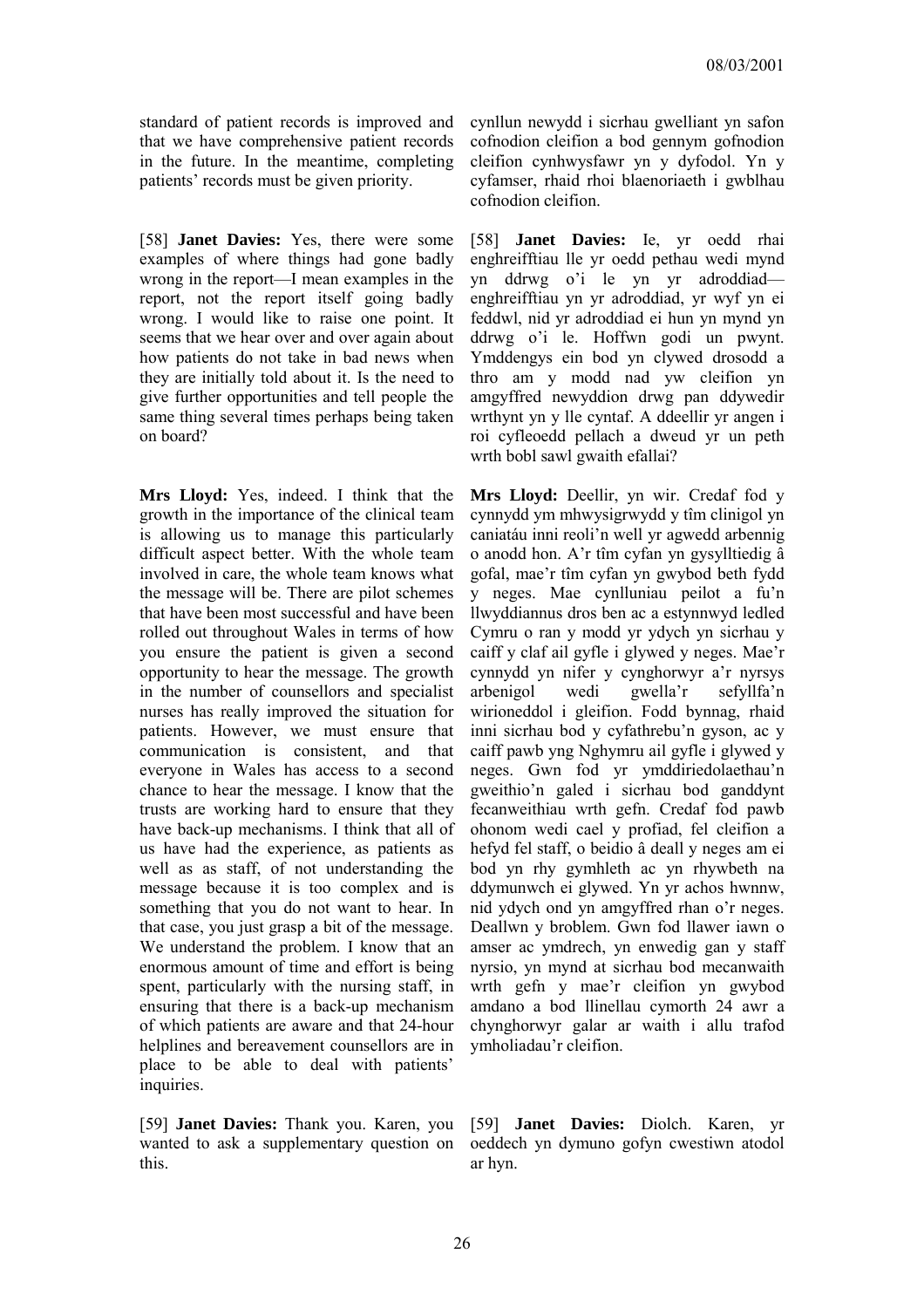[60] **Karen Sinclair:** Yes. Janet mentioned that this is a process, rather than an event. However, five hospitals have reached the benchmark, presumably. What goals will you be setting them? I have visions of those hospitals sitting there saying, 'We are up to our 75 per cent'. There must be a process for them as well.

**Mrs Lloyd:** Yes. Those hospitals will go through the same process. We would expect them to be making the same leaps forward as others that have not achieved the 75 per cent benchmark. There will be standards at which they are not quite so good and we will expect them to improve their markings against those. Of course, the better you get, the less you have to pay into the Welsh Risk Pool. Although that is a minute incentive, it is, nevertheless, a recognised incentive for them. However, it is a continuing process. We want to make progress every year and not just let people sit on their laurels. Most people who do well always want to improve anyway.

[62] **Alison Halford:** You can have a rest, Mrs Lloyd; Mr Kershaw is coming in to bat for a while. Mr Kershaw, you say that your outfit is a reimbursement one and gives advice on risk management. When you reimburse, do you ever use confidentiality clauses in the settlements?

**Mr Kershaw:** May I ask my colleague to reply? I am not aware that we use confidentiality clauses.

**Ms Walcot:** No. Confidentiality clauses are very hard to enforce and are not normally written into many of these settlements. I think that there have been some, but we are not able to enforce them anyway. Therefore, in general, they do not get written in to all settlements.

[63] **Alison Halford:** Does that cause any concern to patients or yourselves? Some of these settlements are pretty hefty, are they not?

[60] **Karen Sinclair:** Oeddwn. Dywedodd Janet mai proses yw hon, yn hytrach na digwyddiad. Fodd bynnag, mae pum ysbyty wedi cyrraedd y feincnod, yn ôl pob tebyg. Pa nodau y byddwch yn eu gosod iddynt hwy? Gallaf weld yr ysbytai hynny'n eistedd yno gan ddweud, 'Yr ydym wedi cyrraedd y 75 y cant'. Rhaid cael proses ar eu cyfer hwy hefyd.

**Mrs Lloyd:** Yn wir. Bydd yr ysbytai hynny'n mynd drwy'r un broses. Disgwyliem iddynt gymryd yr un camau bras ymlaen ag eraill nad ydynt wedi cyrraedd y feincnod o 75 y cant. Bydd safonau nad ydynt lawn cystal ynddynt a byddwn yn disgwyl iddynt wella eu marciau yn erbyn y rheini. Wrth gwrs, po gorau y byddwch, lleiaf y byddwch yn gorfod ei dalu i Gronfa Risg Cymru. Er mai anogaeth fach iawn yw honno, mae'n anogaeth gydnabyddedig iddynt, er hynny. Fodd bynnag, mae'n broses barhaus. Dymunwn wneud cynnydd bob blwyddyn ac nid gadael i bobl orffwys ar eu bri yn unig. Mae'r rhan fwyaf o bobl sydd yn gwneud yn dda yn dymuno gwella, beth bynnag.

[61] **Karen Sinclair:** So it will be clear? [61] **Karen Sinclair:** Bydd yn eglur, felly?

**Mrs Lloyd:** It will be very clear. **Mrs Lloyd:** Bydd yn eglur iawn.

[62] **Alison Halford:** Cewch seibiant, Mrs Lloyd; mae Mr Kershaw yn dod i fatio am ychydig. Mr Kershaw, dywedwch fod eich cwmni yn un ar gyfer ad-dalu a'i fod yn rhoi cyngor ar reoli risg. Pan ad-dalwch, a ydych yn defnyddio cymalau cyfrinachedd yn y setliadau o gwbl?

**Mr Kershaw:** A gaf ofyn i'm cydweithiwr ateb? Nid wyf yn ymwybodol ein bod yn defnyddio cymalau cyfrinachedd.

**Ms Walcot:** Na fyddwn. Mae cymalau cyfrinachedd yn anodd iawn eu gorfodi ac ni chynhwysir hwy mewn llawer o'r setliadau hyn fel rheol. Credaf fod rhai wedi bod, ond ni allwn eu gorfodi, beth bynnag. Felly, yn gyffredinol, ni chynhwysir hwy yn yr holl setliadau.

[63] **Alison Halford:** A yw hynny'n peri pryder o gwbl i gleifion neu i chi eich hunain? Mae rhai o'r setliadau hyn yn eithaf sylweddol, onid ydynt?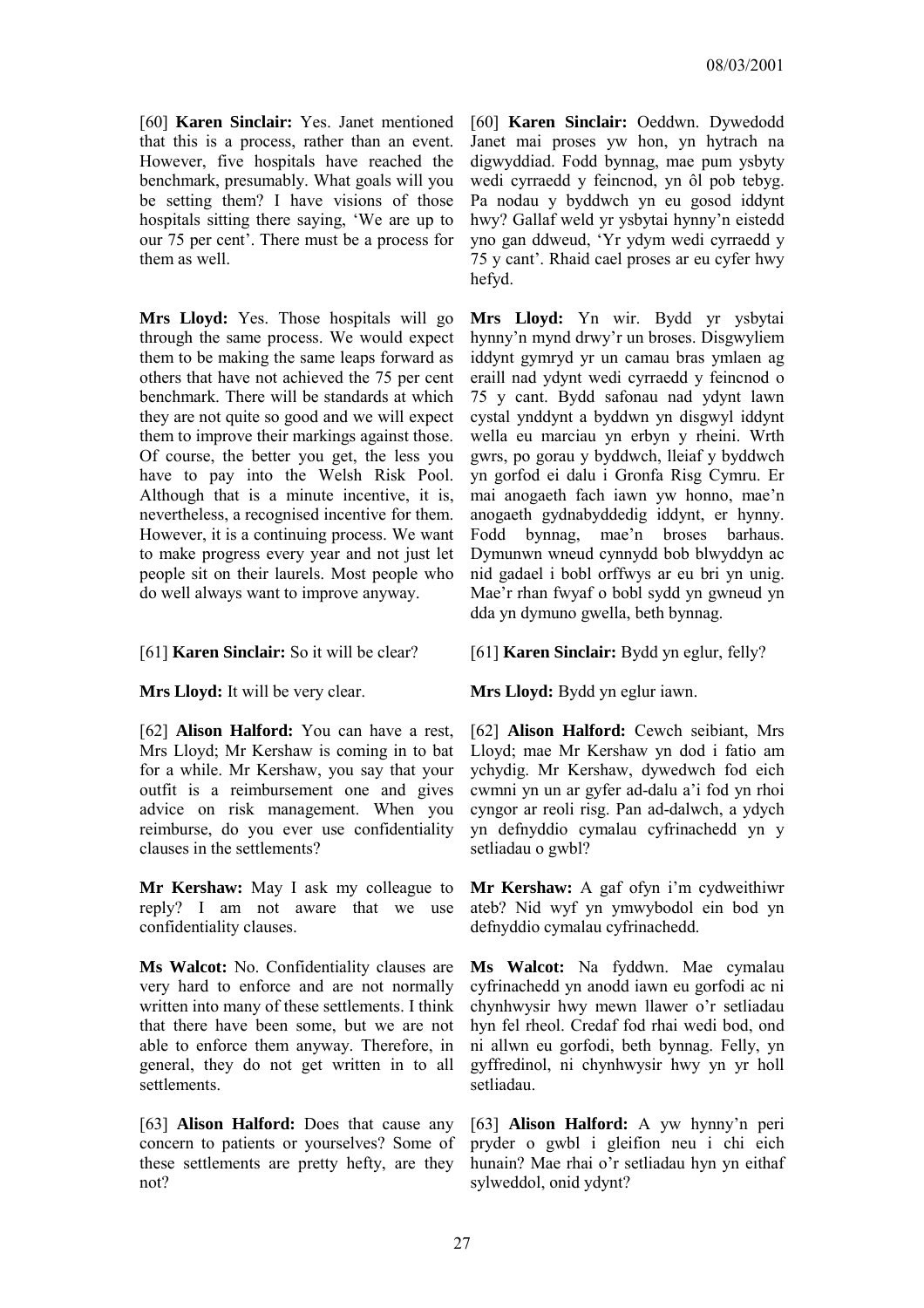**Mr Kershaw:** I am not aware that that issue has been raised.

[64] **Alison Halford:** I am just interested because other organisations use confidentiality clauses and Sir John Bourne has frowned on this practice, which can be used to cover up bad management practices and so on. It must be bourne in mind that you are quite big payers when it comes to compensation. I was just curious about making a comparison.

**Mr Kershaw:** I would be more that happy to go back and check that for you. I am not aware that it has been an issue.

[65] **Alison Halford:** Mr Biggs, you are nodding. Do you want to add something?

**Mr Biggs:** I do not think that I have anything to add.

[66] **Alison Halford:** Go on, speak to me. You are very quiet.

**Mr Biggs:** That is a very kind offer. I think that confidentiality clauses are more in the realm of the advice given by Welsh Health Legal Services, which gives advice to trusts, as opposed to the clear function of the pool. While I was nodding in terms of my past experience as a claims manager, my other experience with the Welsh Risk Pool is that it has a slightly different function.

[67] **Alison Halford:** Mr Kershaw, what does the Welsh Risk Pool intend to do to bring up poorer performing trusts to the benchmark standard, particularly for those important risk management standards where compliance across Wales was lowest?

**Mr Kershaw:** It is not the clear responsibility of the Welsh Risk Pool to increase the performance of trusts. That rests with the director of the NHS in Wales. What I can say is that publication of what the performance is, would, I hope, influence trusts to improve performance. I would like

**Mr Kershaw:** Nid wyf yn ymwybodol bod y mater hwnnw wedi'i godi.

[64] **Alison Halford:** Yr unig reswm am fy niddordeb yw bod cyrff eraill yn defnyddio cymalau cyfrinachedd ac mae Syr John Bourne wedi gwgu ar yr arfer hwn, y gellir ei ddefnyddio i guddio arferion rheoli gwael ac yn y blaen. Rhaid cofio eich bod yn dalwyr eithaf mawr pan ddaw'n fater o iawndal. Nid oeddwn ond yn chwilfrydig ynghylch cymharu.

**Mr Kershaw:** Byddwn yn falch iawn o fynd yn ôl a gwirio hynny i chi. Nid wyf yn ymwybodol iddo fod yn fater o dan sylw.

[65] **Alison Halford:** Mr Biggs, yr ydych yn nodio'ch pen. A ddymunwch ychwanegu rhywbeth?

**Mr Biggs:** Nid wyf yn credu bod gennyf unrhyw beth i'w ychwanegu.

[66] **Alison Halford:** Dewch ymlaen, siaradwch â mi. Yr ydych yn ddistaw iawn.

**Mr Biggs:** Mae hynny'n gynnig caredig iawn. Credaf fod cymalau cyfrinachedd yn perthyn yn agosach i'r cyngor a roddir gan Wasanaethau Cyfreithiol Iechyd Cymru, sydd yn cynghori ymddiriedolaethau, yn hytrach na swyddogaeth amlwg y gronfa. Er fy mod yn nodio fy mhen yn nhermau fy mhrofiad blaenorol fel rheolwr hawliadau, y profiad arall sydd gennyf gyda Chronfa Risg Cymru yw bod iddi swyddogaeth fymryn yn wahanol.

[67] **Alison Halford:** Mr Kershaw, beth y mae Cronfa Risg Cymru'n bwriadu ei wneud i godi'r ymddiriedolaethau sydd yn perfformio'n waelach i safon y feincnod, yn enwedig yn achos y safonau rheoli risg pwysig hynny lle yr oedd y cydymffurfiad ledled Cymru ar ei isaf?

**Mr Kershaw:** Nid yw hybu perfformiad ymddiriedolaethau yn gyfrifoldeb clir ar Gronfa Risg Cymru. Cyfarwyddwr yr NHS yng Nghymru sydd yn gyfrifol am hynny. Yr hyn y gallaf ei ddweud yw y byddai cyhoeddi'r hyn yw'r perfformiad yn dylanwadu ar yr ymddiriedolaethau, yr wyf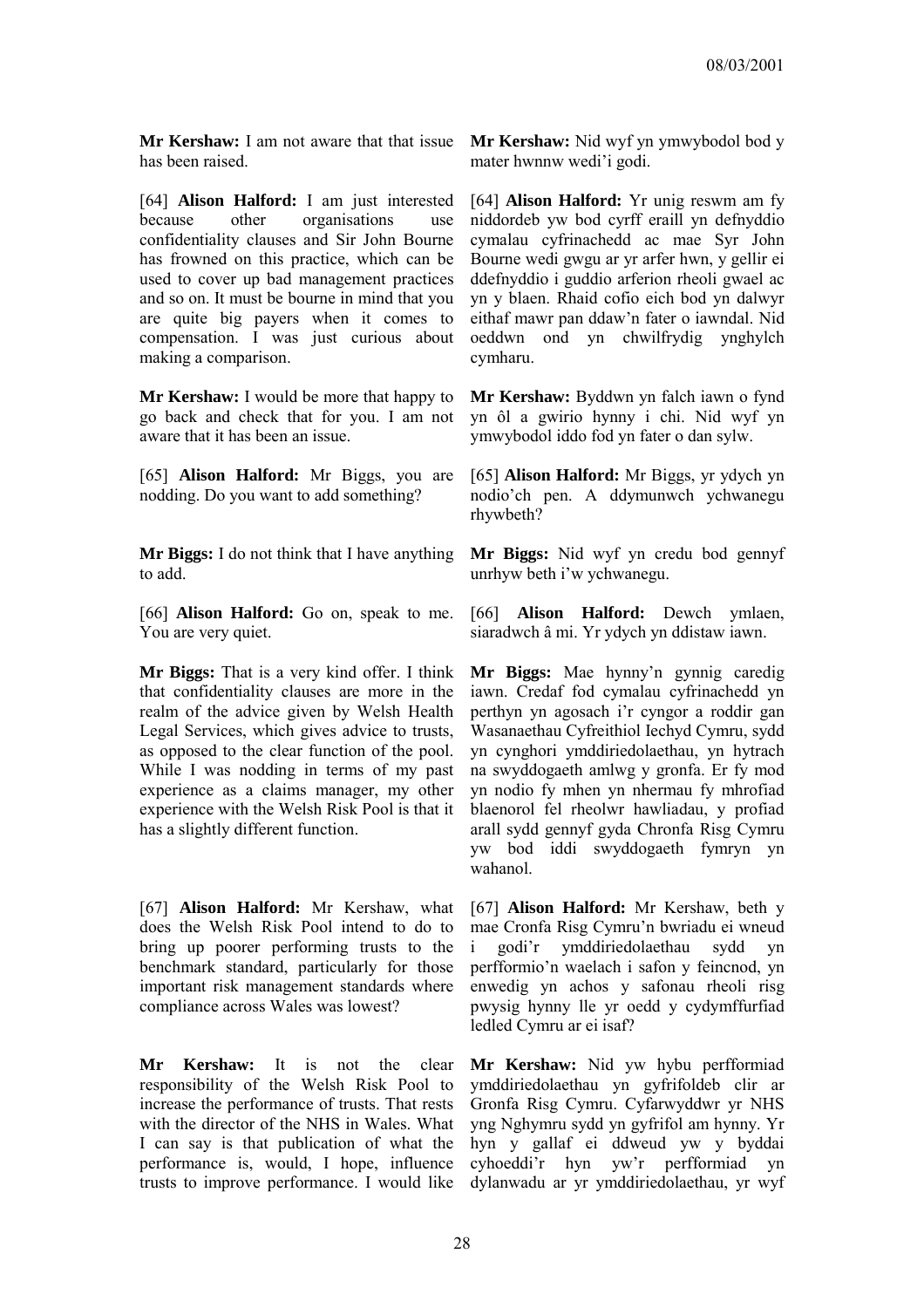to add that we have the comprehensive Welsh risk management standards, which are contained in the blue folder on the table. This follows on from a point that was made earlier. I would never envisage that a trust would have 100 per cent compliance with those standards because they will always change. As we treat patients in different ways and as the law changes, those standards become more onerous. Trusts will therefore constantly strive to improve performance but against an ever-moving target. However, I think that the management of the performance of trusts against those standards is the responsibility of the director of the NHS in Wales.

**Alison Halford:** Is it fair to pass all of the parcel back to Mrs Lloyd when you said earlier, while giving evidence, that you have responsibility for giving advice on risk management?

[68] **Mr Kershaw:** We mentioned earlier that our role in risk management is to encourage, train and support trusts in improving their risk management approaches. We do that partly through an assessment of those standards so that they know where they are. We also do that through the Risk Managers Network, which we set up a couple of years ago to encourage trusts to do things better, and through the training programme that we set up a year ago for risk managers. All of that did not exist two years ago. We are very much aware that we have a responsibility to promote risk management in trusts. The point that I was making was that the actual responsibility for managing the performance rests with the director of the NHS in Wales.

[69] **Alison Halford:** I am going to be beastly now, Mr Kershaw—something for which I am not known. As you have such a handle on the expertise needed to cope with these matters, why is your own trust below the benchmark? I cannot put it in a nicer way.

**Mr Kershaw:** I am very much aware of that. There is no doubt that my trust has to do better on these matters. We are a standardsyn gobeithio, i wella'u perfformiad. Hoffwn ychwanegu bod y safonau rheoli risg Cymreig cynhwysfawr gennym yn y ffolder glas ar y bwrdd. Mae hyn yn dilyn pwynt a wnaethpwyd yn gynharach. Ni ragwelwn byth y byddai ymddiriedolaeth yn cydymffurfio 100 y cant â'r safonau hynny oherwydd byddant yn newid o hyd. Wrth inni drin cleifion mewn gwahanol ffyrdd ac wrth i'r gyfraith newid, bydd y safonau hynny'n mynd yn drymach. Felly bydd yr ymddiriedolaethau'n ymdrechu'n gyson i wella'u perfformiad ond yn erbyn targed sydd yn symud o hyd. Fodd bynnag, credaf fod rheoli perfformiad ymddiriedolaethau yn ôl y safonau hynny yn gyfrifoldeb i gyfarwyddwr yr NHS yng Nghymru.

**Alison Halford:** A yw'n deg rhoi'r cwbl o'r parsel yn ôl i Mrs Lloyd a chithau wedi dweud yn gynharach, wrth roi tystiolaeth, fod gennych gyfrifoldeb i roi cyngor ar reoli risg?

[68] **Mr Kershaw:** Dywedasom yn gynharach mai ein rôl mewn rheoli risg yw annog, hyfforddi a chynorthwyo ymddiriedolaethau wrth wella eu dulliau rheoli risg. Gwnawn hynny'n rhannol drwy asesiad o'r safonau hynny fel eu bod yn gwybod ym mha le y maent. Gwnawn hynny hefyd drwy'r Rhwydwaith Rheolwyr Risg, a sefydlasom rai blynyddoedd yn ôl er mwyn annog yr ymddiriedolaethau i wneud pethau'n well, a drwy'r rhaglen hyfforddi a sefydlasom flwyddyn yn ôl ar gyfer rheolwyr risg. Nid oedd dim o hynny'n bodoli ddwy flynedd yn ôl. Yr ydym yn ymwybodol iawn bod gennym gyfrifoldeb i hyrwyddo rheoli risg mewn ymddiriedolaethau. Y pwynt yr oeddwn yn ei wneud oedd mai cyfarwyddwr yr NHS yng Nghymru sydd â chyfrifoldeb gwirioneddol dros reoli'r perfformiad.

[69] **Alison Halford:** Yr wyf am fod yn annifyr yn awr, Mr Kershaw—rhywbeth nad wyf yn adnabyddus amdano. Gan fod gennych y fath afael yn yr arbenigedd sydd ei angen i ymdrin â'r materion hyn, pam y mae eich ymddiriedolaeth eich hun o dan y feincnod? Ni allaf ei eirio'n fwy caredig.

**Mr Kershaw:** Yr wyf yn ymwybodol iawn o hynny. Nid oes amheuaeth bod yn rhaid i'm hymddiriedolaeth wneud yn well ar y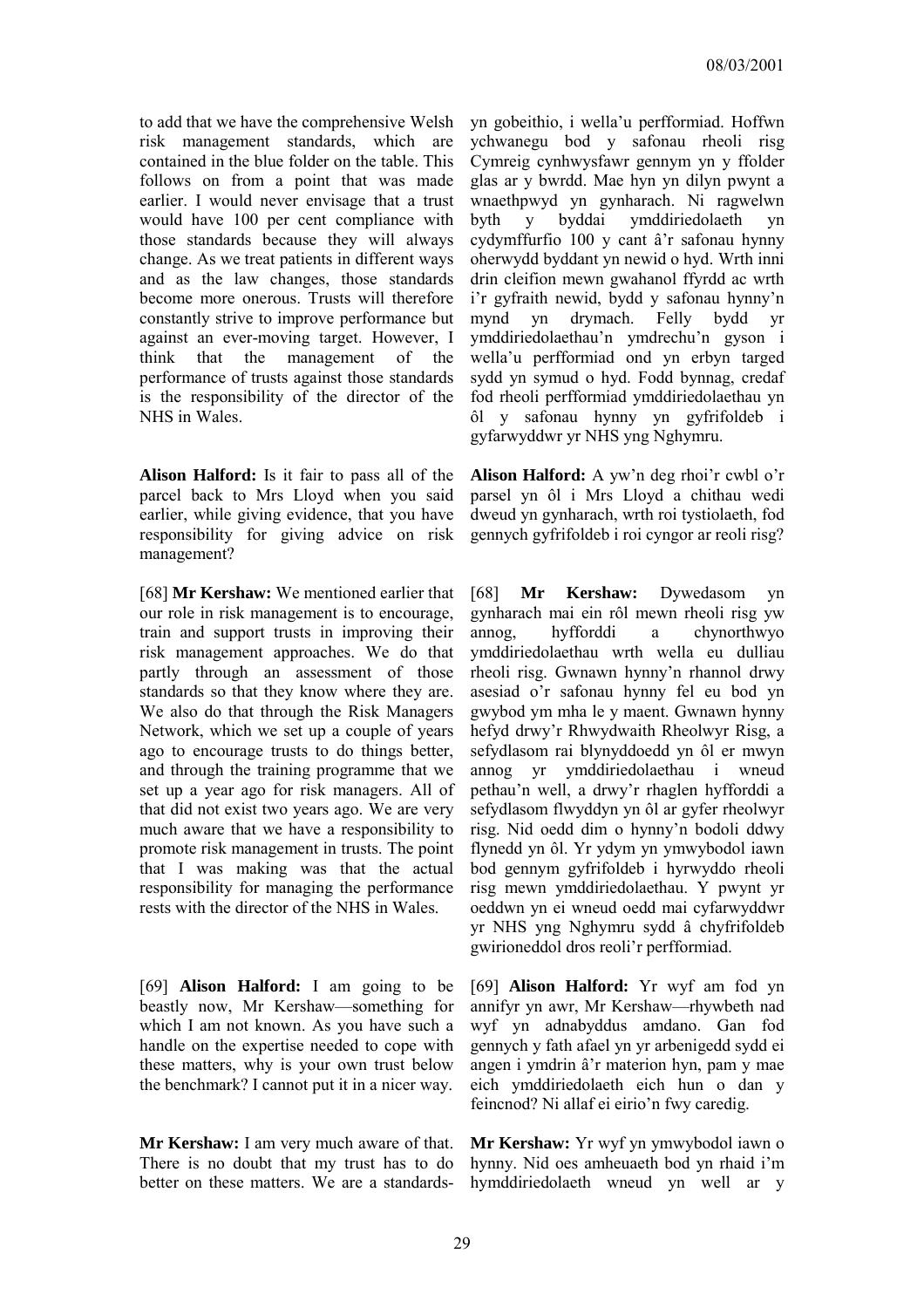driven organisation. We have been very preoccupied with other accreditation schemes over the last year—we have been involved in the health quality service, we have just received a third renewal of the charter mark for our acute services, and we are investors in people accredited. Therefore, we are very much a standards-driven organisation. We have had a slight disadvantage in that Mr Ian Biggs is shared between the Welsh Risk Pool and my own trust. Clearly, that was not sustainable. The work of the Welsh Risk Pool has grown enormously over the last two or three years, and we have now split the post so that we have a full time Welsh Risk Pool manager and a full-time manager for my own trust. Therefore, the answer to the question is that my trust is not performing as well as it should at the moment, but I hope that it will improve.

[70] **Alison Halford:** We need to press you a little on this. You tell us, quite rightly, that you have charter marks and such things, but you are still not hitting the benchmark. Therefore, can we put any faith in the areas of excellence that you are giving yourself? What is the point of an investors in people accreditation, or whatever, if you are failing to match a benchmark?

**Mr Kershaw:** There is a whole range of standards that trusts must meet, not just risk management standards or controls assurance standards. This is an approach to improve the manner in which we do things. I would never suggest that the actual clinical services within the trust are better or worse than anywhere else. We must aspire to these standards, and I have said that we really need to improve on those.

[71] **Alison Halford:** The fact that you have employed another person gives you greater capacity to do more and therefore improve your own performance perhaps?

**Mr Kershaw:** As the Committee is aware, the trusts went through some complicated mergers—a reconfiguration, I think, in cymhleth—ailgyfluniad, yr wyf yn credu,

materion hyn. Yr ydym yn gorff a yrrir gan safonau. Rhoesom lawer o'n sylw i gynlluniau achredu eraill dros y flwyddyn ddiwethaf—buom yn ymwneud â'r gwasanaeth ansawdd iechyd, mae'r nod siarter i'n gwasanaethau aciwt newydd ei hadnewyddu am y trydydd tro, ac fe'n hachredwyd yn fuddsoddwyr mewn pobl. Felly yr ydym yn gorff a yrrir gan safonau i raddau helaeth iawn. Buom o dan ychydig o anfantais am fod Mr Ian Biggs wedi'i rannu rhwng Cronfa Risg Cymru a'm hymddiriedolaeth i. Yr oedd yn amlwg na ellid parhau â hynny. Mae gwaith Cronfa Risg Cymru wedi tyfu'n aruthrol dros y ddwy neu dair blynedd diwethaf, ac yr ydym bellach wedi rhannu'r swydd fel bod gennym reolwr llawn amser ar Gronfa Risg Cymru a rheolwr llawn amser ar fy ymddiriedolaeth i. Felly, yr ateb i'r cwestiwn yw nad yw fy ymddiriedolaeth yn perfformio cystal ag y dylai ar y funud, ond gobeithiaf y bydd yn gwella.

[70] **Alison Halford:** Mae angen inni bwyso arnoch ychydig ar hyn. Yr ydych yn dweud wrthym, yn gwbl briodol, fod gennych nodau siarter a phethau o'r fath, ond yr ydych yn dal i beidio â chyrraedd y feincnod. Felly, a allwn ymddiried yn y meysydd rhagoriaeth yr ydych yn eu rhoi i chi eich hun? Beth yw diben achrediad buddsoddwyr mewn pobl, neu beth bynnag, os ydych yn methu â chyrraedd meincnod?

**Mr Kershaw:** Mae amrediad eang o safonau y mae'n rhaid i ymddiriedolaethau eu cyrraedd, nid safonau rheoli risg neu safonau sicrwydd rheolaethau yn unig. Mae hyn yn ddull o wella'r modd yr ydym yn gwneud pethau. Ni fyddwn byth yn awgrymu bod y gwasanaethau clinigol presennol oddi mewn i'r ymddiriedolaeth yn well neu'n waeth nag yn unman arall. Rhaid inni anelu at y safonau hyn, ac yr wyf wedi dweud bod gwir angen inni wella ar y rheini.

[71] **Alison Halford:** Mae'r ffaith eich bod wedi cyflogi rhywun arall yn rhoi mwy o allu ichi wneud rhagor ac felly wella eich perfformiad eich hun efallai?

**Mr Kershaw:** Fel y gŵyr y Pwyllgor, aeth yr ymddiriedolaethau drwy rai cyfuniadau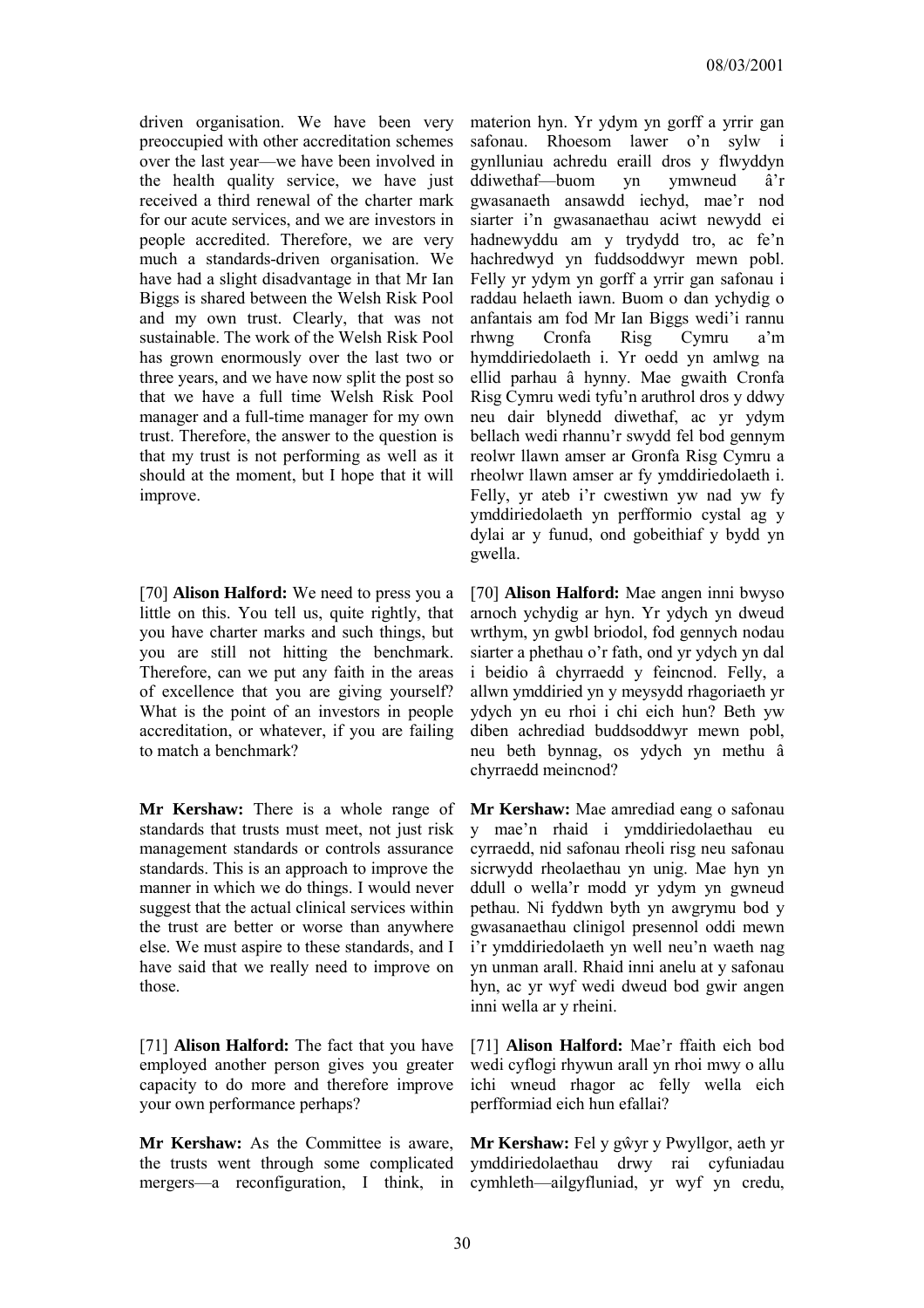Wales—and there is no doubt that some of the trusts, and I think that this is stated in the report, were slightly disturbed during that period. I think that my trust, along with a number of others, has to improve.

[72] **Alison Halford:** We were told that the Welsh risk management standards—that trips off the tongue, does it not—would take effect from January 2001. Are they? Are they in place?

**Mr Kershaw:** Yes. Those standards are now in place. Trusts will be assessed against those standards in June this year. We will also be employing an assessor this summer to assess all the trusts against those standards. The assessment period in question is between January and March 2001, and the assessment takes place in June.

[73] **Alison Halford:** Sir John Bourne's report gives £2.7 million as an illustration of potential savings arising from improved risk management standards—this figure is given on page 32, paragraph 4.19 of the report. In your view, what is the realistic level of savings that might accrue? Can we get a realistic level of savings?

**Mr Kershaw:** I am not certain in my own mind that there is a direct correlation between an improvement in the standards and a financial saving as a result of claims. One reason for that is that, as we have already heard this afternoon, the average time that it takes for a claim to be dealt with is four and a half years in totality. Therefore, what we do today to improve our services and systems may well not be seen for some time in the future, depending on the length of the claim. I would probably agree that there is absolutely no doubt that improving risk management within health care organisations can ultimately only help to reduce the risk of damaged patients. I think that that is the really important issue. I am not sure whether I have a clearer view about the absolute amount of financial savings that would go with that.

[74] **Alison Halford:** This is my last question. We have been told that trusts that achieve the benchmark of 75 per cent ymddiriedolaethau sydd yn cyrraedd y

yng Nghymru—ac nid oes amheuaeth bod rhai o'r ymddiriedolaethau, a chredaf fod yr adroddiad yn nodi hyn, wedi'u hanhrefnu ychydig yn ystod y cyfnod hwnnw. Credaf fod yn rhaid i'm hymddiriedolaeth i wella, ynghyd â nifer o rai eraill.

[72] **Alison Halford:** Dywedwyd wrthym y byddai safonau rheoli risg Cymru—mae hynny'n hawdd ei ddweud, onid yw—yn dod i rym o Ionawr 2001. A ydynt? A ydynt ar waith?

**Mr Kershaw:** Ydynt. Mae'r safonau hynny ar waith yn awr. Asesir yr ymddiriedolaethau yn ôl y safonau hynny ym Mehefin eleni. Byddwn hefyd yn cyflogi aseswr yr haf hwn i asesu'r holl ymddiriedolaethau yn ôl y safonau hynny. Mae'r cyfnod asesu dan sylw rhwng Ionawr a Mawrth 2001, a bydd yr asesiad ym Mehefin.

[73] **Alison Halford:** Mae adroddiad Syr John Bourne yn rhoi £2.7 miliwn fel enghraifft o'r arbedion posibl yn codi o well safonau rheoli risg—rhoddir y ffigur hwn ar dudalen 32, paragraff 4.19 yr adroddiad. Yn eich barn chi, beth yw lefel realistig yr arbedion a allai ddod o hynny? A allwn gael lefel realistig o arbedion?

**Mr Kershaw:** Nid wyf yn sicr yn fy meddwl fy hun fod cydberthynas uniongyrchol rhwng gwelliant yn y safonau ac arbediad ariannol o ganlyniad i hawliadau. Un rheswm am hynny, fel y clywsom eisoes y prynhawn yma, yw mai'r amser y mae'n ei gymryd i ddelio â hawliad ar gyfartaledd yw pedair blynedd a hanner i gyd. Felly mae'n ddigon posibl na welir canlyniad yr hyn a wnawn heddiw i wella ein gwasanaethau am beth amser i ddod, gan ddibynnu ar hyd amser yr hawliad. Byddwn yn cytuno, yn ôl pob tebyg, nad oes amheuaeth o gwbl y gall gwella rheoli risg oddi mewn i gyrff gofal iechyd wneud dim yn y pen draw ond helpu i leihau'r perygl o niwed i gleifion. Credaf mai hwnnw yw'r mater gwirioneddol bwysig. Nid wyf yn sicr a oes gennyf farn fwy clir am holl swm yr arbedion ariannol a fyddai'n mynd law yn llaw â hynny.

[74] **Alison Halford:** Dyma fy nghwestiwn olaf. Dywedwyd wrthym fod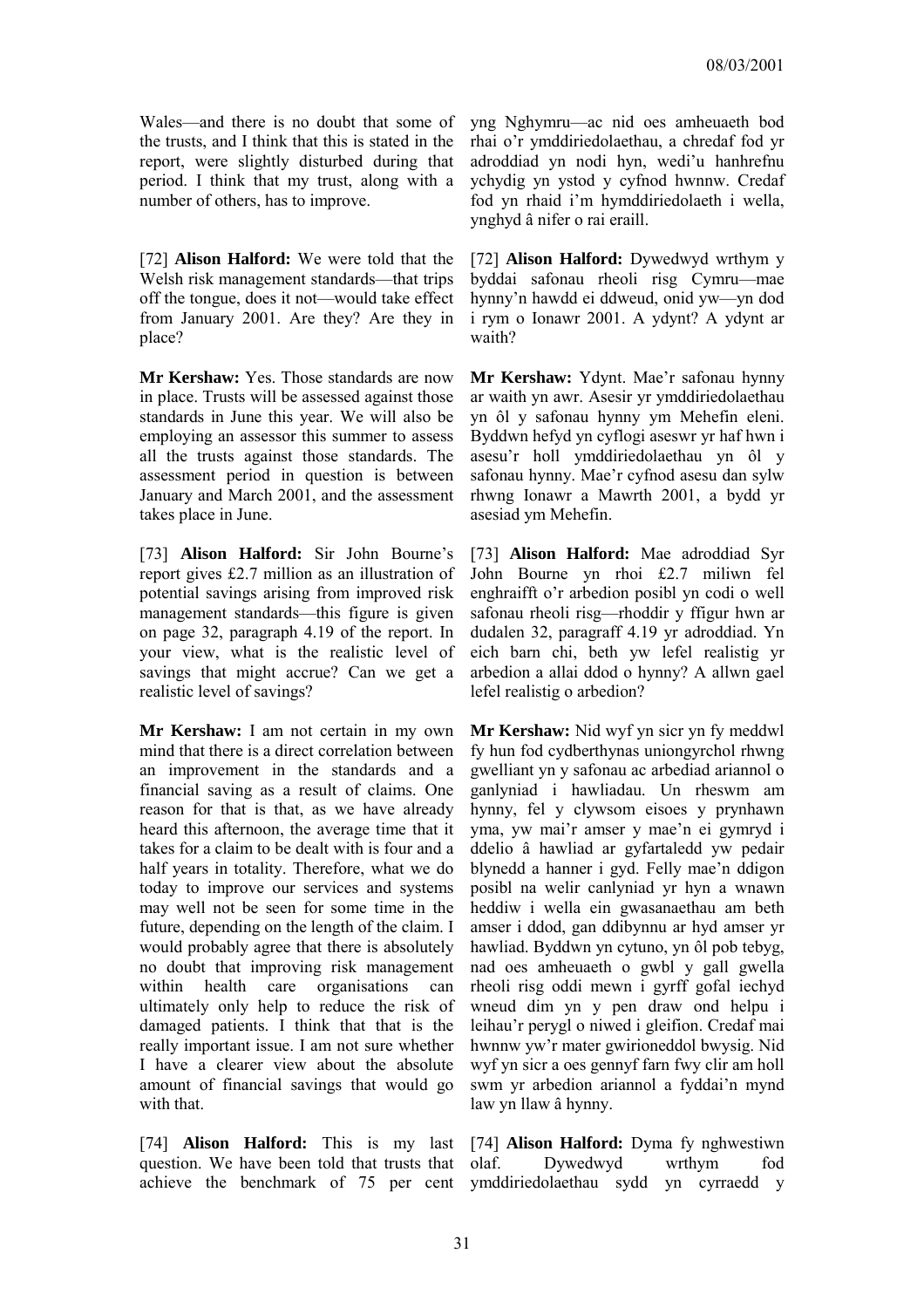compliance with the risk management standards benefit from a discount of £5,000. Given the cost of putting in place robust procedures in areas of risk, is that a sufficient incentive for trusts to take the necessary steps to improve their whole management systems?

**Mr Kershaw:** The mechanism is that for each claim that the trust might make against the Welsh Risk Pool for reimbursement, the trust will have a differential excess on that according to its position on the table of compliance with the standards. A trust could find that quite punitive in financial terms if it had a number of claims in a particular year. I cannot find a table to show you at the moment, but you will see that there are three different ranges according to how punitive that differential excess is. At the moment, and this is the first year that the Welsh Risk Pool has instigated this, we think that it is a good mechanism to encourage trusts to improve their performance against the standards. As a management group of the Welsh Risk Pool, we review that approach annually and that is already in our plans for this year.

[75] **Alison Halford:** This really is my last question. Is there anything else that you need to do, if you say that it can be fairly punitive to trusts? What would you like to recommend?

**Mr Kershaw:** There is a balance between encouraging, motivating and enthusing trusts to improve performance, and putting them in what could almost be described as financial distress. That is one of the reasons why we related part of the premium that the trust pays to the claims history over the last four years. It is only about 15 per cent of the addition that they pay every year. If we were to increase that there is the great potential that if a trust were to have, for example, two braindamaged baby cases in one year, which might have had a gestation period of 15 years ago, it could suddenly be faced with a huge increase in the cost of the Welsh Risk Pool. For the director of the NHS in Wales, that might destabilise the financial position of some

feincnod o 75 y cant o gydymffurfiad â'r safonau rheoli risg yn cael gostyngiad o £5,000. O ystyried cost sefydlu gweithdrefnau cadarn mewn meysydd risg, a yw hynny'n ddigon o anogaeth i'r ymddiriedolaeth gymryd y camau angenrheidiol i wella eu holl systemau rheoli?

**Mr Kershaw:** Y mecanwaith yw y codir tâl dros ben gwahanredol ar yr ymddiriedolaeth am bob hawliad y gallai ei gyflwyno i Gronfa Risg Cymru am ad-daliad, yn ôl ei safle yn y tabl cydymffurfiad â'r safonau. Gallai ymddiriedolaeth gael bod hynny'n eithaf cosbol yn ariannol os câi nifer o hawliadau mewn blwyddyn arbennig. Ni allaf ddod o hyd i dabl i ddangos hynny i chi ar y funud, ond byddwch yn gweld bod tri gwahanol amrediad yn ôl pa mor gosbol yw'r tâl dros ben gwahanredol hwnnw. Ar hyn o bryd, a hon yw'r flwyddyn gyntaf i Gronfa Risg Cymru roi hyn ar waith, credwn ei fod yn fecanwaith da er mwyn annog ymddiriedolaethau i wella eu perfformiad yn ôl y safonau. Fel grŵp rheoli Cronfa Risg Cymru, yr ydym yn adolygu'r dull gweithredu hwnnw bob blwyddyn ac mae hynny eisoes yn ein cynlluniau ar gyfer y flwyddyn hon.

[75] **Alison Halford:** Hwn yw fy nghwestiwn olaf, yn wir. A oes rhywbeth arall y mae angen ichi ei wneud, os dywedwch y gall fod yn eithaf cosbol i ymddiriedolaethau? Beth hoffech ei argymell?

**Mr Kershaw:** Mae cydbwysedd rhwng annog, symbylu a thanio brwdfrydedd ymddiriedolaethau i wella eu perfformiad, a'u rhoi yn yr hyn y gellid bron ei ddisgrifio'n gyni ariannol. Dyna un o'r rhesymau pam y cysylltasom ran o'r premiwm y mae'r ymddiriedolaeth yn ei dalu â'r hanes o hawliadau dros y pedair blynedd cynt. Nid yw ond tua 15 y cant o'r ychwanegiad y maent yn ei dalu bob blwyddyn. Pe baem yn cynyddu hwnnw, mae posibiliad mawr, pe bai ymddiriedolaeth yn cael, er enghraifft, ddau achos o fabanod â niwed i'w hymennydd mewn un flwyddyn, a'r rheini wedi cymryd 15 mlynedd i ddod i'w terfyn, y gallai wynebu cynnydd anferth yn sydyn yng nghost Cronfa Risg Cymru. O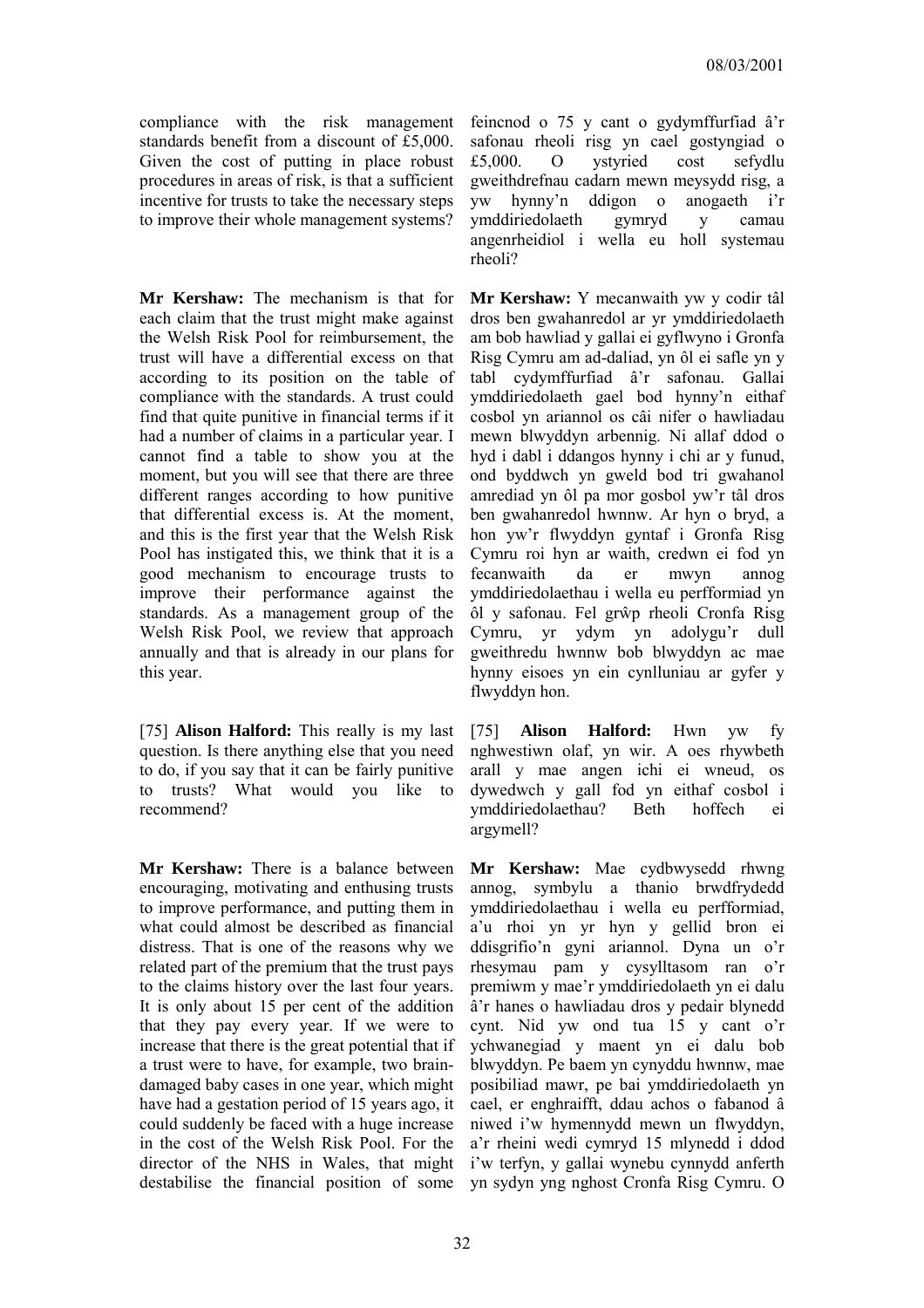trusts. The balance is about doing things that will encourage and motivate trusts, adding a little spice of financial damages, but without destabilising them. Sometimes, that is quite a fine balance.

[76] **Janet Davies:** We are a bit ahead of time, but it would probably be a good idea to finish the evidence session before we have a coffee break. I think that everybody would prefer that.

[77] **Jocelyn Davies:** I would like to ask about the reporting of the adverse incidents. Having a robust system is important by way of providing trusts with early warnings of potential incidents of negligence. In Wales, two trusts had not implemented such a system at the time of the field work for this report. Can you confirm that all trusts, including those two, have now implemented the system?

**Mrs Lloyd:** It is my understanding, given the briefing that I have had, that they have implemented the systems. I shall see all trusts in the next two months and I will meet with the chief executives of the trusts on Tuesday and I will establish once and for all whether or not they are complying with the reporting systems that we expect them to comply with.

[78] **Jocelyn Davies:** You talked earlier about being able to share information. Can you tell me what progress the Assembly has made in developing a standardised database for the reporting of adverse incidents?

**Mrs Lloyd:** We are working with England at the moment on using the same sort of database that it will use to report adverse incidents because we feel that it is important that there is a standardised system across the United Kingdom so that we can share information on a wider scale. Those discussions are taking place at the moment. In the meantime, I have asked the trusts to

safbwynt cyfarwyddwr yr NHS yng Nghymru, gallai hynny ddadsefydlogi sefyllfa ariannol rhai ymddiriedolaethau. Mae'r cydbwysedd yn ymwneud â gwneud pethau a fydd yn annog ac yn symbylu ymddiriedolaethau, ychwanegu ychydig o flas o gosbau ariannol, ond heb eu dadsefydlogi. Weithiau, mae'r cydbwysedd hwnnw'n eithaf tringar.

[76] **Janet Davies:** Yr ydym ychydig o flaen amser, ond byddai'n syniad da gorffen y sesiwn tystiolaeth cyn inni gael egwyl goffi, yn ôl pob tebyg. Credaf y byddai hynny'n well gan bawb.

[77] **Jocelyn Davies:** Hoffwn holi ynghylch adrodd am y digwyddiadau adfydus. Mae cael system gadarn yn bwysig o ran rhoi rhybuddion cynnar i ymddiriedolaethau am ddigwyddiadau posibl o esgeulustod. Yng Nghymru, yr oedd dwy ymddiriedolaeth heb weithredu system o'r fath ar adeg y gwaith maes ar gyfer yr adroddiad hwn. A allwch gadarnhau bod yr holl ymddiriedolaethau, gan gynnwys y ddwy hyn, wedi gweithredu'r system bellach?

**Mrs Lloyd:** Yr wyf yn deall, ar sail y cyfarwyddyd a gefais, eu bod wedi gweithredu'r systemau. Byddaf yn gweld yr holl ymddiriedolaethau yn y ddau fis nesaf a byddaf yn cyfarfod â phrif weithredwyr yr ymddiriedolaethau ddydd Mawrth a byddaf yn cadarnhau unwaith ac am byth a ydynt yn cydymffurfio â'r systemau adrodd y disgwyliwn iddynt gydymffurfio â hwy ai peidio.

[78] **Jocelyn Davies:** Soniasoch yn gynharach am allu rhannu gwybodaeth. A allwch ddweud wrthyf pa gynnydd a wnaeth y Cynulliad wrth ddatblygu cronfa ddata safonol ar gyfer adrodd am ddigwyddiadau adfydus?

**Mrs Lloyd:** Yr ydym yn gweithio gyda Lloegr ar hyn o bryd ar ddefnyddio'r un math o gronfa ddata â hi i adrodd am ddigwyddiadau adfydus oherwydd teimlwn ei bod yn bwysig bod system safonol ledled y Deyrnas Unedig fel y gallwn rannu gwybodaeth ar raddfa ehangach. Mae'r trafodaethau hynny'n digwydd ar hyn o bryd. Yn y cyfamser, gofynnais i'r ymddiriedolaeth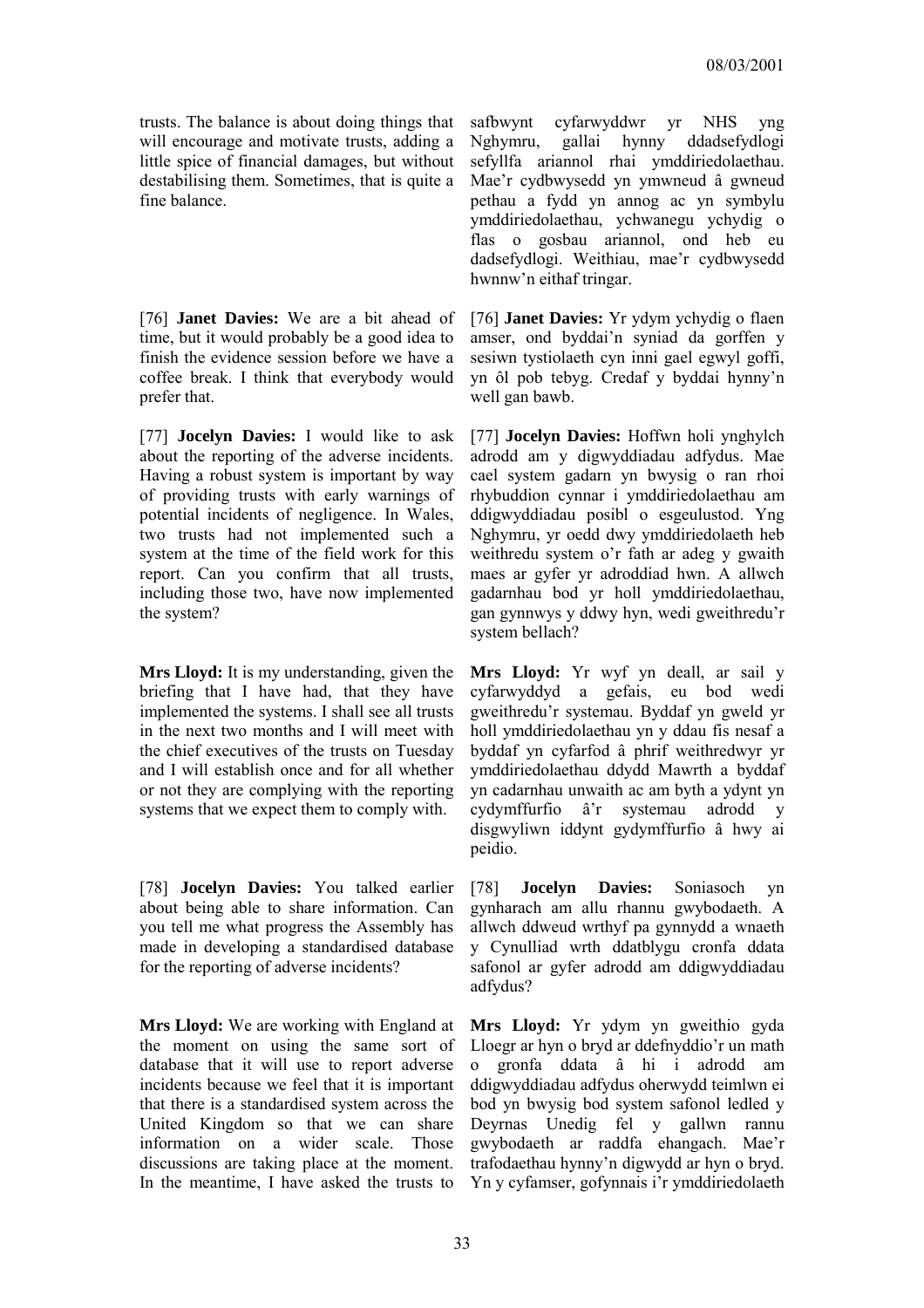advise me explicitly of their implementation programmes against the organisation with the memory, which has been rolled out throughout the country. The clinical governance review, to which I referred earlier, will give me chapter and verse on where all trusts now stand in terms of being able to input their information into the wider national clinical assessment authority that is being established, to ensure that we are compliant with that.

[79] **Jocelyn Davies:** I will now move on to ask about the Risk Managers Network. It is a useful forum for disseminating information and sharing best practice. However, the group's remit extends to all risk management issues, not just clinical negligence. Given the enormous scope for trusts to learn from each other's experience in preventing and handling clinical negligence, is this network sufficiently focused?

**Mrs Lloyd:** I believe that it is. The issue of other types of risk—risk of danger and injury to staff—has been reasonably well established for a number of years, particularly through the health and safety inspections to which the NHS has been subjected over the past 10 years. I think that I will be asking the Welsh Risk Pool to assess whether or not that network is the competent organisation to share that information. However, I would certainly expect the Welsh Risk Pool itself to be networking with all trusts to ensure that they are receiving information pertinent to them, in terms of both clinical and non-clinical risk, and risk to staff.

[80] **Jocelyn Davies:** Could we talk a little now about alternative remedies? The Auditor General has mentioned the lack of channels of communication between clinicians and patients and also the secretive culture that some say exists in the NHS. Obviously, that is a barrier to learning from each other's mistakes. What have you done to ensure a more open culture?

**Mrs Lloyd:** As a consequence of the review of medical negligence and the review of the complaints system that has been going on system cwynion a fu'n mynd ymlaen yn

roi gwybod imi'n benodol am eu rhaglenni gweithredu mewn perthynas â'r drefniadaeth â'r cof, sydd wedi'i hymestyn ledled y wlad. Bydd yr adolygiad o lywodraethu clinigol, y cyfeiriais ato'n gynharach, yn rhoi pennod ac adnod i mi ynghylch sefyllfa bresennol yr holl ymddiriedolaethau o ran eu gallu i fewnbynnu eu gwybodaeth i'r awdurdod asesu clinigol cenedlaethol ehangach a sefydlir, i sicrhau ein bod yn cydymffurfio â hynny.

[79] **Jocelyn Davies:** Af ymlaen yn awr i holi ynghylch y Rhwydwaith Rheolwyr Risg. Mae'n fforwm defnyddiol ar gyfer lledaenu gwybodaeth a rhannu'r arfer gorau. Fodd bynnag, mae cylch gwaith y grŵp yn cynnwys yr holl faterion rheoli risg, nid esgeulustod clinigol yn unig. O ystyried y cyfle enfawr i'r ymddiriedolaethau ddysgu o brofiadau ei gilydd wrth atal a thrafod esgeulustod clinigol, a yw ffocws y rhwydwaith hwn yn ddigonol?

**Mrs Lloyd:** Credaf ei fod. Mae mater y mathau eraill o risg—risg o berygl ac anaf i staff—wedi'i sefydlu'n weddol dda ers rhai blynyddoedd, yn enwedig drwy'r arolygiadau iechyd a diogelwch ar yr NHS dros y 10 mlynedd diwethaf. Credaf y byddaf yn gofyn i Gronfa Risg Cymru asesu ai'r rhwydwaith hwnnw yw'r corff cymwys i rannu'r wybodaeth honno ai peidio. Fodd bynnag, byddwn yn sicr yn disgwyl i Gronfa Risg Cymru ei hun rwydweithio â'r holl ymddiriedolaethau i sicrhau eu bod yn derbyn gwybodaeth sydd yn berthnasol iddynt, o ran risg clinigol a risg anghlinigol, a risg i staff.

[80] **Jocelyn Davies:** A allem sôn ychydig yn awr am feddyginiaethau amgen? Mae'r Archwilydd Cyffredinol wedi crybwyll y diffyg cyfryngau cyfathrebu rhwng clinigwyr a chleifion a hefyd y diwylliant cyfrinachgar y mae rhai'n dweud ei fod yn bodoli yn yr NHS. Mae'n amlwg bod hynny'n rhwystr rhag dysgu o gamgymeriadau ei gilydd. Beth a wnaethoch i sicrhau diwylliant mwy agored?

**Mrs Lloyd:** O ganlyniad i'r adolygiad o esgeulustod meddygol a'r adolygiad o'r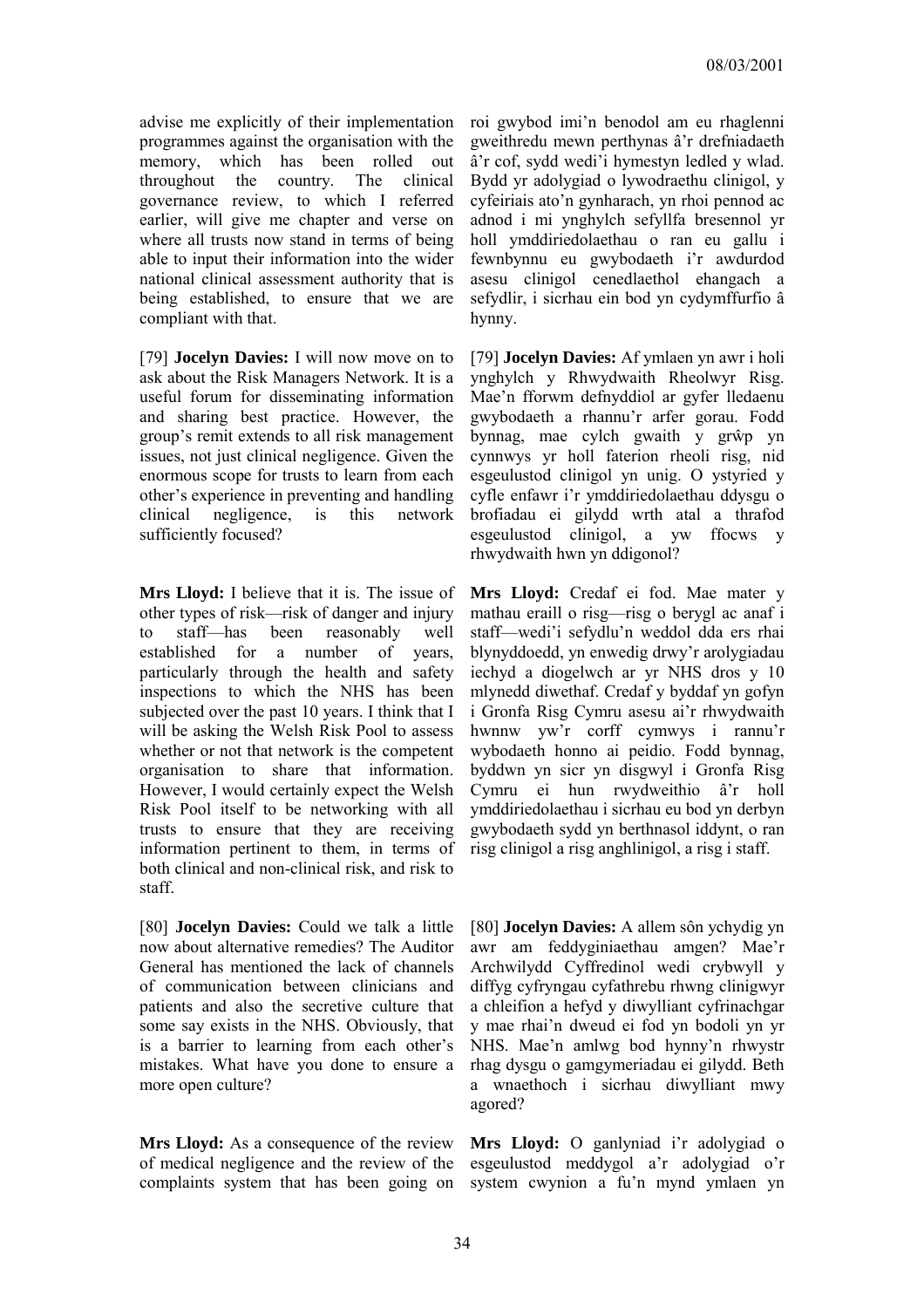during the past year, trusts have been encouraged to adopt a no blame culture, as I explained earlier. As part of the performance management system, we will be able to establish how far along the track they have got. One would expect the number of clinical incidents reported to rise but to change in their nature, in that possibly less serious incidents start to be reported, which incidents can be avoided and will be included in staff training. However, I cannot give you an assessment of how far we have progressed along that track until I have received the clinical governance report.

[81] **Jocelyn Davies:** The alternative remedies such as mediation and ex gratia payments offer the prospect of resolving claims in a mutually satisfactory way for all involved. They also prevent costly legal proceedings. After all, some people say that all they wanted was an apology. What have you done to encourage the scope for that?

**Mrs Lloyd:** In the complaints procedure that exists at the moment, let alone the one that is about to come into being, clinical staff in the round have a responsibility and duty to provide an apology and an explanation if an incident arises. That is now a requirement of their professional bodies. That has certainly been encouraged in terms of the process that patients must go through in the complaints procedure, in that independent reviews cannot be accepted and instituted unless an explanation has been offered to the patient. There are some patients who wish to go to independent review without that. However, there are now certain processes in place which allow patients to seek the information that they require in order to make a judgment in the first instance and for our staff to provide them with a proper explanation, and an apology where that is appropriate. There has been a considerable increase in the use of those techniques.

The health service has always been somewhat nervous about ex gratia payments, in that I think it has always been quite nervous about whether or not it would be able to justify them as an appropriate use of the public defnydd priodol o adnoddau'r pwrs

ystod y flwyddyn a aeth heibio, anogwyd yr ymddiriedolaethau i fabwysiadu diwylliant o beidio â bwrw bai, fel yr eglurais yn gynharach. Fel rhan o'r system rheoli perfformiad, byddwn yn gallu canfod pa mor bell yr aethant ar hyd y ffordd. Byddai rhywun yn disgwyl i nifer y digwyddiadau clinigol a adroddir gynyddu ond iddynt newid o ran eu natur, i'r graddau y dechreuir adrodd am ddigwyddiadau a allai fod yn llai difrifol, pa ddigwyddiadau y gellir eu hosgoi ac a gynhwysir mewn hyfforddiant staff. Fodd bynnag, ni allaf roi asesiad i chi o ba mor bell yr aethom ar hyd y ffordd honno hyd nes y byddaf wedi derbyn yr adroddiad llywodraethu clinigol.

[81] **Jocelyn Davies:** Mae'r meddyginiaethau amgen fel cyfryngu a chydnabyddiaethau'n cynnig y gobaith o benderfynu ar hawliadau mewn modd sydd yn foddhaol i bawb sydd yn gysylltiedig. Maent hefyd yn atal achosion cyfreithiol drud. Wedi'r cyfan, dywed rhai mai'r cwbl yr oedd arnynt ei angen oedd ymddiheuriad. Beth a wnaethoch i hybu'r cyfle ar gyfer hynny?

**Mrs Lloyd:** Yn yr weithdrefn cwynion sydd yn bodoli ar hyn o bryd, heb sôn am yr un sydd ar fin dod i fodolaeth, mae gan yr holl staff clinigol gyfrifoldeb a dyletswydd i roi ymddiheuriad ac eglurhad os yw digwyddiad yn codi. Mae hynny'n ofyniad bellach gan eu cyrff proffesiynol. Hybwyd hynny'n sicr o ran y broses y mae'n rhaid i gleifion ei dilyn yn yr weithdrefn cwynion, i'r graddau na ellir derbyn a chychwyn adolygiadau annibynnol oni bai fod eglurhad wedi'i gynnig i'r claf. Mae rhai cleifion sydd yn dymuno troi at adolygiad annibynnol heb hynny. Fodd bynnag, mae prosesau penodol ar waith bellach sydd yn caniatáu i gleifion geisio'r wybodaeth y mae arnynt ei hangen er mwyn gwneud dyfarniad yn y lle cyntaf ac i'n staff roi eglurhad iawn iddynt, ac ymddiheuriad lle y bo hynny'n briodol. Bu cynnydd sylweddol yn y defnydd o'r technegau hynny.

Mae'r gwasanaeth iechyd braidd yn nerfus erioed ynghylch cydnabyddiaethau, i'r graddau ei fod yn eithaf nerfus erioed, yr wyf yn credu, ynghylch a allai eu cyfiawnhau fel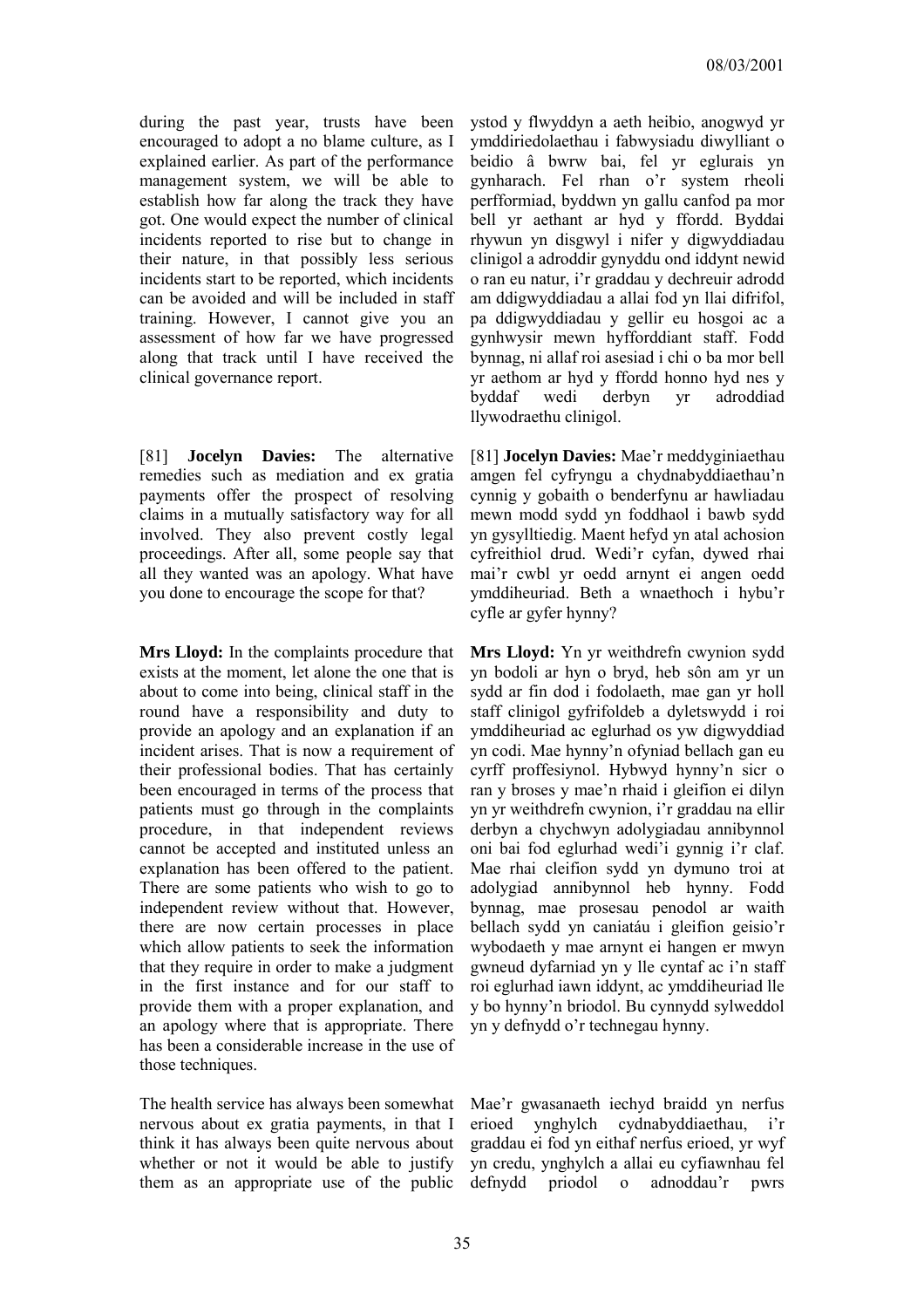purse's resources. Nevertheless, there is a growing incidence of ex gratia payments being used where, on thorough investigation within the organisation, fault is identified. Instead of putting the patient and the organisation through a tortuous legal process, an ex gratia payment for distress, pain or injury is offered to the individual. I would prefer it to be that way. I think that it is much better to face up to mistakes, deal with them proactively, see the patient and his or her relatives, admit where a mistake has been made and provide a proper explanation than to make the patient go through very difficult processes in order to get proper recompense. Do you want me to say something about mediation?

**Mrs Lloyd:** There is a scheme taking place in England, as has been described in the Auditor General's report, where mediation is offered on all claims. We should get the results of that in June 2001. In Wales, we decided that we would await the results of that fairly comprehensive exercise. We are working closely with the NHS litigation authority on that. We will therefore be able to form a judgment after June when the results of the experiments and pilot scheme are known to us, to roll out mediation and other forms of managing patients' complaints better.

[83] **Jocelyn Davies:** I have one last question on managing patients' complaints better. I am sure that you are aware of *The Observer* article last July that said that beleaguered doctors were threatening to sue patients who complained for defamation and that the threat of the prosecution was being used by doctors in an attempt to hit back at the rising tide of complaints. Those findings emerged from a survery by the Association of Community Health Councils. It found that in more than 20 per cent of health authorities doctors had threatened to sue patients for libel or slander for daring to complain. The survey found dozens of cases where patients had withdrawn complaints following the threat of legal action. In fact, it had warned off many patients. Would you expect patients to go down the route of the alternative remedy,

cyhoeddus ai peidio. Er hynny, defnyddir cydnabyddiaethau'n fwy mynych lle, ar ôl ymchwiliad trwyadl oddi mewn i'r corff, y canfyddir bai. Yn lle gorfodi'r claf a'r corff i ddilyn proses gyfreithiol drofaus, cynigir cydnabyddiaeth oherwydd gofid, poen neu anaf i'r unigolyn. Byddai'n well gennyf pe bai felly. Credaf ei bod yn well o lawer wynebu camgymeriadau, eu trafod yn rhagweithiol, gweld y claf a'i berthnasau, cyfaddef lle y gwnaethpwyd camgymeriad a chynnig eglurhad iawn yn hytrach na gorfodi'r claf i ddilyn prosesau anodd iawn er mwyn cael iawndal priodol. A ddymunwch imi ddweud rhywbeth am gyfryngu?

## [82] **Jocelyn Davies:** If you like. [82] **Jocelyn Davies:** Os dymunwch.

**Mrs Lloyd:** Mae cynllun yn digwydd yn Lloegr, fel y'i disgrifiwyd yn adroddiad yr Archwilydd Cyffredinol, lle y cynigir cyfryngu ar bob hawliad. Dylem gael canlyniadau hynny ym Mehefin 2001. Yng Nghymru, penderfynasom y byddem yn disgwyl canlyniadau'r ymarfer eithaf cynhwysfawr hwnnw. Yr ydym yn gweithio'n agos gydag awdurdod ymgyfreitha'r NHS ar hynny. Felly byddwn yn gallu ffurfio barn ar ôl mis Mehefin pan fyddwn yn gwybod canlyniadau'r arbrofion a'r cynllun peilot, er mwyn ymestyn cyfryngu a dulliau eraill o reoli cwynion cleifion yn well.

[83] **Jocelyn Davies:** Mae gennyf un cwestiwn olaf ar reoli cwynion cleifion yn well. Yr wyf yn sicr y gwyddoch am yr erthygl yn *The Observer* fis Gorffennaf diwethaf a ddywedodd fod meddygon dan warchae yn bygwth erlyn cleifion a gwynai am ddifenwi a bod meddygon yn defnyddio'r bygythiad o erlyn mewn ymgais i daro'n ôl yn erbyn y llif cynyddol o gwynion. Daeth y canfyddiadau hynny o arolwg gan Gymdeithas y Cynghorau Iechyd Cymuned. Canfu fod meddygon mewn mwy na 20 y cant o awdurdodau iechyd wedi bygwth erlyn cleifion am enllib ac athrod am feiddio cwyno. Darganfu'r arolwg ddwsinau o achosion lle'r oedd cleifion wedi tynnu cwynion yn ôl ar ôl bygythiad o achos cyfreithiol. Mewn gwirionedd, yr oedd wedi bod yn rhybudd i lawer o gleifion gadw draw.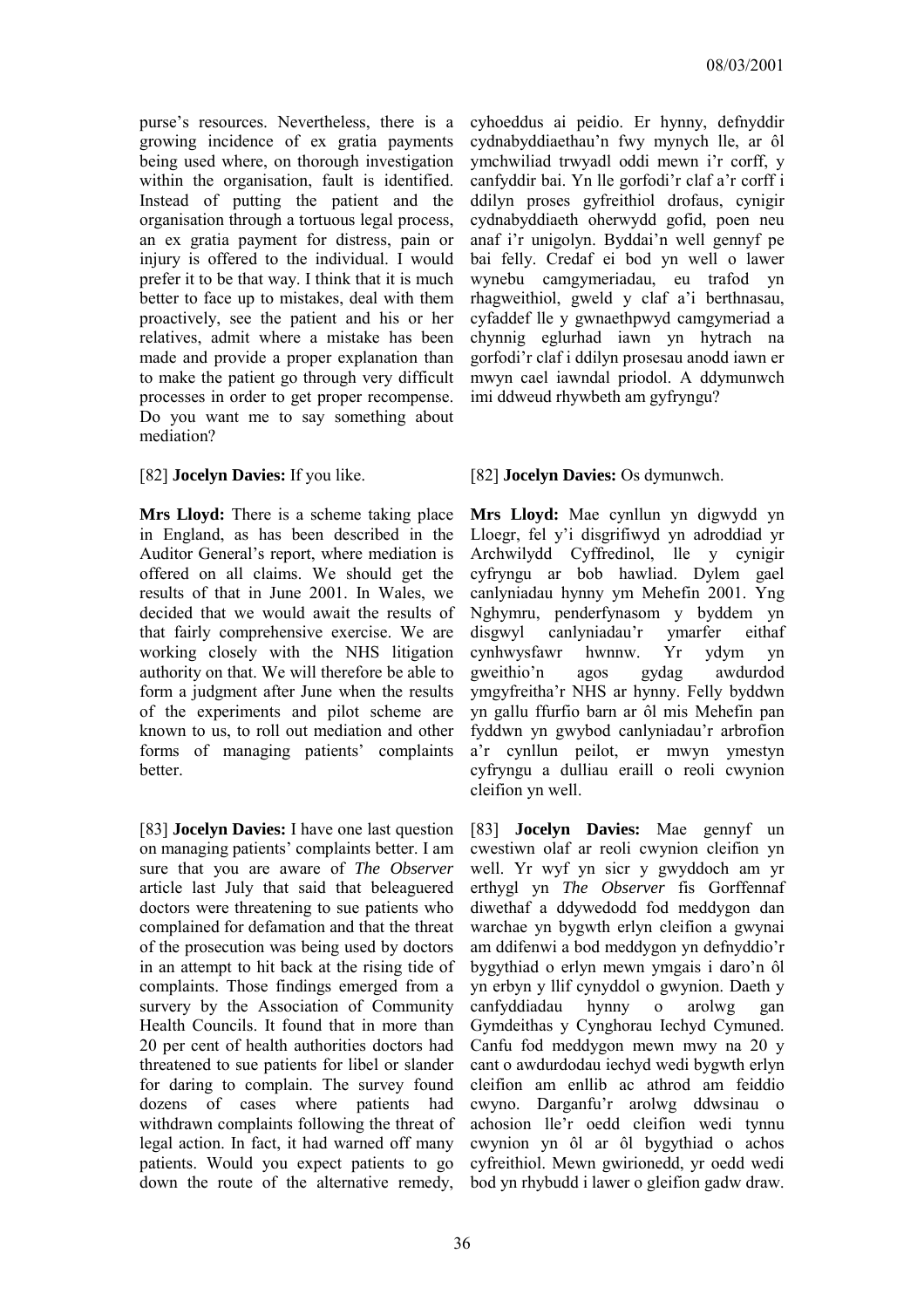where they are unprotected by a solicitor, I think, if they run the risk of being threatened with legal proceedings? It is a much more informal route. If you decide to sue, at least you then have the protection of a solicitor. How common—this is a survey done by the Association of Community Health Councils so it has some legitimacy—is it for people in Wales who dare to complain to be threatened with legal action themselves?

**Mrs Lloyd:** There are a number of issues in your question. In terms of how common it is in Wales, I have not seen the results of any Welsh survey independently undertaken. I will ask our Association of Community Health Councils for its view on that, and provide you with its response. I think that the action described by *The Observer* is entirely unacceptable and I am sure that it would be unacceptable to the Assembly. If we are to deal properly with the concerns and complaints of individuals, we must be honest and open about it and we must engender a culture of openness and admitting mistakes where they occur. There are some complainants who really have had the answer and had it more than once, who will pursue their complaint. Basically the best way of dealing with them is to offer them an independent review so that the suspicion that the individual dealing with them might be covering up for his or her organisation can then be tested in a more independent way. However, I would be very concerned indeed if we found that hitting back at patients was a prevalent trend in Wales. I will be interested to see the findings of the Welsh Association of Community Health Councils, and will take up any concerns that I have, arising from its information, with the trusts concerned.

[84] **Jocelyn Davies:** Could I ask Alison, from the legal services point of view, whether she is aware of ever having offered the advice to anyone who has come to the service that he or she may threaten to sue for slander or defamation?

**Ms Walcot:** No, I am not aware of any such **Ms Walcot:** Nac ydwyf, ni wn am unrhyw cases.

A fyddech yn disgwyl i gleifion ddilyn llwybr y feddyginiaeth amgen, lle nad ydynt wedi'u hamddiffyn gan gyfreithiwr, yr wyf yn credu, os ydynt yn mentro'r bygythiad o achos cyfreithiol? Mae'n llwybr mwy anffurfiol o lawer. Os penderfynwch erlyn, o leiaf wedyn y cewch eich amddiffyn gan gyfreithiwr. Pa mor gyffredin—arolwg a wnaethpwyd gan Gymdeithas y Cynghorau Iechyd Cymuned yw hwn felly mae iddo gryn ddilysrwydd—ydyw i bobl yng Nghymru sydd yn meiddio cwyno gael bygythiad o achos cyfreithiol eu hunain?

**Mrs Lloyd:** Mae nifer o faterion yn eich cwestiwn. O ran pa mor gyffredin ydyw yng Nghymru, ni welais ganlyniadau unrhyw arolwg yng Nghymru a ymgymerwyd yn annibynnol. Byddaf yn gofyn i'n Cymdeithas Cynghorau Iechyd Cymuned am ei barn ar hynny, ac yn rhoi ei hymateb i chi. Credaf fod y camau a ddisgrifiwyd yn *The Observer* yn gwbl annerbyniol ac yr wyf yn sicr y byddai'n annerbyniol i'r Cynulliad. Os ydym i ymdrin yn briodol â phryderon a chwynion unigolion, rhaid inni fod yn onest ac yn agored yn ei gylch a rhaid inni feithrin diwylliant o weithredu agored a chyfaddef pan ddigwydd camgymeriadau. Mae rhai achwynwyr sydd wedi cael yr ateb mewn gwirionedd a hynny fwy nag unwaith, a fydd yn dilyn eu cŵyn. Yn y bôn, y dull gorau o'u trafod yw cynnig adolygiad annibynnol iddynt fel y gellir rhoi prawf mwy annibynnol ar yr amheuaeth bod yr unigolyn sydd yn delio â hwy yn cuddio bai dros ei gorff. Fodd bynnag, byddwn yn bryderus dros ben os caem fod taro'n ôl yn erbyn cleifion yn duedd cyffredin yng Nghymru. Bydd o ddiddordeb imi weld canfyddiadau Cymdeithas Cynghorau Iechyd Cymuned Cymru, a byddaf yn codi unrhyw bryderon sydd gennyf, ar sail ei gwybodaeth, gyda'r ymddiriedolaethau dan sylw.

[84] **Jocelyn Davies:** A gaf ofyn i Alison, o safbwynt y gwasanaethau cyfreithiol, a yw'n ymwybodol o fod wedi cynnig cyngor erioed i rywun a ddaeth at y gwasanaeth y gallai ef neu hi fygwth erlyn am athrod neu ddifenwi?

achosion o'r fath.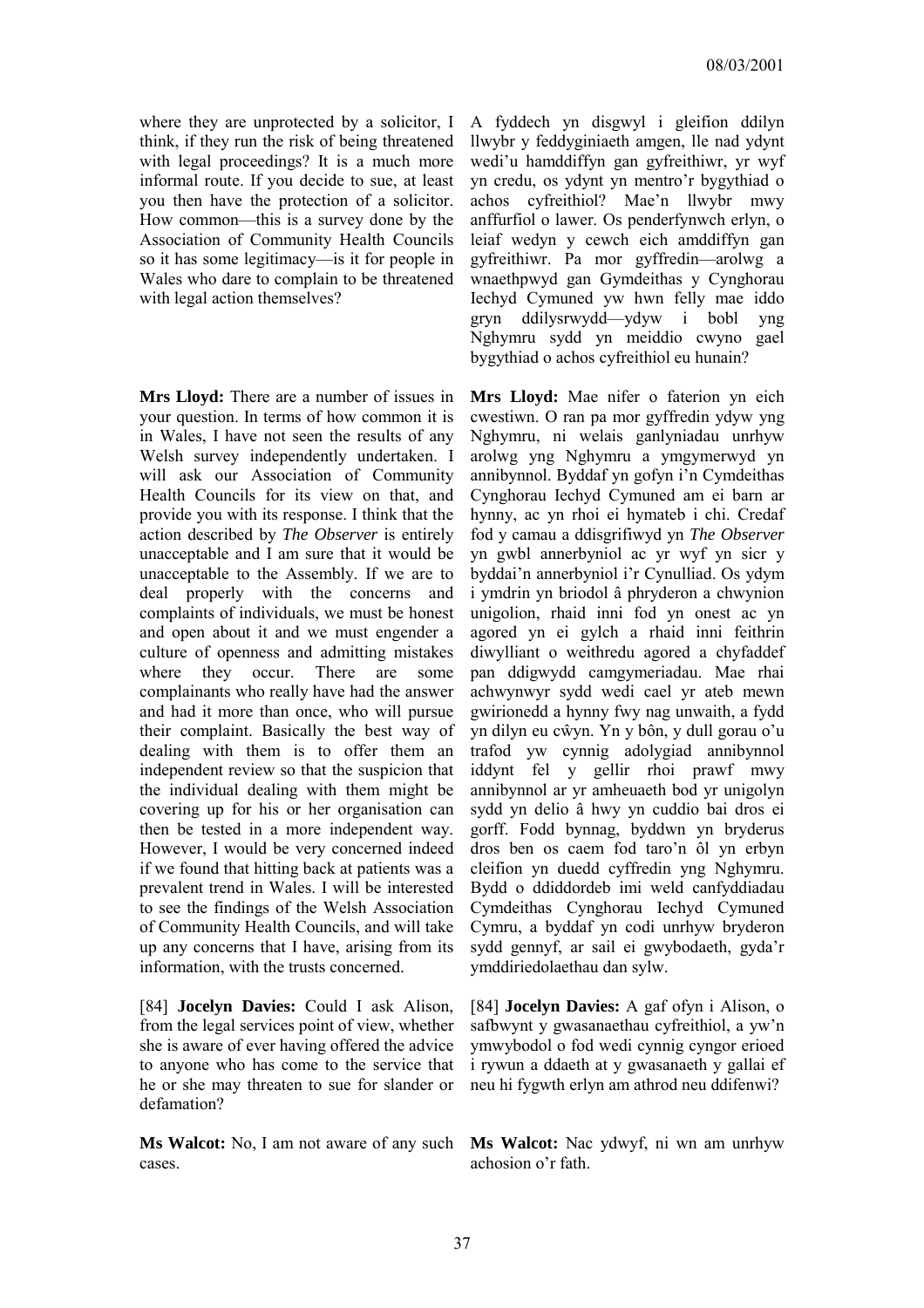[85] **Jocelyn Davies:** Thank you. [85] **Jocelyn Davies:** Diolch i chi.

[86] **Dafydd Wigley:** I just have a couple of points. Picking up on a term that was used— 'mediation services'—are you looking at the possibility of a mediation service on an all-Wales level? To what extent is it more likely that you could achieve successful mediation if that process were taken away from the trust itself? There will always be a feeling of wanting to avoid blame or guilt; it is only natural that that should be the case. If you could settle those cases where there is a 90 per cent chance of having to settle, and do so out of court quickly, there might be a saving to be made. I do not know whether you are thinking of going down that road.

**Mrs Lloyd:** I think that mediation is tremendously skilled. To provide training to the thousands of staff who might be involved in mediation would probably cost a fortune and might not be as effective. I think that, arising from the experiment that is going on in England, we need to think through how best we could operate mediation in a very professional and open way. Your suggestion is quite sensible and one that we would wish to take forward and test.

[87] **Dafydd Wigley:** Thank you. As a matter of interest, are you seeing any increase in lawyers being involved in cases on a 'no-win, no-fee' basis? We see adverts on television all the time, with due deference to the lawyers who are present here, which seem to encourage people to want to chase cases to law. Everybody should have their rights of course, but if things can be settled without recourse to law, that would obviously be in everybody's interest. Are you seeing any greater involvement of lawyers on that basis?

**Mrs Lloyd:** I think that Alison could probably answer that.

**Ms Walcot:** There is a change in the funding for claimants bringing claims. There has been some phasing out of legal aid. There are claims that are now run on a conditional fee

[86] **Dafydd Wigley:** Nid oes gennyf ond dau bwynt. Gan ddilyn term a ddefnyddiwyd—'gwasanaethau cyfryngu'—a ydych yn ystyried y posibiliad o wasanaeth cyfryngu ar lefel Cymru gyfan? I ba raddau y mae'n fwy tebygol y gallech sicrhau cyfryngu llwyddiannus os gallech gymryd y broses honno oddi wrth yr ymddiriedolaeth ei hun? Bydd teimlad bob amser o ddymuno osgoi bai neu euogrwydd; nid yw ond yn naturiol i hynny fod yn wir. Os gallech setlo'r achosion hynny lle y mae 90 y cant o debygolrwydd o orfod setlo, a gwneud hynny'n gyflym y tu allan i'r llys, mae'n bosibl y gellid cael arbediad drwy hynny. Ni wn a ydych yn ystyried dilyn y llwybr hwnnw.

**Mrs Lloyd:** Credaf fod cyfryngu'n waith aruthrol o fedrus. Byddai darparu hyfforddiant i'r miloedd o staff a allai fod yn gysylltiedig â chyfryngu'n costio arian mawr yn ôl pob tebyg ac efallai na fyddai mor effeithiol. Credaf, ar sail yr arbrawf sydd yn mynd ymlaen yn Lloegr, fod angen inni ystyried yn ofalus sut y gallem weithredu cyfryngu orau mewn modd proffesiynol ac agored iawn. Mae'ch awgrym yn synhwyrol iawn ac yn un y dymunem fwrw ymlaen ag ef a rhoi prawf arno.

[87] **Dafydd Wigley:** Diolch i chi. Fel mater o ddiddordeb, a ydych yn gweld unrhyw gynnydd yn y rhan a gymerir gan gyfreithwyr mewn achosion ar sail 'dim ennill, dim ffi'? Gwelwn hysbysebion ar y teledu drwy'r amser, gyda phob dyledus barch i'r cyfreithwyr sydd yn bresennol yma, yr ymddengys eu bod yn cymell pobl i ddymuno mynd ag achosion i gyfraith. Dylai pawb gael ei hawliau wrth gwrs, ond os gellir setlo pethau heb droi at y gyfraith, mae'n amlwg y byddai hynny er budd pawb. A ydych yn gweld unrhyw gynnydd yn y rhan a gymerir gan gyfreithwyr ar y sail honno?

**Mrs Lloyd:** Credaf y gallai Alison ateb hynny, yn ôl pob tebyg.

**Ms Walcot:** Mae newid yn yr ariannu i hawlwyr sydd yn cyflwyno hawliadau. Bu rhywfaint o ddiddymu graddol o gymorth cyfreithiol. Mae hawliadau'n awr a redir ar